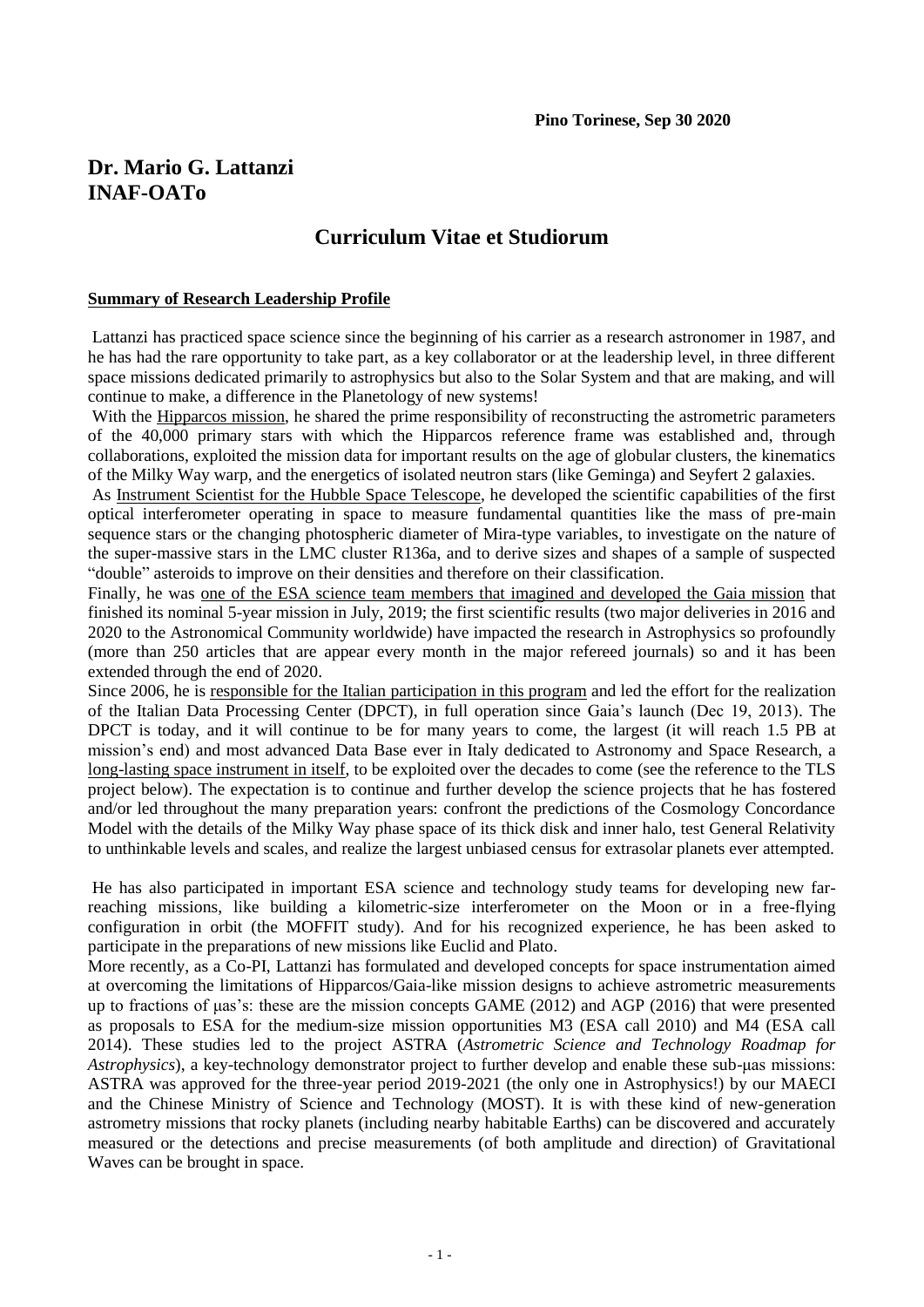Of particular importance in this context, his solid background in ground-based astronomy as testified by the projects led and accomplished (like the GSC2 Project) and by his participation in study groups or science committees established by ESO for the exploitation of the VLTI and for developing its next generation instrumentation. This kind of experience is what gives him the perspective of where are the borders and where the complementarities of space-borne and ground-based programs.

Over the years he has held important roles or led the design of space missions (science case, requirements, and instrumentation); has modeled and calibrated instruments operating in space; reduced, analyzed and, finally, exploited data for the progress of astrophysics and other fields of space science. For this, he has matured the diverse, interdisciplinary expertise necessary to receive and understand the technical complexities and the breath-taking scientific amplitude of the future challenges in astronomy and astrophysics.

Of particular importance in this context are the potential industrial applications of some of his activities. In particular, as one of the latest developments, the expertize in Catalog Astronomy (i.e., in the materialization of the Reference Frame: HIPPARCOS, GSC2 and Gaia in the near future) has gained him the opportunity to join Thales-Alenia Space – Italy (TAS-I) and Selex-Galileo (now Leonardo-Firenze), as sub-contractors, for delivering the first deep guidance catalog (to  $R=19!$ ) that will be used by the Selex-Galileo Fine Guidance Sensor (FGS, to first ever to operate as a Star-Tracker at such faint magnitudes) for the absolute pointing and guiding of the Euclid telescope gaining back more than 30% of the mission time to the science case! The guiding catalog was formally delivered last June following the acceptance tests by TAS-I and ESA.

This last Summer (2020), we were contracted out by TAS-I for a similar, although initial, study for the mission SPICA (being studied by ESA): investigate the possibility to implement a deep guiding catalog for a potential SPICA FGS in the bands from the optical to the near (2.5 μm) and mid (5-10 μm) IR.

As done in the past (see for example the case of the APACHE Project), the proceeds of these activities, to complement the meager budgets we receive for Basic Research, will be reinvested in those more fundamental/forward looking research activities less likely to receive adequate funding: a good example of "managing research".

Lattanzi is Head of Research ("Dirigente di Ricerca") at INAF-Osservatorio Astrofisico di Torino. He started his 33-year-long career in astronomy as one of the three astronomers of the FAST Consortium in charge of the astrometric sphere reconstruction for the HIPPARCOS mission (1989-1997); was ESA Instrument Scientist for the Fine Guidance Sensor Interferometer on board HST (1989-1997), and Co-PI of the HST Guide Star Catalog-II project (1995-2002).

Thanks to his activity within the VLTI project, he was responsible for the scientific utilization of the INAF-OATo share of the VLTI Guaranteed Time (to 2013).

He was member of the ESA Science Advisory Group for the study of the "Astrometry Cornerstone Mission" Gaia (1997-2005), which accomplished the approval of the Gaia mission by ESA (2000 and 2002).

Lattanzi leads the AGRET *(Astrometry, Galaxy, Relativity, Exo-planets and related Technology*) Group at INAF-OATo, a 23-staff team of astronomers and scientists heavily involved in the Gaia mission. He is deputy head of the Coordination Unit 3 (core astrometry) in DPAC, the pan-European consortium formed for the data reduction of the Gaia data, and PI of its Astrometric Verification Unit (AVU). Finally, he is Principal Investigator for ASI and INAF, under a specific contract by ASI, of the Italian participation in Gaia since 2006.

Members of the AGRET team are or have been involved, as Co-I's at participating nodes, in a number of EU programs. Euro-Interferometry/OPTICON, ELSA in FP6, GREAT in EU-FP7, and "Gaia Selection Function" in EU H2020 (kick-off in 2020); they also lead the FP7 programs IPERCOOL "Interpretation and Parameterization of Extremely Red COOL dwarfs" (Start Exchange Program, PI R.L. Smart, coordinating nodes in UK, Brasil, and China), PARSEC "Parallaxes of Southern Extremely Cool Objects, Incoming International Fellowship" (PI R.L. Smart), and the "SPACE – 2012" program called "Measuring Eta\_Earth: Characterization of Terrestrial Planetary Systems with Kepler, HARPS-N, and Gaia" (EtaEarth in short, PI A. Sozzetti) with coordinating nodes in USA (CfA) and Europe (Observatory of Geneve, and London University College).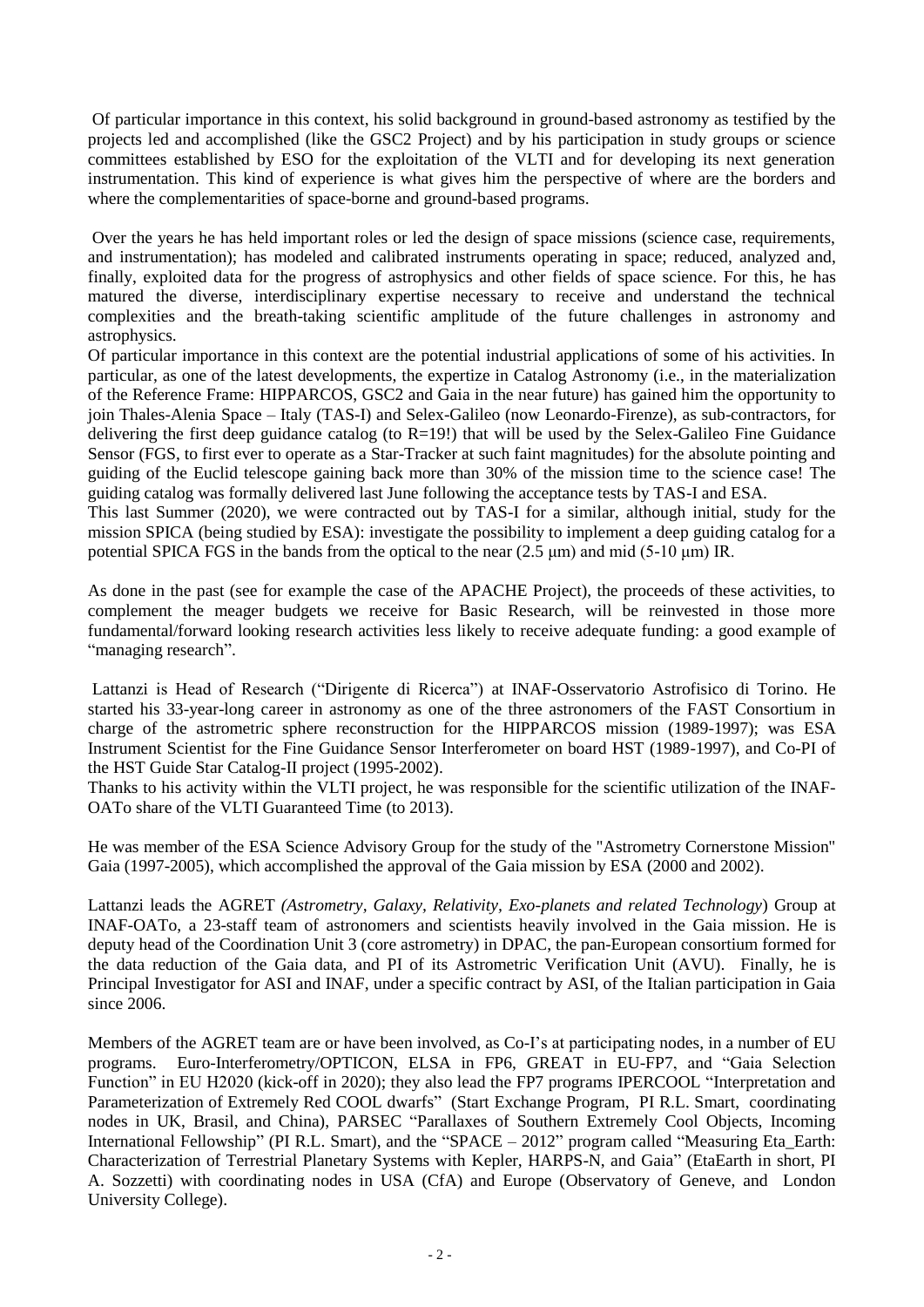Sozzetti and Lattanzi led, respectively, the spectroscopic Work Package and the APACHE transit photometry activities of the photometry WP of the project *Ways-to-Other-Worlds* (WoW) funded by the Italian Ministry for Research (PI G. Micela, INAF-OAPa) through a special funding program ("Fondi Premiali") for supporting the continuation of the APACHE program and the study of a new transit photometric system to study planetary atmospheres optimized on the widest wavelength range possible, from VIS (including the bleu part of the spectrum) **through** NIR (up to 2.4 microns). Finally, Lattanzi is responsible for the Operational Unit 4 ("The Living Sky (TLS)") for the realization of the TLS prototype part of the special research program "MIning The Cosmos Big Data and Innovative Italian Technology for Frontier Astrophysics and Cosmology " (MITIC) selected and funded by the Italian Ministry of Research (PI Garilli, INAF-Milano, 2017).

He has a 27-year experience in the scientific and technical management of small to mid-size national and international projects (from a few people up to 60 researchers), on budgets ranging from a few tens of K-Euros to multi-million Euros, as is the case of the Italian participation in Gaia. Also, several of these projects were/are conducted in partnership with national and international Institutions like ASI, ESA, ESO, ST ScI, JPL, Chinese Academy of Sciences (CAS), and space industries (ALTEC, BOOSTEC, Thales-Alenia Space, Selex-Galileo/Leonardo-Firenze).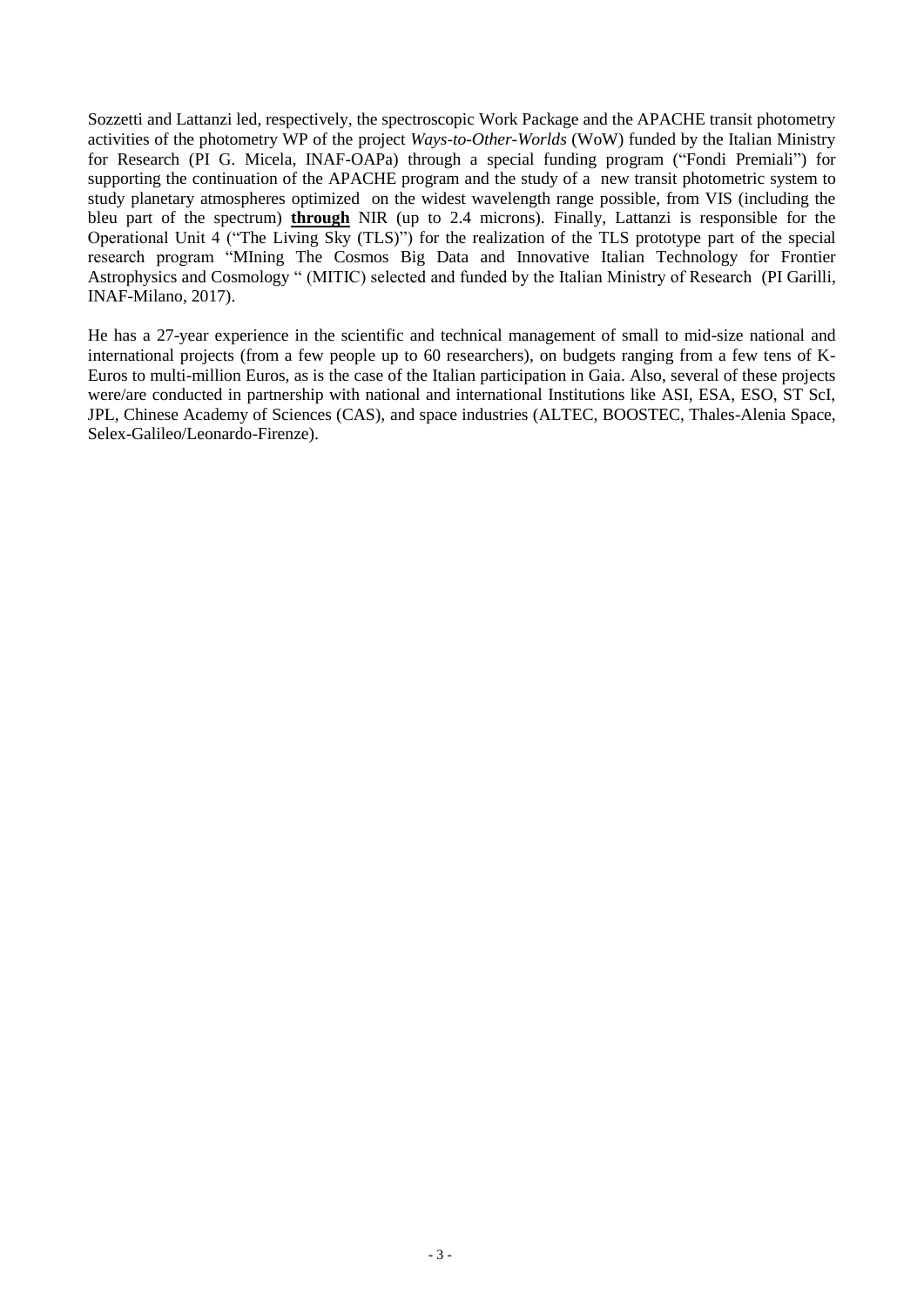# **Personal Data**

| Name:   | Mario G. Lattanzi                                                 |
|---------|-------------------------------------------------------------------|
| E-mail: | $\text{Mario.lattanzi@inaf.it}$ (previous: lattanzi@oato.inaf.it) |
| Born:   | April 30, 1959 in Nereto (TE), Italy                              |

# **Higher Education**

- Doctor in Astronomy cum Laude from the University of Bologna, Italy, 1983. Thesis: *Great Circle Reconstruction for the Hipparcos mission* (in Italian);
- Specialization in Numerical Analysis, Dep. of Mathematics, Univ. of Bologna, 1984. Thesis: *A Model for the Reconstruction of the Celestial Sphere in Hipparcos* (in Italian).

# **Current Position**

Head of Research ("Dirigente di Ricerca"), INAF-Astrophysical Observatory of Torino (INAF-OATo), Aug 4, 2017 -

# **Past Positions**

- INAF-OATo, Senior Associate Astronomer, May 2006 Aug 2017
- Research Professor at Shanghai Astronomical Observatory, Chinese Academy of Sciences, Feb 2015-Jan 2016
- INAF-OATo, Associate Astronomer, May 6 2003- April 2006
- INAF-OATo, Senior Research Astronomer, 1990-2003
- Contract Professor in "Fundamental Astronomy for the Milky Way", Dpt. of Physics, University of Torino (UniTo), since 2003 (changed to "Methods of Astrometry for Astrophysics" from a.y. 2012-  $2013$ ,  $2003 -$
- Contract Professor for the course "Gravitational Astronomy and Metrology for astrophysics", Second Level Master Degree in "Mathematical and Physical Methods for Space Sciences", Dpt. of Mathematics, UniTo 2019 -
- Space Telescope Science Institute, ESA Associate Astronomer (Instrument Scientist for the scientific exploitation of the Fine Guidance Sensor Interferometer on board HST), 1989-1995
- ESA Fellow (Post-Doc) at the Space Telescope Science Institute, 1988 1989
- INAF-OATo, Research Astronomer, April 2, 1987-1990

# **Relevant Appointments**

- ST ScI consultant for the scientific exploitation of the interferometric mode of the astrometer Fine Guidance Sensor on HST, 1995-1997
- Project Scientist , for the Italian participation in the "Guide Star Catalog 2", 1995 2001
- Member of the HIPPARCOS FAST Committee, for the early evaluation of the results of the Hipparcos mission for the FAST Consortium, 1989-1996
- Member of the ESA Science Working Team for the study of a Moon/Free Flyer Interferometer (MOFFIT), 1994 -1995
- Member of the ESA Science Advisory Group for the study of the "Astrometry Cornerstone Mission" (the Gaia mission), 1997-2005
- Member of the ESO Implementation Committee for the Very Large Telescope Interferometer (VLTI), 2000-2005
- Responsible for the scientific utilization of the INAF-OATo share of the VLTI Guaranteed Time acquired for the realization of FINITO, the very first fringe tracker ever to operate on Paranal (to 2013).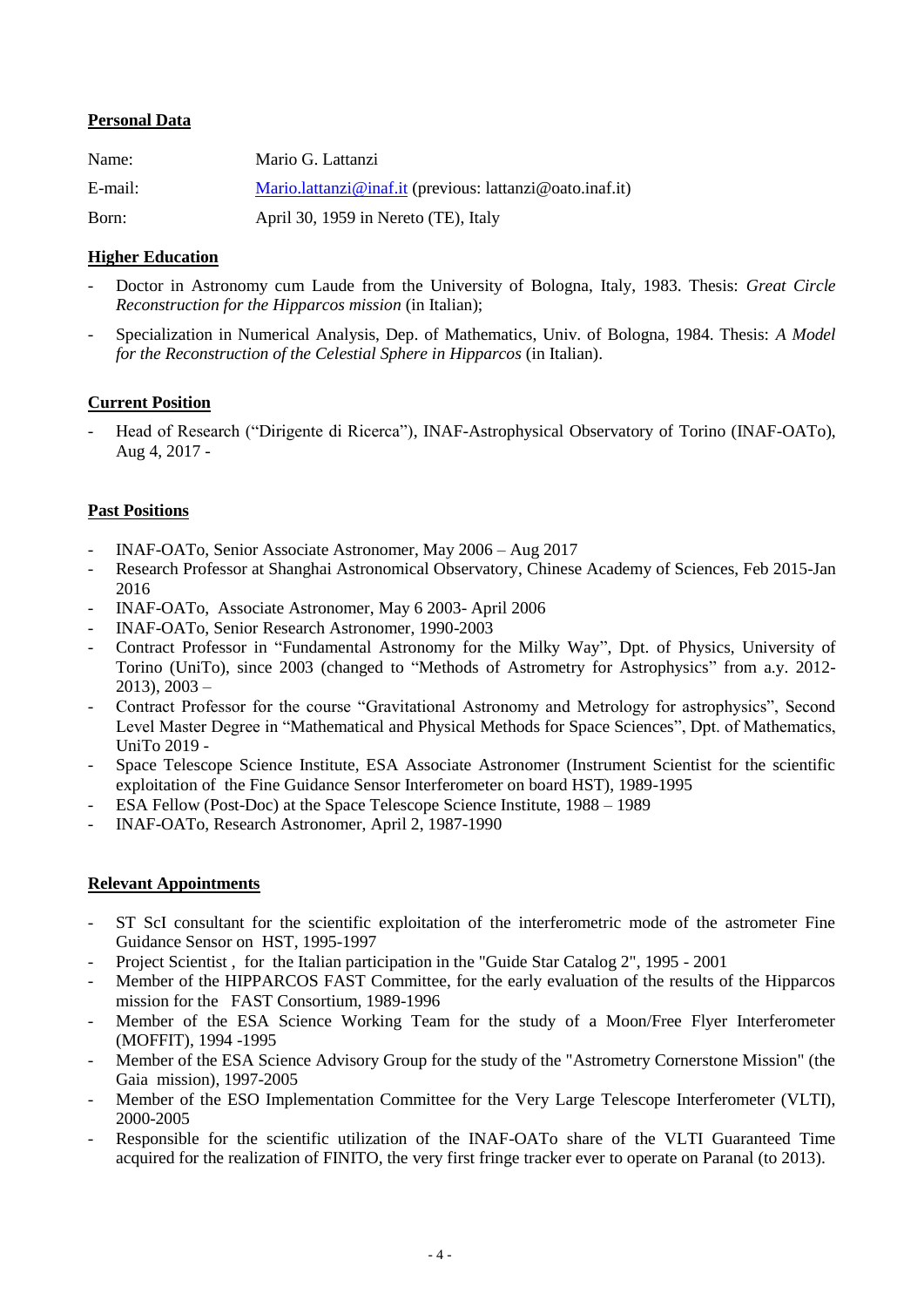- Member of the SDT ("Science Demonstration Time") group at ESO for the development and implementation of scientifically interesting and technically challenging observing programs for the demonstration of the scientific potential of the VLTI, 2001-2005
- Responsible for the ESA subcontract (from Alenia Spazio, LMO-OATo-04-02-Gaia) devoted to the analysis of the opto-mechanical couplings of the Gaia astrometric payload. Acting as ESA subcontractor for the ESA contract to the prime Alenia Spazio named "Laser Metrology & Optics Active Control" (2003-2006);
- Member of the INAF Technical Support Committee (named "Comitato Antartide INAF") to the Joined Committee ("Comitato Paritetico") for the study of Astrophysics from Antarctica and the utilization of Dome C (formed by INAF and the *National Scientific Committee for Antarctica – "Comitato Scientifico Nazionale per l'Antartide"*) (Ortolani -Chair, Gregorini, Lattanzi, Testi) (2004-2005);
- PI of the national research program (call INAF 2002) entitled: "Stellar and extragalactic astrophysics with optical interferometry" (2005-2007);
- Deputy head of the Coordination Unit 3 (core astrometry) in DPAC, the pan-European consortium formed for the data reduction of the Gaia data, and PI of its Astrometric Verification Unit (AVU) (since 2007);
- Program Manager of the project APACHE, a photometric survey hunting for transiting low-mass planets orbiting a well-defined sample of M dwarfs stars in the solar neighborhood (in collaboration with the Regional Observatory of the Aosta Valley);
- Principal Investigator, for ASI and INAF, of the Italian participation in the ESA space astrometry mission Gaia, since 2005; this includes the overall supervision, for ASI, of the industrial partner (ALTEC SpA, Torino) for the realization of the Italian Gaia Data Processing Center (DPCT), one of the six involved in the Gaia mission operations across Europe (ASI contracts I/037/08/0, I/058/10/0, 2014- 025-R.0, 2014-025-R.1.2015 and 2018-24-HH.0 to October 2021).
- Member of the Time Allocation Committee for the Italian TNG telescope on La Palma (2006-2008).
- Responsible for the contract from Thales Alenia (Purchase Order 1520037410 of Thales Alenia Space Italia, Torino) "Euclid Phase B2: Reference Star Catalogue of the Euclid FGS" (Aug 19, 2013).
- Member elected of the "Consiglio di Struttura" of the Torino Astrophysical Observatory in support of the Observatory Director (Oct 2013-2016).
- Appointed by the Chinese Academy of Sciences (CAS) member, for the sector astrogeodynamics/fundamental astronomy, of the International Expert Panel that conducted the first ever on– site International Expert Diagnosis Assessment exercise, for the evaluation of the Shanghai Astronomical Observatory of CAS (2014).
- Co-I and responsible for the Operational Unit 4 ("The Living Sky (TLS)") for the realization of the TLS prototype, of the special research program MITIC ("MIning The Cosmos Big Data and Innovative Italian Technology for Frontier Astrophysics and Cosmology ") selected and funded by the Italian Ministry of Research (PI Garilli, INAF-Milano, 2017).
- Co-I of the program ASTRA, funded for the three-year period 2019-2021 by our MAECI and the Chinese Ministry of Science and Technology (MOST) (PI Gai).

# **Main research activities**

Lattanzi is or has been actively involved in the following research areas:

- The search and characterization of extra-solar planets and low mass (from extreme red dwarfs to brown dwarfs);
- fundamental properties (distance, mass, diameter) of pre-main sequence binaries; structure and evolution of open clusters and star-formation regions;
- the structure, kinematics, and age of the Milky Way; the MW as fossils searching ground (i.e. its local halo and thick disk) for testing the Concordance Cosmology Model at zero redshift (Local Cosmology);
- astronomical reference frames;
- space and ground-based astrometric and interferometric techniques with application to: Mira-type stars, super-massive stars, pulsar timing, energy mechanisms in active galaxies;
- formulation and implementation of general relativistic models and reference frames for micro-arc-second astrometry; astrometric tests of theories of gravitation; astrometric detection of Gravitational Waves;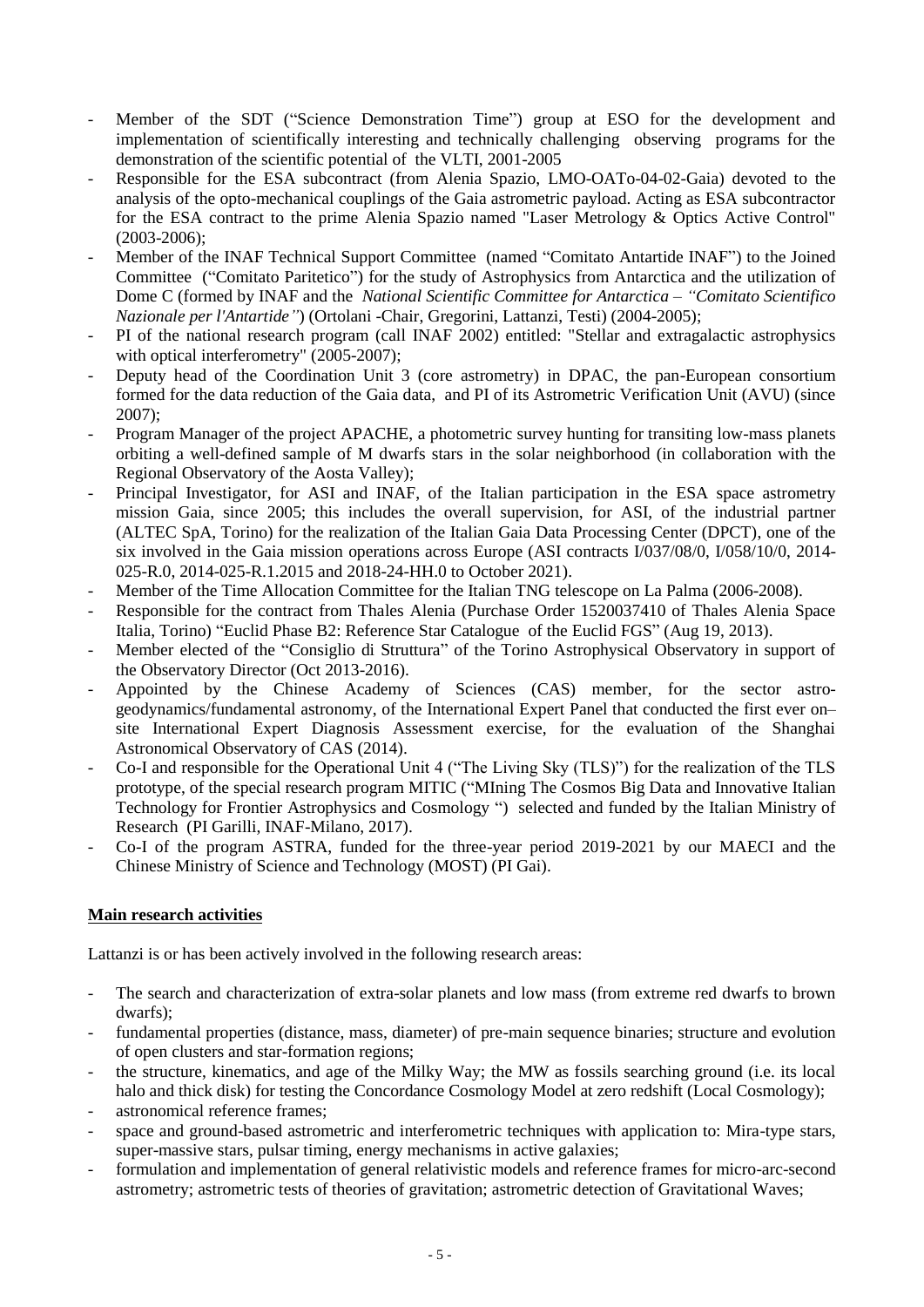- analysis of optical systems for very high precision astrometry and for very high resolution interferometry;
- prospects for nano-arcsecond astrometry in space (Astrometric Cosmology);
- methods and strategies for the realization of large data bases for astronomy.

The list above suggests that main traits of Lattanzi's activity are scientific curiosity and interdisciplinarity, i.e., attacking a fairly wide range of open astronomical problems and pursuing their solution through the development of innovative techniques, hardware and/or software, specifically designed for that purpose. However, a closer look at these themes reveals a very coherent approach to science (see Figure 1 below) to the point that Lattanzi's most recent research activity can in reality be summarized in just two words *Astrometric Cosmology*, as he has detailed in a recent invited review article with the same title (Mem. S.A.It., 2012, Vol. 83, 1033, see also Crosta, *La Rivista del Nuovo Cimento*, 2019, V. 42, Issue 10, p.443-510 and references therein).



**Figure 1.** *Logic of Mario G. Lattanzi's scientific career: "Astrometry for Astrophysics and Cosmology". The items listed following the framed main entries explicitly refer to Lattanzi's publications on those topics (see Lattanzi's complete publication list, provided at the end of this Attachment).*

Lattanzi realized that theory had undergone extraordinary progress in stellar astrophysics and, more recently, in fundamental physics and cosmology, to the point that today extremely accurate predictions are possible at all scales demanding equally accurate observational, i.e. astronomical, proofs. In this context, of particular interest are the cosmological signatures predicted at zero redshift, i.e., at the scale of the Milky Way and of the realm of its small satellites and the other main galaxies comprising the Local Group, considered as a fundamental cosmological test case. The revolution in testing these predictions begins with the direct, i.e. independently from models, and accurate measurements of the individual fundamental quantities (mass, magnitude, color, size, distance and velocity) for complete, limited to faint magnitudes, samples of stars everywhere across the Milky Way.

And if the milli-mag quality required for magnitudes and colors or the meter, or sub-meter, per second needed for the velocity component along the line-of-sight are still possible from the ground, the ten or so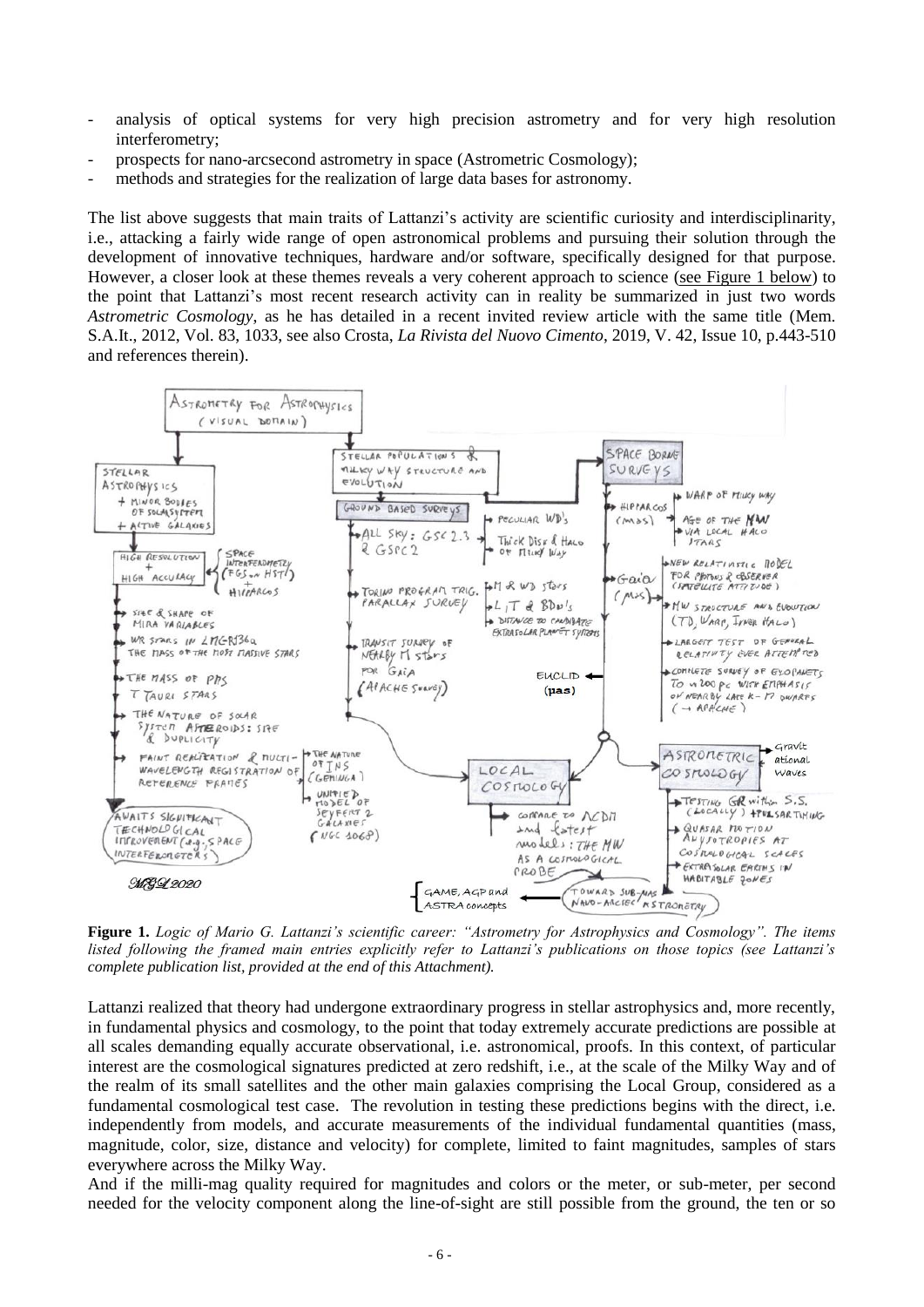**micro-arc-seconds (µas)** in parallax and annual proper motions errors required for a first accurate mapping of the Galaxy phase space remains unique to space-borne measurements. This is the paradigm of the Gaia mission to whose design, development, and approval by ESA Lattanzi participated since the very beginning: the astrometric and spectro-photometric characterization of 1.5 billions objects down to R=20, the largest inventory ever attempted where the size of the survey is no compromise to the accuracy of the individual measurements: this is 21-st century astrometry, the synthesis of catalog (survey) astronomy with the realization of the tenets of advanced astrometry, something that only the access to space has made a reality.

Gaia is the first astronomical project able to confront the predictions of local cosmology, marking the beginning of "astrometric cosmology": a new science in its own right, already looking into future space astrometry missions designed to push accuracy below the one micro-arc-second and possibly beyond (Mem. S.A.It., 2012, Vol. 83, 1033). Thanks to Gaia the solar neighborhood, the first few hundred parsecs from the Sun, will also regain central stage becoming the transition zone where cosmology and the frontiers of stellar astrophysics finally joins together. As, within such borders distances and space velocities are measured to much better than 0.1% allowing super accurate calibrations of stellar parameters for practically the entire HR diagram, covering the most intriguing evolutionary stages and down in mass to the star-planet transition. It is within the solar neighborhood that Gaia's astrometry will allow final characterization of hundreds of the known planets discovered by the most advanced radial velocity and photometric transit ground-based surveys (including our own APACHE project, see below), and will characterize many of the several thousands new discoveries it will make including rocky planets orbiting low-mass dwarfs within their habitable zone!

The after Gaia will then witness another beginning: the cosmogony of the planetary systems accompanying our own in its journey around the Galaxy. This, while waiting for the 0.1 micro-arc-second space astrometry mission that will: i) "spot" the tiny gravitational pull of an Earth-like planet on a Sun analogue, for the first definitive confirmation of its existence humanity is waiting for; or ii) provide astrometric detections of Gravitational Waves (see also the monograph by Crosta 2019 mentioned above and references therein) for an almost ideal synergy with Earth-based or future space-born "traditional" gravitational antennas.

Finally, reaching the micro-arc-second level requires a tremendous improvement in the characterization of the space-borne 'observer': a) technology must allow for the stabilization of payload spatial configurations, or at least make provisions for on-board monitoring, to sub-atomic, i.e. pico-meter, levels for the several years usually needed to the astrometric measurements to reach the targeted accuracies; b) even in the weak gravitational fields of our Solar System theoretical astrometry has to provide a fully relativistic descriptions of everything: satellite state of motion and attitude, and the trajectories of the photons received from all directions. This has been a challenge even for Gaia, with a completely new model developed that guarantees already a 0.1 micro-arc-second modeling accuracy and it is built on a schema capable of pushing accuracy to whatever limits the future might require. In this respect Gaia, with 100 millions (as many as the primary stars specifically selected for this purpose) of relativistic trajectories (directions) to reconstruct at the same time, is by far the largest astronomical experiment in gravitational physics ever attempted. And future astrometry missions bear the promise to be the ultimate test of Einstein's GR itself.

This approach to science, i.e. mass production of astrometric (and spectro-photometric) data for billions of objects and at the same time quality measurements of such fundamental parameters for the individual objects, came of age during his years in Baltimore as Fine Guidance Sensor (FGS) Instrument Scientist at STScI where he was in charge of developing the scientific use of the Astrometer FGS, i.e., the best performing of the three available for the HST fine pointing and guiding. In particular, Lattanzi succeeded in developing the interferometric, high resolution, mode on the Astrometer for measuring diameters and masses by designing and implementing (through a number of specific HST proposals) an ad-hoc calibration program for the interferometric signature and science demonstration observations for proving feasibility and scientific potential (Lattanzi et al. 1994); Lattanzi et al. 1997; Tanga, Hestroffer, Lattanzi et al. 2003; Steffen, Mathieu, Lattanzi et al. 2001, see below).

As for the Catalog Astronomy part, Lattanzi was Co-PI of the GSCII Project for the production of the GSCII database (Lasker, Lattanzi et al. 2008) an astrometric and photometric 1-billion entries archive complete to R=20 (for a total of 10-billion observations, i.e., on average 10 observations per object) whose specifications are such that, besides its use as guide and bright object alert catalog for the HST operations, it represents the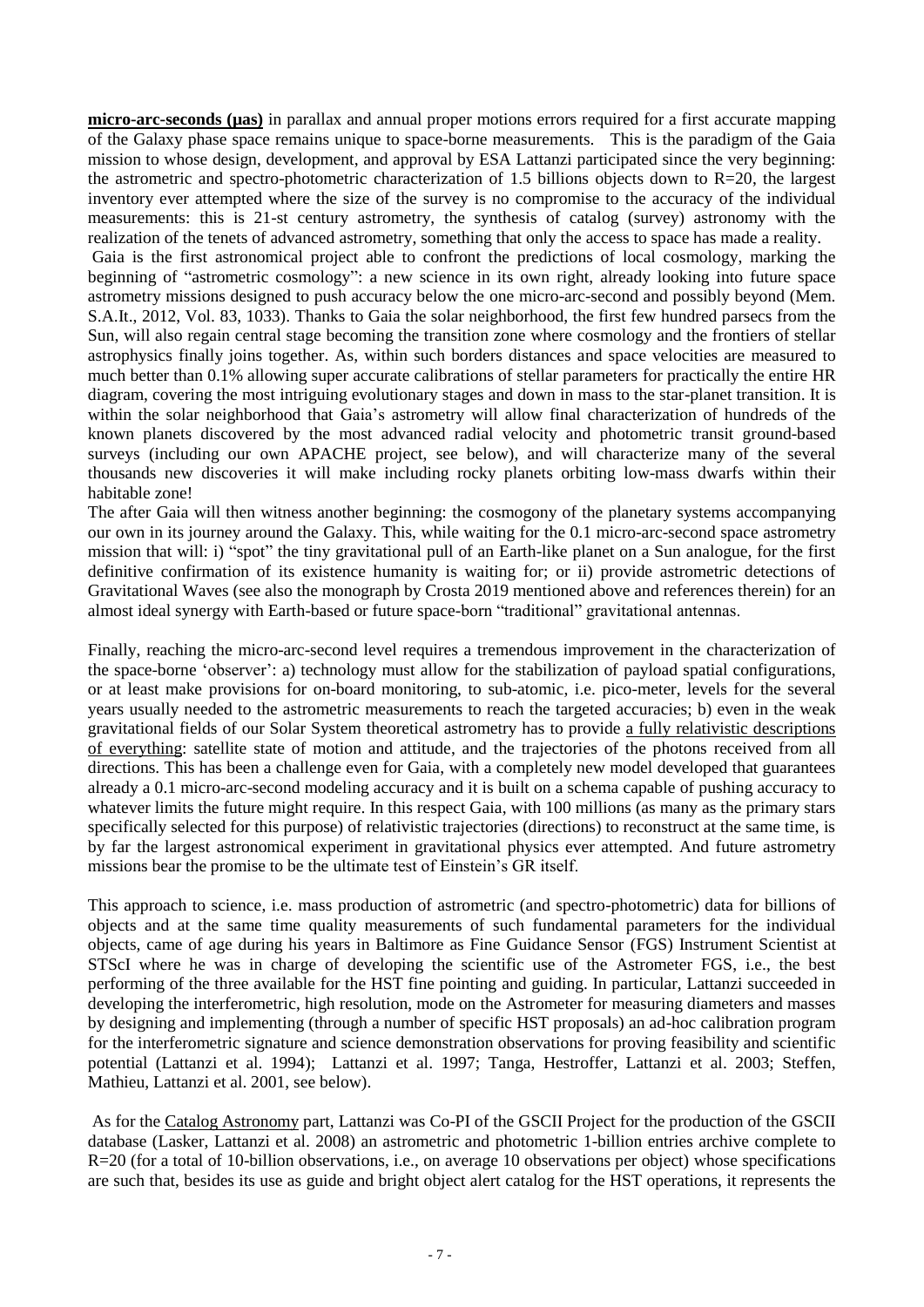most accurate and dense (to faint magnitudes) materialization, in visible light, of the 'non-rotating' Reference Frame until Gaia's results become available.

As such, it has been further developed with the addition of the APOP catalog (Qi, Yu, Bucciarelli, Lattanzi et al. 2015) and successfully employed to develop the Gaia mission and its science case and, in conjunction with the HIPPARCOS and TYCHO catalogs, to study the nature of high energy galactic and extragalactic objects via absolute registration of multi-wavelength images (Caraveo, Lattanzi et al. 1998; Lattanzi, Capetti, Macchetto 1997 and Capetti, Macchetto, Lattanzi 1997). It has also been instrumental for addressing hot issues in Galactic structure and Local Cosmology and the role of General Relativity (GR) in it (Spagna, Lattanzi et al. 2010; Curir, Lattanzi, et al. 2012, Lattanzi 2012, Curir et al. 2014, Re Fiorentin, Lattanzi et al. 2015, Crosta 2019). The first results from the Gaia mission (2016 and 2018) have proven the paradigm of Lattanzi's approach. Indeed, our group has been extremely successful in publishing important results on Galactic Structure (Poggio et al. 2017 and 2020), Stanghellini et al. 2017 and 2020) and Local Cosmology and GR (Casertano et al 2017; Riess et al. 2018; Crosta, Giammaria, Lattanzi, Poggio 2020 and references therein).

As recalled above, one trait the new astrometry still shares with the classical practice is the long time (decades!) required before actually seeing the final results of years of patience and hard work. Sometimes, this time is comparable of even longer than the scientific lifetime of a single astronomer or scientist, to the point that no time is left for the direct scientific exploitation on the scientific cases that had originally motivated the individual participation in the project. Also, its practice at an internationally recognized level requires interdisciplinary research skills (photometry, spectroscopy, engineering, ITC), and an unselfish approach to science: both needed to be formed first and then maintained.

 This is why, upon his return to Italy, Lattanzi worked hard toward the creation of the AGRET group at OATo. Today this team brings together 23 staffers (70% of which are permanent after the addition between 2019 and 2020 of 2 more Research Scientists and 2 more Associate Scientists) including astronomers, experts in applied General Relativity, instrument designers and builders, and experts in advanced software systems. Lattanzi's leadership, coordination and constant mentoring led this team to the achievements below. His specific contribution to or participation in the individual programs can be in different forms and can take different roles: that of PI (including Program Management) or CO-I (including program scientific or technical leadership), or as a specialized collaborator.

The AGRET team at INAF-OATo is involved in many research areas, ranging from theoretical astrophysics and data processing to observational astronomy and instrumentation development. Several past and current activities are carried out in collaboration with national and international astronomical institutions, including the European Southern Observatory, the European Space Agency, the Space Telescope Science Institute, and the Shanghai Astronomical Observatory (SHAO) of the Chinese Academy of Sciences (CAS). The studies, experiments and observations (real or simulated) are based on both ground based instruments (VLBI, TNG, VLT/VLTI), and on satellites (Hipparcos, HST, IUE, ROSAT, IRAS, Gaia, NGST, GAME, AGP, Euclid).

The AGRET team was involved in the development and use of astronomical instrumentation in the visible, near- and mid-infrared bands (including the integration of three near- and mid-IR cameras), for conventional telescopes and interferometers, as well as in data processing programs. In particular, OATo had a significant participation in the Hipparcos Mission data processing and reduction, operation and calibration of the Hubble Space Telescope Fine Guidance Sensors, and the production of the Guide Star Catalog II for STScI and ESO. OATo contributed to the design study for the interferometric option of the ESA mission Gaia (1996-1998), under ESTEC contract, and to the initial proposal for the NIRVANA interferometric camera for LBT (1998- 1999). OATo developed FINITO (1999-2003), the first Fringe Sensor Unit (FSU) for VLTI, in collaboration with ESO, and contributed as sub-contractor to the development of the two units of the PRIMA FSU. OATo participates to the JRA 4 of the EU FP6, under OPTICON, with activity focused on Co-phasing and Fringe Tracking, and fostered the development of astronomical interferometry in Italy on both scientific and technological aspects.

More recently, The AGRET team @OATo coordinates, for ASI and INAF, the Italian participation in the data reduction for the Gaia mission. For DPAC, the pan-European consortium entrusted by ESA with the mission science data reduction, the AGRET team is responsible for the validation of the core astrometry (via an independent reduction of the astrometry of the 100 million primaries) and for monitoring, and modeling, the performance of the astrometric instrumentation aboard, expected at the micro-arc-second level,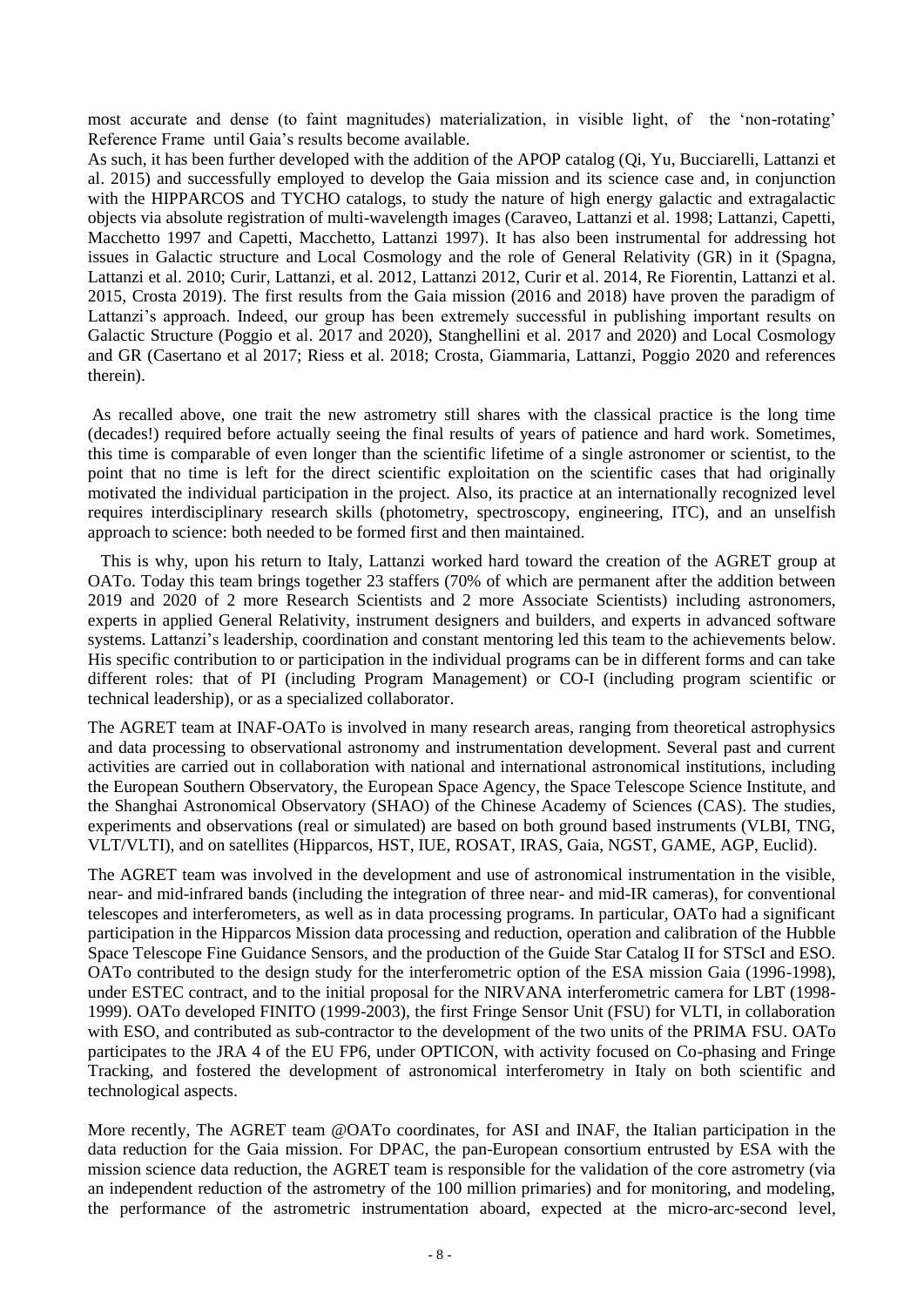throughout the mission. OATo was one of the leading institutes in the European Leadership in Space Astrometry (ELSA) initiative, a RTN program supported within the EU-FP6, and is one of the four Italian leading Institutes representing INAF in GREAT, ELSA's continuation (but with more emphasis on scientific exploitation and outreach) as an EU-FP7 supported program. Finally, it is the only Italian participant among the six leading Institutes recently awarded the H2020 program "The Gaia Selection Function" (kick off in 2020).

 Members of AGRET are leading (OATo leading node) the EU FP7 Programs: IPERCOOL "Interpretation and Parameterization of Extremely Red COOL dwarfs" (PI Smart; Start Exchange Program, coordinating nodes in UK, Brasil, and China), PARSEC "Parallaxes of Southern Extremely Cool Objects", (PI Smart; Incoming International Fellowship, and the "SPACE – 2012" program called "Measuring Eta Earth: Characterization of Terrestrial Planetary Systems with Kepler, HARPS-N, and Gaia" (EtaEarth in short, PI Sozzetti) coordinating nodes in USA (CfA) and Europe (Observatory of Geneve, and London University College).

Dr. Crosta leads the GAREQ experiment, designed to use the Gaia and Hubble (a specific proposal was approved in 2016 and will be completed in 2017) measurements to discriminate, for the first time, the effects of light deflection caused by Jupiter's quadrupolar mass distribution. The 2018 observations were also successful and the, quite complex, raw data reduction is still underway at the ST ScI in Baltimore.

Sozzetti and Lattanzi led, respectively, the spectroscopic Work Package and the APACHE transit photometry activities of the photometry WP of the recently approved project Ways-to-Other-Worlds (WoW) funded by the Italian Ministry for Research (PI G. Micela, INAF-OAPa) through a special funding program ("Fondi Premiali") for supporting the continuation of the APACHE program and the study of a new photometric transit system optimized on the widest wavelength range possible, from VIS (including the bleu part of the spectrum) **through** NIR (up to 2.4 microns).

Lattanzi is responsible for the Operational Unit 4 ("The Living Sky (TLS)") for the realization of the TLS prototype part of the special research program "MIning The Cosmos Big Data and Innovative Italian Technology for Frontier Astrophysics and Cosmology " (MITIC) selected and funded by the Italian Ministry of Research (PI Garilli, INAF-Milano, 2017).

 As mentioned above, in his recent review Lattanzi explains the wealth of the science case, in cosmology, fundamental physics and the science of exoplanets, left open by the fact that Gaia's accuracy, at its best, is limited to the few micro-arc-second level (Lattanzi 2012). And pushing astrometric accuracy to the microarc-second and beyond, in purse of the nano-arc-second, his a challenge for the mission strategies adopted as the astrometric stability of astronomical sources might not be able to support self-calibration instrumentation any longer and more, specifically designed, technology (active or passive or both) will have to be brought on board. That is why in recent years Lattanzi has fostered the search for ways to build payload designs and develop technology solutions for sub-micro-arc-second astrometry. An outstanding example of this activity is the GAME proposal (Lead Proposer Dr. Gai) that was first presented to ESA in 2010 in response to their call for M3 class missions of the Cosmic Vision program (Gai et al. 2012), and later, with the name AGP, in response of ESA's analogue 2014 call for M4 missions in fundamental physics (Riva et al 2016).

These studies have led to the project ASTRA (*Astrometric Science and Technology Roadmap for Astrophysics*), a key-technology demonstrator project to further develop and enable these sub-μas missions: ASTRA was approved for the three-year period 2019-2021 (the only one in Astrophysics!) by our MAECI and the Chinese Ministry of Science and Technology (MOST). It is with these kind of new-generation astrometry missions that rocky planets (including nearby habitable Earths) can be discovered and accurately measured or the detections and precise measurements (of both amplitude and direction) of Gravitational Waves can be brought in space.

Finally, by reinvesting proceeds from previous activities (contracts from space industries or national and international Institutions like ESO and JPL or overheads from managing EU programs) we where able to fund and develop, with the Regional Observatory of the Aosta Valley (OAVdA), the APACHE project, a seven-year precision photometric monitoring program (2-3 mmag), unique in Europe and implemented through an innovative battery of 5 automatic telescopes of the 0.4 m class, of a sample of about 2000 earlyintermediate M dwarfs for the discovery of planetary transits. A program independent and at the same time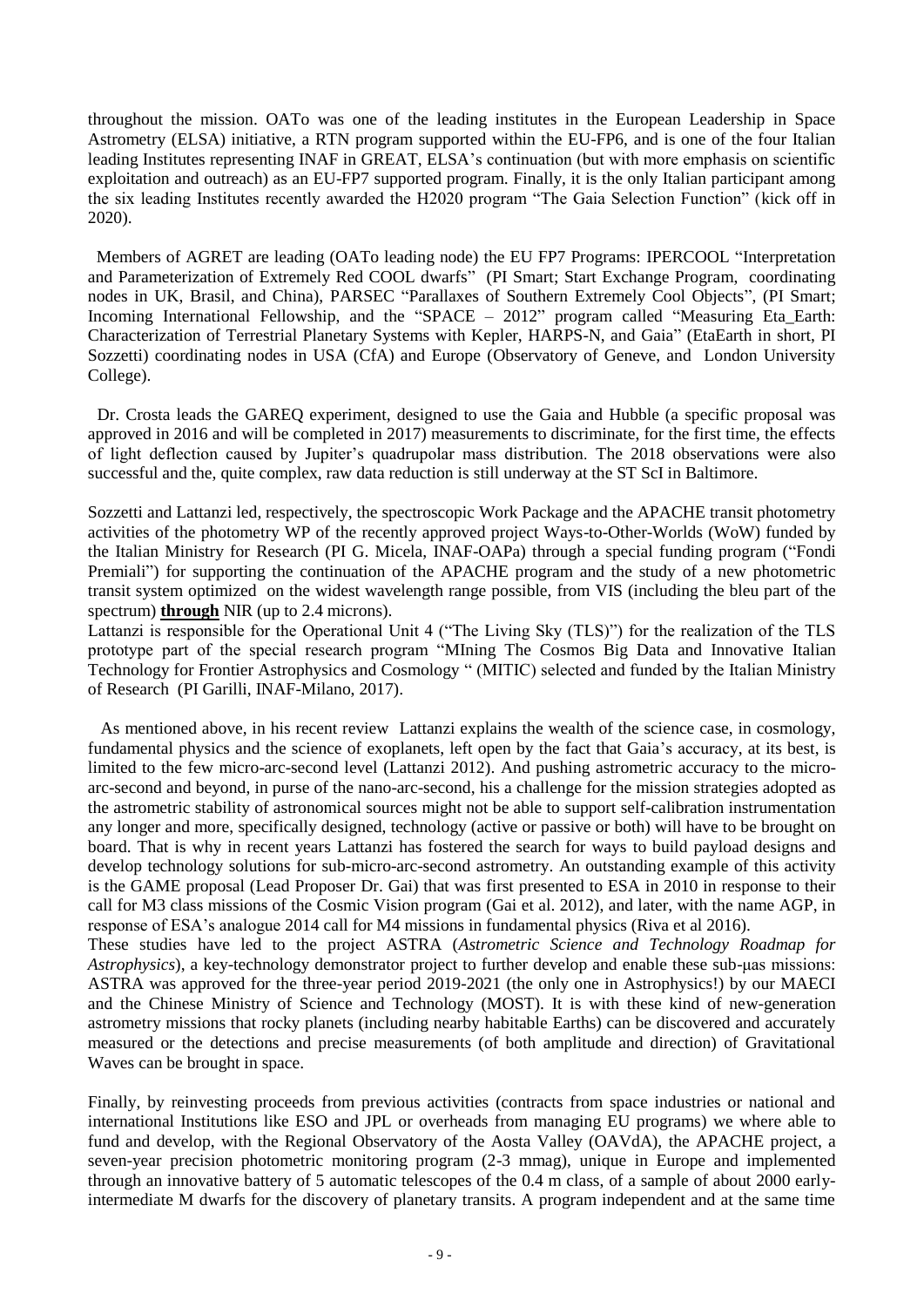complementary to the Gaia mission of which will significantly increase the impact on the physics of planetary systems for this particular sample of stars (Damasso et al. 2010; Giacobbe et al. 2012). The program concluded recently with the publication of a catalog of photometric rotation periods for 107 rotating M dwarfs from the APACHE sample; these are stars that are primary targets of the NASA TESS mission as candidates for the identification of small transiting planets and particularly suitable for high precision mass measurements (Giacobbe, Benedetto, Damasso, ..., Lattanzi et al. 2020).

# **Utilization of/Experience with ground-based and space-borne facilities**

- Paranal VLT's in VLTI configurations
- JKT, TNG, WHT at La Palma
- 2P2, 3P6 and NTT @ La Silla
- HST (science and calibration observations)

In the APPENDIX below, the list of the HST observing proposals (both for science and calibration, i.e. those serving all users of the science FGS I was responsible for as Instrument Scientist) I successfully entered as PI until my definitive departure from Baltimore in 1997 (as derived from a query to the NASA ADS Data Base).

# **Main realizations for the astronomical community**

- HIPPARCOS. Catalog (with about 100 European Colleagues), "The Hipparcos and Tycho catalogues", 1997, ESA P-1200, Vol.1;
- GSC2. Catalog and Data Base (Lasker, Lattanzi, McLean et al. 2008, AJ);
- GSPC2. Catalog (Bucciarelli et al 2001, A&A);
- APOP (Qi, Yong, Bucciarelli, Lattanzi et al. 2015, AJ);
- Gaia DR1 Catalog (see the 2016 "Gaia Collaboration" papers);
- Gaia DR2 Catalog (see the 2018 "Gaia Collaboration" papers).

# **Most Important accomplishments and discoveries**

- The development of a new, statistically important, generalization of the moving mean concept useful in high precision (and accuracy) comparisons of data (Bucciarelli, Taff, Lattanzi 1993).
- The break-up of the 1000-solar-masses WR stars in R136a cluster, at the core of 30Dor, in more 'normal'  $60-100$   $M_{Sun}$  main sequence progenitors. A contribution to an observational problem theory cannot yet solve: the mass of the most massive stars than can be formed through the physics we know (Lattanzi et al. 1994);
- Size and Shape of Mira-type stars, firmly demonstrating that these stars are not round and that size and shape likely change during their pulsation cycles (Lattanzi et al. 1997)
- The discovery of the correlation between the circular velocity component of the motion of the MW thick disk stars and [Fe/H] and its mapping across the Milky Way plane: observational milestones for Local Cosmology (Spagna, Lattanzi, et al. 2010; Re Fiorentin, Lattanzi, Spagna 2019)
- The development of a new model for the relativistic description of photon trajectories and observer. The model is not only capable of describing Gaia's data with the necessary accuracy, it can also be applied to develop observation equations for future, sub-micro-arcsecond astrometry missions. In particular, for satellites we have introduced, and fully modelled, the concept of relativistic attitude (Crosta, Vecchiato, de Felice, Lattanzi 2015 and references therein; Bertone, Vecchiato, Bucciarelli, Crosta, Lattanzi et al. 2017; Crosta, Geralico, Lattanzi, Vecchiato, 2017; Vecchiato, Bucciarelli, Lattanzi et al. 2018).
- The first demonstration, utilizing kinematics of a sample of bona-fide thin disk stars extracted from the second Gaia data delivery (DR2), that a General-Relativity barionic-mass-only model of the disk kinematics fits the experimental data as well as state-of-the-art (Δ)CDM models (Crosta, Giammaria, Lattanzi, Poggio 2020).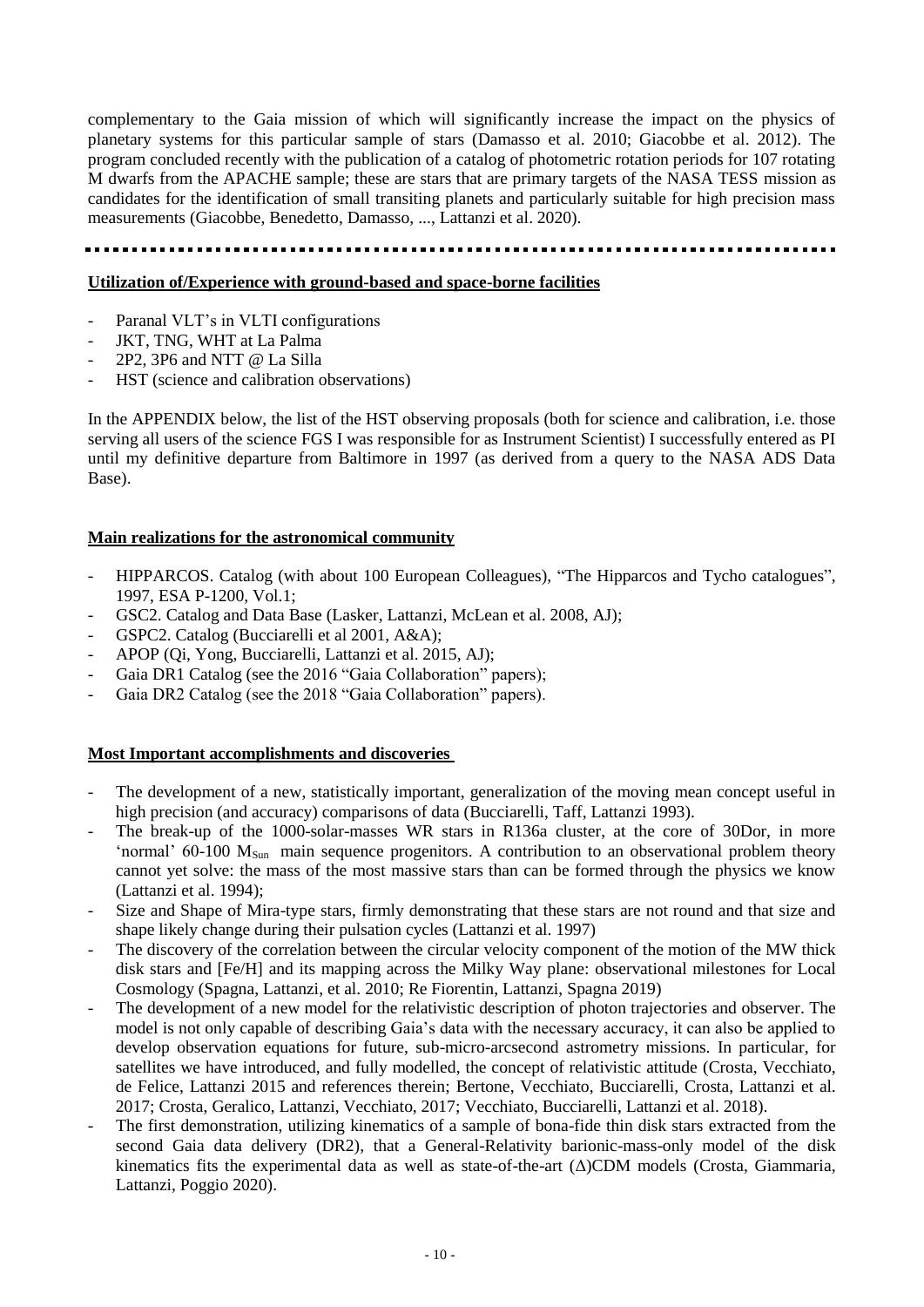# **Tutoring and mentoring**

Lattanzi realized early on that teaching/tutoring and mentoring had to become an essential part of his scientific career. Key to his approach in tutoring and mentoring was the involvement of the thesis students or the young collaborators in the forefront activities of his research work or that of his team, always offering them a chance to express their personalities and foster new ideas, challenge their passion for research and push them to express their best potential, and finally put their talents into use. Over the 25 years from 1991 to date, Lattanzi tutored 19 students for their Laurea or Master degree in physics (specialization in astrophysics). The majority of them successfully entered PHD programs in Italy (Universities of Bologna, Padova, Siena, Torino and Trieste), Europe (DLR-Germany, Univ. of Munich, Univ. of Amsterdam, Univ. of Hertfordshire, UK) and in USA (Univ. of Pittsburgh), while others went on to pursue their science teaching careers in high schools, or work for IT companies. During the same years, Lattanzi acted as main advisor for nine PHD candidates and was mentor of nine Post-Docs and research trainees from China, UK, USA, and Italy coming to work with him on EU-FP-, National-, or Italian-funded programs.

Today, apart from the youngest elements awaiting to complete their PHD's, seven of the above collaborators are key members of his research team as accomplished astronomers and scientists on tenured (six) or long term (one) positions. Others are pursuing their careers as tenured astronomers and scientists abroad (France, Germany, Italy, and China).

In the following I attach the table providing the actual list of the students I have tutored toward their different achievements.

| 3-yr university diploma |                |                                 |                                  |                                                                                                                                                                                      |                          |
|-------------------------|----------------|---------------------------------|----------------------------------|--------------------------------------------------------------------------------------------------------------------------------------------------------------------------------------|--------------------------|
| <b>University</b>       | A.Y.           | <b>University</b><br>diploma in | <b>Candidate</b>                 | <b>Title</b>                                                                                                                                                                         | Tutor/<br><b>Advisor</b> |
| <b>TO</b>               | $2018 -$<br>19 | Fisica                          | Federica<br><b>SANTUCCI</b>      | Scenario di rivelazione di onde gravitazionali<br>per l'Astrometria Relativistica                                                                                                    | Lattanzi                 |
| <b>TO</b>               | $2017 -$<br>18 | Fisica                          | Hervè<br><b>HAUDEMAND</b>        | Le caratteristiche fisiche dell'ammasso aperto<br>Stock 2 attraverso i nuovi dati della missione<br>Gaia                                                                             | Lattanzi                 |
| <b>TO</b>               | $2014 -$<br>15 | Fisica                          | Herta<br><b>ARNAUD</b>           | Analisi e valutazione delle prestazioni<br>astrometriche dei CCD a bordo del satellite<br>Gaia forniti da differenti algoritmi di stima e<br>confronto con il criterio di Cramér-Rao | Lattanzi                 |
| <b>TO</b>               | $2013 -$<br>14 | Fisica                          | <b>Marco</b><br><b>GIAMMARIA</b> | Dalle segnature fossili dell'alone galattico al<br>futuro della cosmologia locale nell'era di Gaia                                                                                   | Lattanzi                 |
|                         |                |                                 |                                  | Laurea magistrale in, ovvero Laurea specialistica in (Master)                                                                                                                        |                          |
| <b>University</b>       | A.Y.           |                                 |                                  |                                                                                                                                                                                      |                          |
|                         |                | Degree in                       | <b>Candidate</b>                 | <b>Title</b>                                                                                                                                                                         | Tutor/<br><b>Advisor</b> |
| <b>TO</b>               | 2016-<br>17    | Fisica                          | Gloria<br><b>GUILLUY</b>         | L'atmosfera del Giove caldo transitante HD<br>189733b ad alta risoluzione spettrale                                                                                                  | Lattanzi                 |
| <b>TO</b>               | $2015 -$<br>16 | Fisica                          | <b>Marco</b><br><b>GIAMMARIA</b> | Galassie a disco da<br>simulazioni cosmologiche avanzate:<br>confronto delle proprietà strutturali e chemo-<br>dinamiche con la Via Lattea                                           | Lattanzi                 |
| <b>TO</b>               | $2015 -$<br>16 | Fisica                          | Giovanna<br><b>RANOTTO</b>       | Studio di periodi di rotazione fotometrici di<br>stelle nane rosse                                                                                                                   | Lattanzi                 |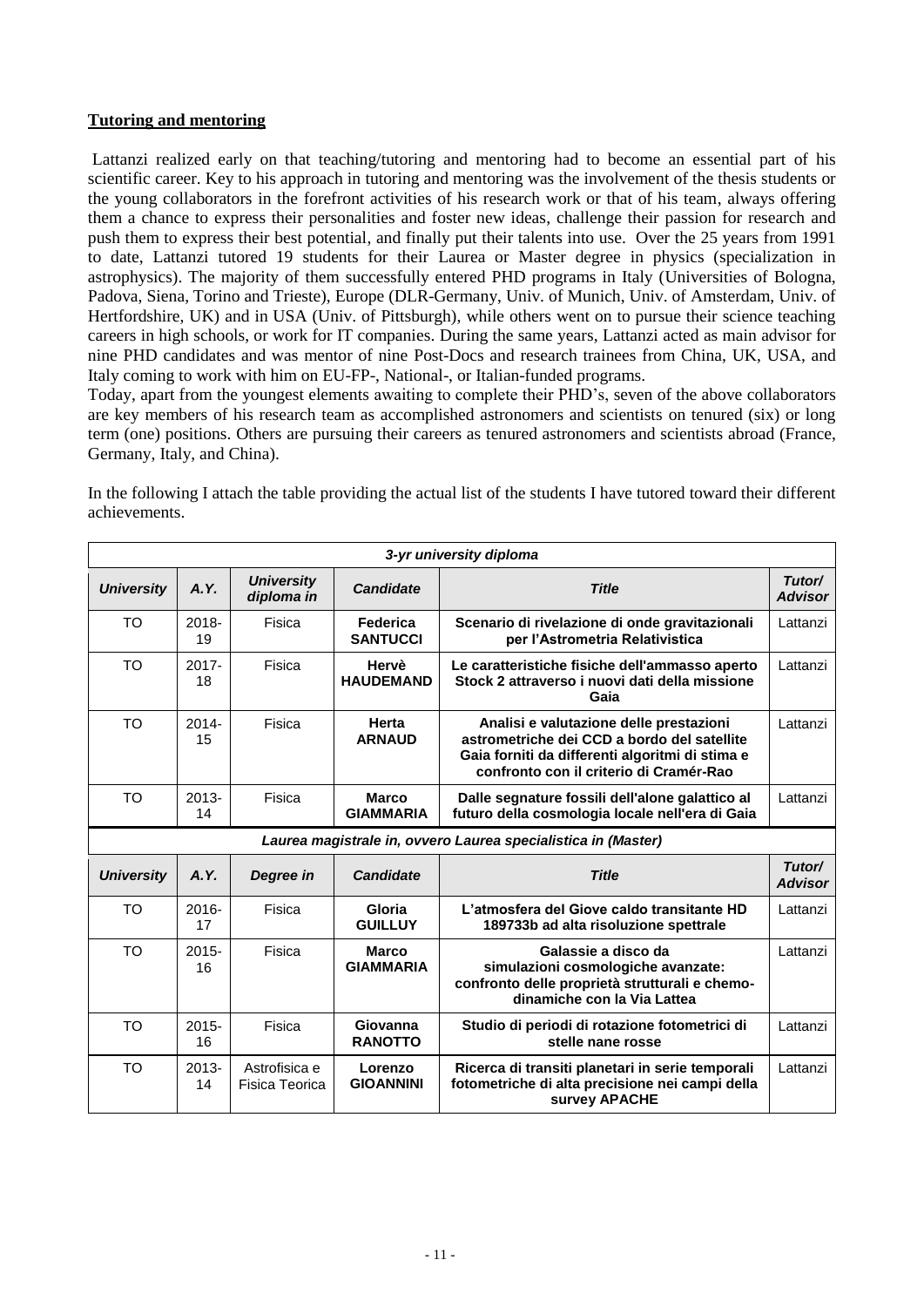| <b>University</b> | A.Y.        | Degree in                          | <b>Candidate</b>                       | <b>Title</b>                                                                                                                                            | Tutor/<br><b>Advisor</b>                       |
|-------------------|-------------|------------------------------------|----------------------------------------|---------------------------------------------------------------------------------------------------------------------------------------------------------|------------------------------------------------|
| <b>TO</b>         | 2009-<br>10 | Astrofisica e<br>Fisica<br>Cosmica | <b>Luca BIANCHI</b>                    | Rappresentazione e ricostruzione<br>relativistiche dell'assetto di satelliti applicate<br>alla missione Gaia                                            | Lattanzi                                       |
| <b>TO</b>         | 2009-<br>10 | Astrofisica e<br>Fisica<br>Cosmica | Mario DAPRA'                           | Moti propri delle nane brune di campo<br>nell'emisfero sud                                                                                              | Lattanzi                                       |
| <b>TO</b>         | 2009-<br>10 | Astrofisica e<br>Fisica<br>Cosmica | <b>Matteo</b><br><b>PERDONCIN</b>      | Ricerca di pianeti extrasolari attorno a stelle<br>nane M: caratterizzazione della micro-<br>variabilità indotta da attività cromosferica               | Lattanzi                                       |
| <b>TO</b>         | 2008-<br>09 | Astrofisica e<br>Fisica<br>Cosmica | <b>Paolo DONATI</b>                    | Test astrometrici di Relatività Generale col<br><b>Progetto GAME</b>                                                                                    | Lattanzi                                       |
| TO                | 2008-<br>09 | Astrofisica e<br>Fisica<br>Cosmica | Paolo<br><b>GIACOBBE</b>               | Studio di fattibilità per la ricerca di pianeti<br>extrasolari orbitanti intorno a stelle nane di<br>tipo M con il metodo dei transiti                  | Lattanzi                                       |
| <b>TO</b>         | 2008-<br>09 | Astrofisica e<br>Fisica<br>Cosmica | <b>Federico</b><br><b>MAROCCO</b>      | Proprietà fisiche delle nane brune super<br>fredde                                                                                                      | Lattanzi                                       |
| <b>TO</b>         | 2007-<br>08 | Astrofisica e<br>Fisica<br>Cosmica | Federico<br>COSSU                      | Fisica dell'ammasso aperto Stock 2 per mezzo<br>di dati astrometrici e fotometrici                                                                      | Lattanzi                                       |
|                   |             |                                    |                                        | Laurea vecchio ordinamento (Old Master)                                                                                                                 |                                                |
| <b>University</b> | A.Y.        | <b>Old Master</b><br>in            | <b>Candidate</b>                       | <b>Title</b>                                                                                                                                            | Tutor/<br><b>Advisor</b>                       |
| Pisa              | 2000-<br>01 | Fisica                             | <b>Deborah</b><br><b>BUSONERO</b>      | <b>MISSIONE GAIA, Ottimizzazione dello</b><br>strumento per misure di Astrometria Globale<br>ad alta precisione                                         | Paolicchi<br>(UniPI),<br>Lattanzi              |
| <b>TO</b>         | 1997-<br>98 | Fisica                             | <b>Fabrizia</b><br><b>GUGLIELMETTI</b> | Diametri angolari di variabili Mira con<br>l'interferometro "FGS" sul telescopio spaziale<br><b>Hubble</b>                                              | Ferrari<br>(UniTO),<br>Lattanzi                |
| Genova            | 1996-<br>97 | Fisica                             | Marco DELBO'                           | Sistema di guida automatica per il telescopio<br>astrometrico dell'Osservatorio Astronomico di<br><b>Torino</b>                                         | Ottonello<br>(UniGE),<br>Lattanzi              |
| <b>TO</b>         | 1996-<br>97 | Fisica                             | <b>Mariateresa</b><br><b>CROSTA</b>    | Misure astrometriche di onde gravitazionali                                                                                                             | Ferrari<br>(UniTO),<br>Lattanzi                |
| TO                | 1996-<br>97 | Fisica                             | <b>Davide</b><br><b>LOREGGIA</b>       | Modello teorico per l'interferometro FGS a<br>bordo del telescopio spaziale Hubble                                                                      | Ferrari<br>(UniTO),<br>Lattanzi                |
| <b>TO</b>         | 1995-<br>96 | Fisica                             | Alessandro<br><b>SOZZETTI</b>          | Astrometria globale ad altissima precisione<br>per la ricerca di pianeti extrasolari                                                                    | Ferrari<br>(UniTO),<br>Lattanzi                |
| Padova            | 1995-<br>96 | Fisica                             | <b>Alberto</b><br><b>VECCHIATO</b>     | Astrometria Relativistica. Applicazioni al<br><b>Progetto Gaia</b>                                                                                      | De Felice<br>(UniPD),<br>Lattanzi,<br>Bernacca |
| <b>TO</b>         | 1990-<br>91 | Fisica                             | <b>Luca PIVIDORI</b>                   | Algoritmi bidimensionali di centraggio di<br>immagini stellari su lastre fotografiche<br>digitalizzate per la derivazione di posizioni e<br>moti propri | Ferrari<br>(UniTO),<br>Lattanzi,<br>Lasker     |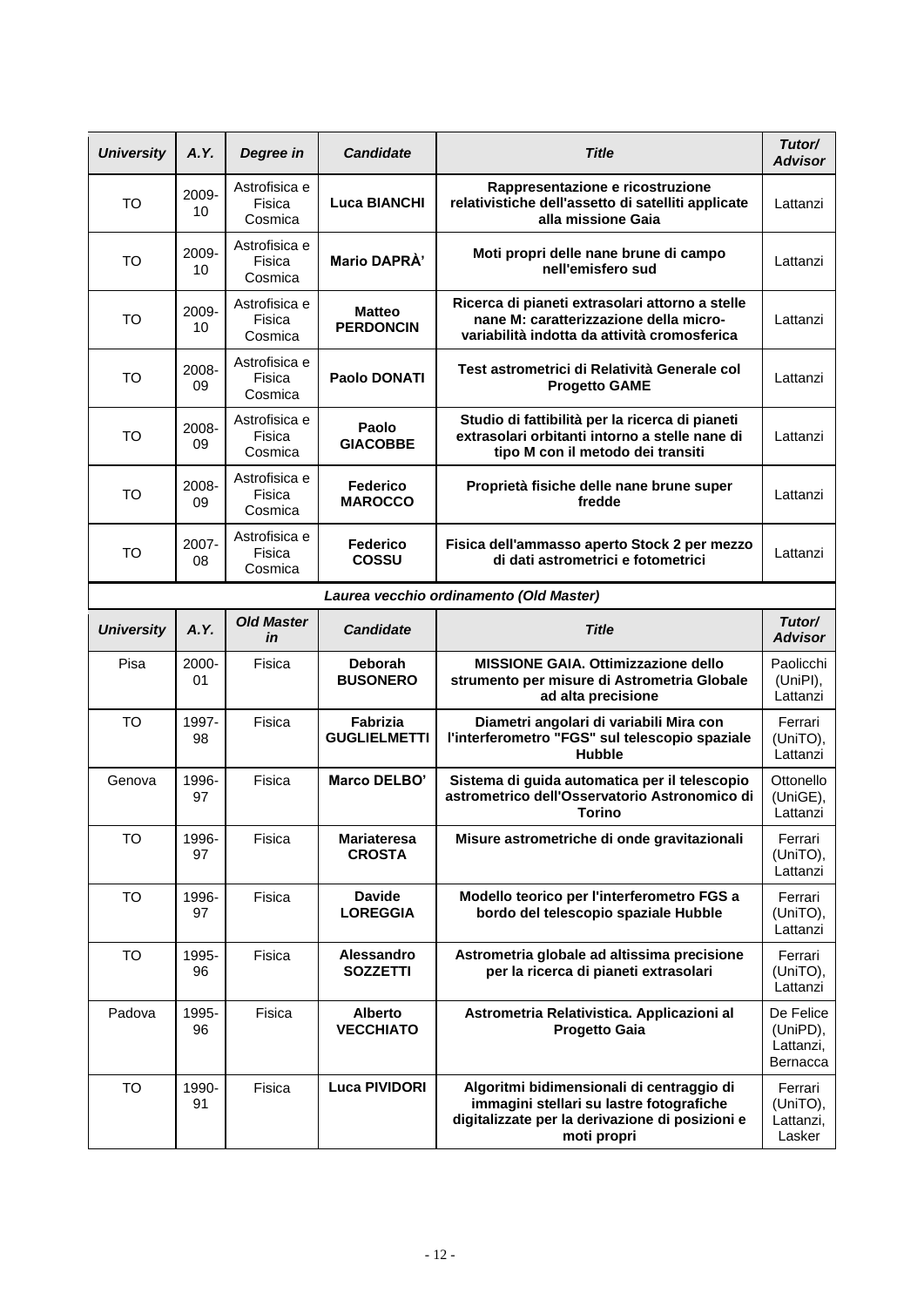|                                                  |             |                                                    |               | <b>Ph.D. Thesis</b>                                    |                                                                                                                                       |                                                                                 |
|--------------------------------------------------|-------------|----------------------------------------------------|---------------|--------------------------------------------------------|---------------------------------------------------------------------------------------------------------------------------------------|---------------------------------------------------------------------------------|
| University,<br><b>Research</b><br><b>Center</b>  | A.Y.        | Ph.D.<br><b>Thesis in</b>                          | <b>Cicle</b>  | <b>Author</b>                                          | <b>Title</b>                                                                                                                          | Advisor(s)                                                                      |
| Torino                                           | 2021        | Scienze<br>della Natura<br>e<br>Tecnologie         | <b>XXXIII</b> | <b>Marco</b><br><b>GIAMMARIA</b>                       | <b>Gravitational Astrometry</b><br>and Relativistic Galactic<br><b>Models</b>                                                         | Crosta, Lattanzi                                                                |
| Torino                                           | 2020        | Innovative                                         | <b>XXXII</b>  | <b>Domenico</b><br><b>BARBATO</b>                      | Ricerca e Caratterizzazione<br>di Pianeti Extrasolari con la<br>missione Gaia                                                         | Lattanzi, Sozzetti                                                              |
| Shanghai,<br>Astronomical<br>Observatory,<br>CAS | 2016        | Astrometry<br>and<br>Celestial<br><b>Mechanics</b> | n.a.          | <b>Shilong</b><br><b>LIAO</b>                          | Short term solution of the<br><b>GAIA Celestial Sphere</b>                                                                            | Qi, Tang (SHAO),<br>Crosta, Vecchiato,<br>Lattanzi (INAF-<br>OAT <sub>o</sub> ) |
| Trieste                                          | 2014        | Fisica                                             | <b>XXV</b>    | Paolo<br><b>GIACOBBE</b>                               | <b>Photometric transit search</b><br>for planets around cool<br>stars from the Western<br><b>Italian Alps: the APACHE</b><br>survey   | Matteucci (UniTS),<br>Lattanzi                                                  |
| Torino                                           | 2010        | Scienza e<br>Alta<br>Tecnologia                    | <b>XXII</b>   | <b>Juan Carlos</b><br><b>TERRAZAS</b><br><b>VARGAS</b> | <b>Effects and consequences</b><br>of the Radiation Damage<br>on the Gaia CCD                                                         | <b>Bertaina</b><br>(UniTO),<br>Lattanzi                                         |
| Torino                                           | 2005        | Fisica e<br>Astrofisica                            | XVII          | Paola RE<br><b>FIORENTIN</b>                           | <b>Detection of fossil</b><br>structures in the galactic<br>halo by means of spectro-<br>photometric and proper<br>motion surveys     | Ferrari<br>(UniTO),<br>Lattanzi                                                 |
| Padova                                           | 2003        | Scienze e<br>Tecnologie<br>Spaziali                | XV            | <b>Mariateresa</b><br><b>CROSTA</b>                    | Metodi di astrometria<br>relativistica per l'analisi di<br>dati astrometrici nei campi<br>gravitazionali del Sistema<br><b>Solare</b> | De Felice<br>(UniPD),<br>Lattanzi                                               |
| Padova                                           | 2000        | Scienze e<br>Tecnologie<br>Spaziali                | XIII          | <b>Alberto</b><br><b>VECCHIATO</b>                     | Astrometria relativistica<br>dallo spazio: modelli teorici<br>e implementazione di<br>software per la riduzione<br>dati               | De Felice<br>(UniPD),<br>Lattanzi                                               |
| Torino                                           | 1993-<br>94 | Fisica                                             | VII           | Alessandro<br><b>SPAGNA</b>                            | Survey di moti propri e<br>colori con lastre Schmidt<br>per lo studio della<br>cinematica e struttura della<br>Galassia               | Ferrari<br>(UniTO),<br>Lattanzi                                                 |

# **Memberships**

- Member, Società Astronomica Italiana
- Full member, American Astronomical Society
- Member, International Astronomical Union (Division A: Fundamental Astronomy, C.8 Astrometry;
- Division G: Stars and Stellar Physics, C.26 Double and Multiple Sstars)

# **Citation Indices**

(as calculated with Google Scholar)

- h-index 44
- i10-index 109
- Citations 15395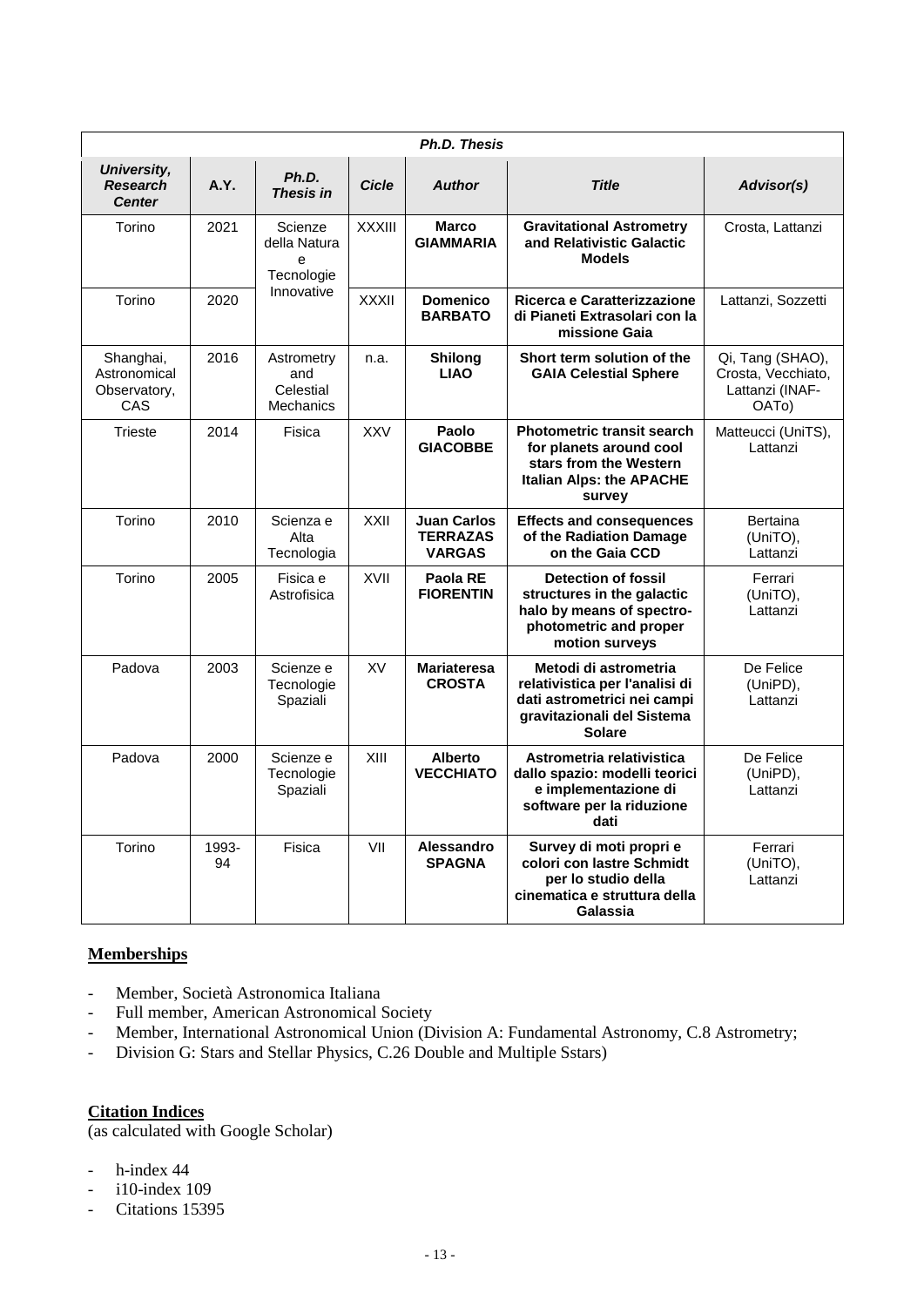# **Awards**

- Outstanding Service Award, from the Space Telescope Science Institute, Oct 27, 1994;
- Certificate presented by ESA in recognition of the scientific contribution to ESA's Hipparcos Astrometry Project, ESA, Dec 9 1997;
- Certificate presented by ESA in recognition of the outstanding contribution made to the GAIA mission Project, ESA, Dec 19 2013;
- Awarded a Professorship under the 2015 International Fellowship Initiative (PIFI) for Visiting Scientist by the President of the Chinese Academy of Sciences.

# **Organization of international conferences / schools**

- Course Director, International School of Space Science "*High Resolution Observations in Astronomy",* L'Aquila, August – September 1999
- Chair and Convenor of the meeting "*GAIA: origin and evolution of the Milky Way"*, presentation of the ESA Cornerstone Mission Gaia to the Italian community, Roma, June 2000
- Chair and Convenor of the "*6 th Gaia Planetary Systems Working Group Meeting"*, Geneve, April 2005
- Chair, European Science Foundation Conf. "*Putting our solar system in context: origin, and physical evolution of multiple planet systems*", Obergurgl (A), April 2010
- LOC Chair and Editor, IAU Symp. 276, "*The Astrophysics of Planetary Systems: Formation, Structure, and Dynamical Evolution*", Torino, October 2010
- Course Director, Lucchin School, "*Gaia: Science with One Billion Stars*", Asiago, October 2010
- SOC Member, GREAT ESF Conf., "*The Fundamental Cosmic Distance Scale: State of the Art and the Gaia Perspective*", Napoli, May 2011
- SOC Member and Editor GREAT ESF Workshop, "*QSO Astrophysics, Fundamental physics, and Astrometric Cosmology in the Gaia Era*", Porto (P), June 2011
- SOC Member of the GREAT ESF Workshop, "*Gaia and Exoplanets: GREAT Synergies on the Horizon*", Torino, November 2012
- SOC Member of the GREAT ESF Workshop, "*Gaia and the Unseen. The Brown Dwarf Question*", Torino, March 2014
- SOC Member of the Conferences , "*The Time Machine Factory*", Torino, October 2015 and September 2019

# **Service (including administrative duties)**

- Referee for some among the main astronomical journals (AA, AJ, PASP, MNRAS);
- Served as Referee for the G2 class (Physics) of the ANVUR system for the evaluation of the quality of the Italian research system (VQR 2004-2010);
- Served as peer reviewer for the assignment of tenured positions of scientists and astronomers for institutions and universities in Europe (Observatoire de la Cote d'Azur, France) and USA (ST ScI, University of Missouri).
- Member and chair of several panels for the evaluation of candidates to fill permanent (tenured) and temporary positions of research astronomer and scientist at Italian Observatories (to feb 2020);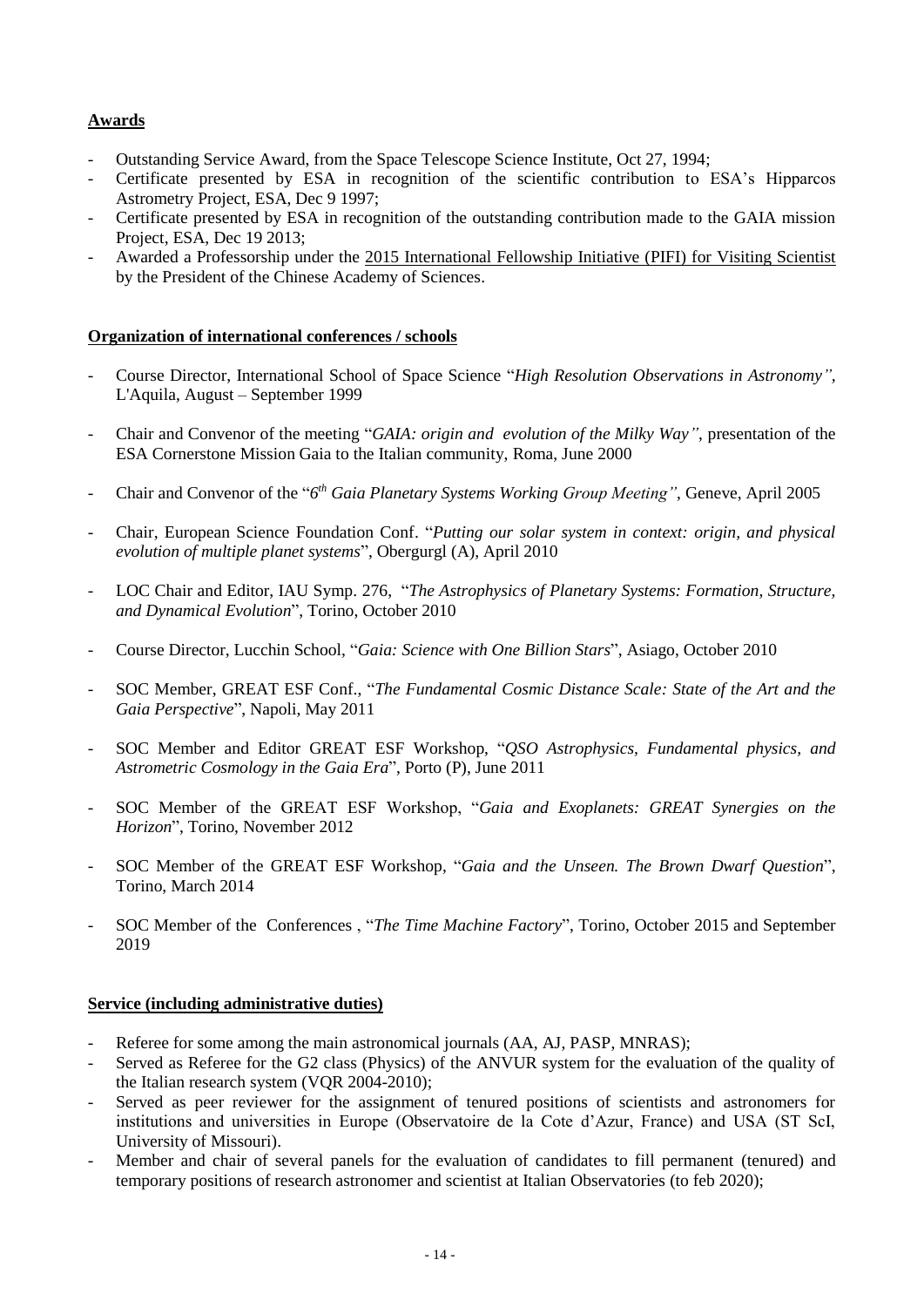- Responsible for the automation project of the OATo main telescope (REOSC 1.05m) for utilization in parallax astrometry (the TOPP program), optical monitoring of extragalactic transients (like, e.g., Blazars) and monitoring of space debris (in collaboration with the Observatory of Shanghai, China);
- Responsible for direct contracts, from few thousands Euros to ~0.6 M $\epsilon$ , to or from high tech companies in support of the research activities of the AGRET team: development of a new generation of multiaperture light telescopes for testing fundamental physics through very high accuracy space astrometry (BOOSTEC, France; ADS, Italy); automatic telescopes for the APACHE Project (Officina Stellare, Italy); the development of the Italian Data Processing Center for the Gaia mission (ALTEC, SpA, Italy; Eurix, Italy; Oracle, USA); the production of the first deep star catalog for the Fine Guidance Sensor (FGS) aboard the Euclid satellite: the Euclid FGS will use the GSC II database for improving the absolute pointing performances of the telescope thus gaining more time/fields to the science of the Euclid mission (Thales Alenia Space Italia, France-Italy).
- Serving as Technical and Legal Responsible Officer for several contracts to external contractors for the activities of different on-going programs (in Italian "Responsabile Unico del Procedimento", in short RUP). Hereafter, the list (in Italian) of the RUP activities for the years 2011-2020 as taken from the site of the ANAC, the authority that oversees all contracts issued by the Italian public administrations..

| Codice<br><b>Identificativo</b><br>di Gara (CIG) | <b>Descrizione</b>                                                                                                                                                                                                                                                                          | <b>Importo</b> | Data di<br>acquisizione |
|--------------------------------------------------|---------------------------------------------------------------------------------------------------------------------------------------------------------------------------------------------------------------------------------------------------------------------------------------------|----------------|-------------------------|
| 221182795F                                       | Fornitura di due sistemi di acquisizione di immagini<br>la<br>realizzazione<br>astronomiche<br>necessari<br>per<br>del<br>programma di ricerca "Rivelazione di pianeti extrasolari con<br>il metodo dei transiti fotometrici"                                                               | € 53.000,00    | 29/04/2011              |
| 2701857AEB                                       | Fornitura di un sistema di controllo e movimentazione<br>professionale a bordo del telescopio equatoriale REOSC                                                                                                                                                                             | € 70.754,59    | 09/06/2011              |
| 3865408B94                                       | Servizio di realizzazione di software Java ad altissima<br>specializzazione da consegnare ed integrare presso il Data<br>Processing Center Italiano (DPCT), parte della sezione di<br>Science Data Reduction del Segmento di Terra per la<br>riduzione dei dati dal satellite Gaia dell'ESA | € 53.500,00    | 25/01/2012              |
| 4294039115                                       | Rinnovo per un anno dei Servizi Software Update License<br>& Support (Supporto Tecnico). Licenze Oracle in modalità<br>Campus Wide                                                                                                                                                          | € 50.651,30    | 30/05/2012              |
| 4908052CA0                                       | Servizio di realizzazione di sviluppo, ingegnerizzazione e<br>implementazione codice Java ad altissima specializzazione<br>per la fase pre-lancio del satellite Gaia dell'ESA                                                                                                               | € 69.500,00    | 01/02/2013              |
| 5126099EB3                                       | Fornitura licenze ORACLE Campus Wide Perpetue per la<br>missione spaziale Gaia                                                                                                                                                                                                              | € 309.979,17   | 16/05/2013              |
| 543514685C                                       | Fornitura del cortometraggio di videoanimazione ad<br>altissima specializzazione The meaning of light: the photon<br>that fell Gaia per il programma di divulgazione nazionale<br>inerente l'inizio delle operazioni della missione Gaia                                                    | €43.442,62     | 14/11/2013              |
| 5582895EAF                                       | Utilizzo delle risorse informatiche nel progetto Gaia per<br>calcolo parallelo                                                                                                                                                                                                              | € 65.000,00    | 30/01/2014              |
| 5821391BD0                                       | Servizio per la realizzazione di software Java ad altissima<br>specializzazione per il Data Processing Center Italiano<br>(DPCT) della missione Gaia - Fase di Early Science<br><b>Operations</b>                                                                                           | € 50.100,00    | 23/06/2014              |
| 602979583D                                       | Servizio di software update & support connesso al contratto<br>licenze Oracle Campus Wide Perpetue per la missione<br>spaziale Gaia - 2015                                                                                                                                                  | € 65.200,00    | 27/11/2014              |
| 612489466B                                       | Servizio per la realizzazione di software Java ad altissima<br>specializzazione per il Data Processing Center Italiano<br>(DPCT) della missione Gaia - Fase di Science Operations<br>$-$ Cycle 00                                                                                           | €40.100,00     | 09/02/2015              |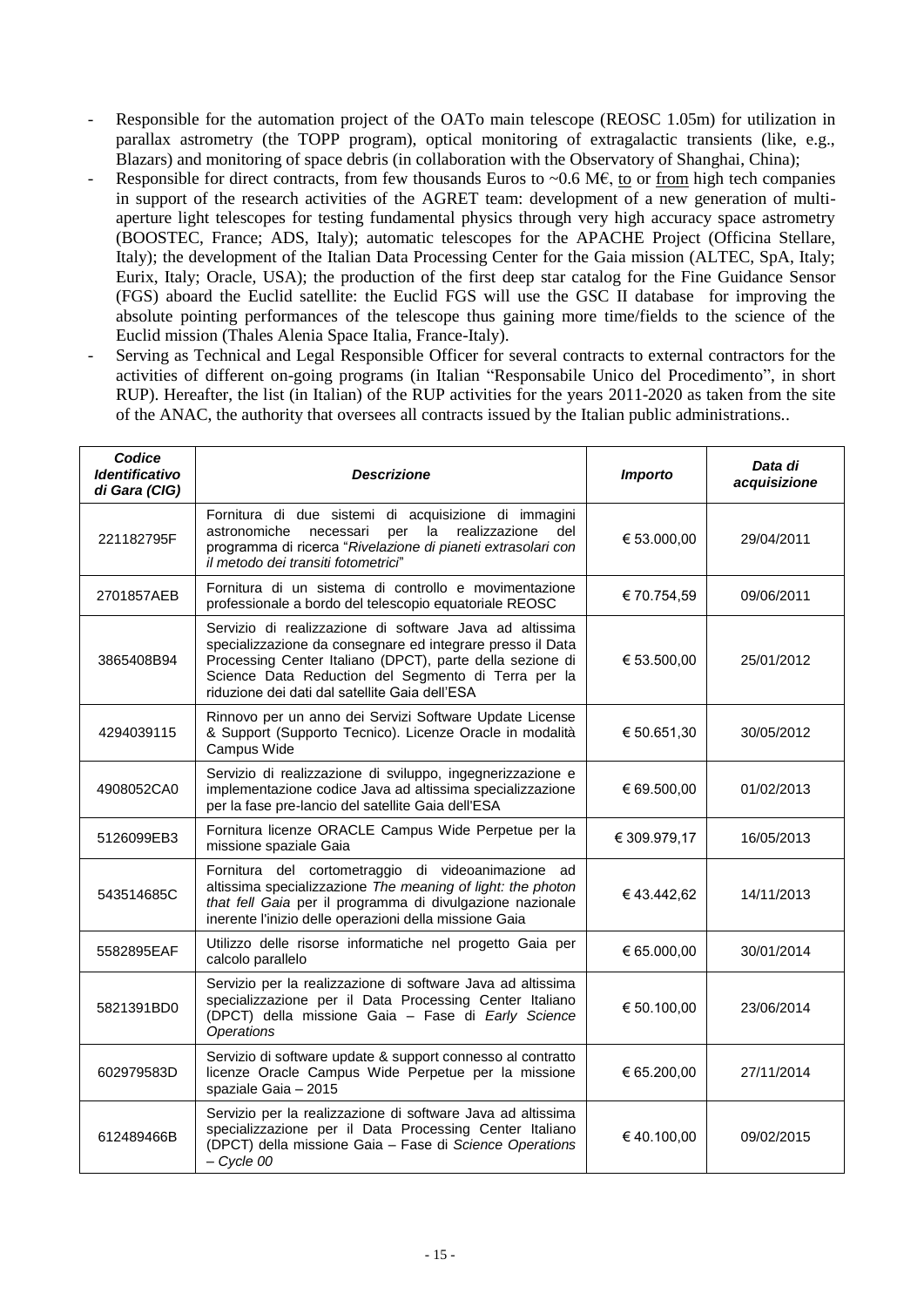| Codice<br><i><b>Identificativo</b></i><br>di Gara (CIG) | <b>Descrizione</b>                                                                                                                                                                                                                                                                                                             | <b>Importo</b> | Data di<br>acquisizione |
|---------------------------------------------------------|--------------------------------------------------------------------------------------------------------------------------------------------------------------------------------------------------------------------------------------------------------------------------------------------------------------------------------|----------------|-------------------------|
| 632667053E                                              | Servizio per la realizzazione di software Java ad altissima<br>specializzazione per il Data Processing Center Italiano<br>(DPCT) della missione Gaia - Fase di Science Operations<br>$-$ Cycle 01                                                                                                                              | € 50.200,00    | 08/07/2015              |
| 6480347783                                              | Servizio di software update e support connesso al contratto<br>licenze Oracle Campus Wide Perpetue per la missione<br>spaziale Gaia - 2016                                                                                                                                                                                     | € 67.062,00    | 19/11/2015              |
| 657736012E                                              | Servizio per la realizzazione di software Java ad altissima<br>specializzazione per il Data Processing Center Italiano<br>(DPCT) della missione Gaia - Fase di Science Operations<br>$-$ Cycle 02                                                                                                                              | € 50.100,00    | 02/02/2016              |
| 69244859C8                                              | Servizio di software update e supporto connesso al<br>contratto licenze Oracle Campus Wide Perpetue per la<br>missione spaziale Gaia - 2017                                                                                                                                                                                    | € 69.075,00    | 22/12/2016              |
| 6966116CC4                                              | Servizio per la realizzazione di software Java ad altissima<br>specializzazione per il Data Processing Center Italiano<br>(DPCT) della missione Gaia - Fase di Science Operations -<br>Cycle 03 - Final Development Phase                                                                                                      | € 60.100,00    | 02/02/2017              |
| 7036900993                                              | Utilizzo delle risorse informatiche nel progetto Gaia per<br>calcolo parallelo - Annesso tecnico n. 2 al MOU CINECA-<br><b>INAF</b>                                                                                                                                                                                            | € 75.000,00    | 04/04/2017              |
| 7223068845                                              | Servizio per la realizzazione di software Java ad altissima<br>specializzazione per il Data Processing Center Italiano<br>(DPCT) della missione Gaia - Fase di 'Science Operations<br>- Data Segment 4 - Manutenzione Evolutiva dei sistemi<br>AVU presso il DPCT                                                              | € 50.100,00    | 02/10/2017              |
| 733544263B                                              | Servizio di software update e supporto connesso al<br>contratto licenze Oracle Campus Wide Perpetue per la<br>missione spaziale Gaia - 2018                                                                                                                                                                                    | € 71.840,00    | 27/12/2017              |
| 7747650B07                                              | Servizio di software update e supporto connesso al<br>contratto licenze Oracle Campus Wide Perpetue per la<br>missione spaziale Gaia - 2019                                                                                                                                                                                    | € 74.000,00    | 21/12/2018              |
| 8155414C86                                              | Servizio di software update e supporto connesso al<br>contratto licenze Oracle Campus Wide Perpetue per la<br>missione spaziale Gaia – 2020                                                                                                                                                                                    | € 77.000,00    | 23/12/2019              |
| 8184850FE0                                              | Utilizzo delle risorse informatiche nel progetto Gaia per<br>calcolo parallelo - Annesso tecnico n. 3 al MOU CINECA-<br><b>INAF</b>                                                                                                                                                                                            | € 50.000,00    | 24/01/2020              |
| 8294783F75                                              | Servizio per la realizzazione di software Java ad altissima<br>specializzazione per il Data Processing Center Italiano<br>(DPCT) della missione Gaia - Fase di Science Operations -<br>Cycle 3 Data Segment 7 - Manutenzione del sistema AVU-<br>GSR presso il DPCT per la missione Gaia e produzione<br>della documentazione. | € 15.100,00    | 07/05/2020              |

# **Publications**

Lattanzi has authored/co-authored 157 articles in several of the most important refereed journals on astrophysics and astronomical techniques. He has also published over 200 contributions to national and international meetings (including invited participations) and literally hundreds of technical reports for programs like Hipparcos, GSCII, HST-FGS, MOFFIT, Gaia, Euclid, etc.

A listing of his works is provided below.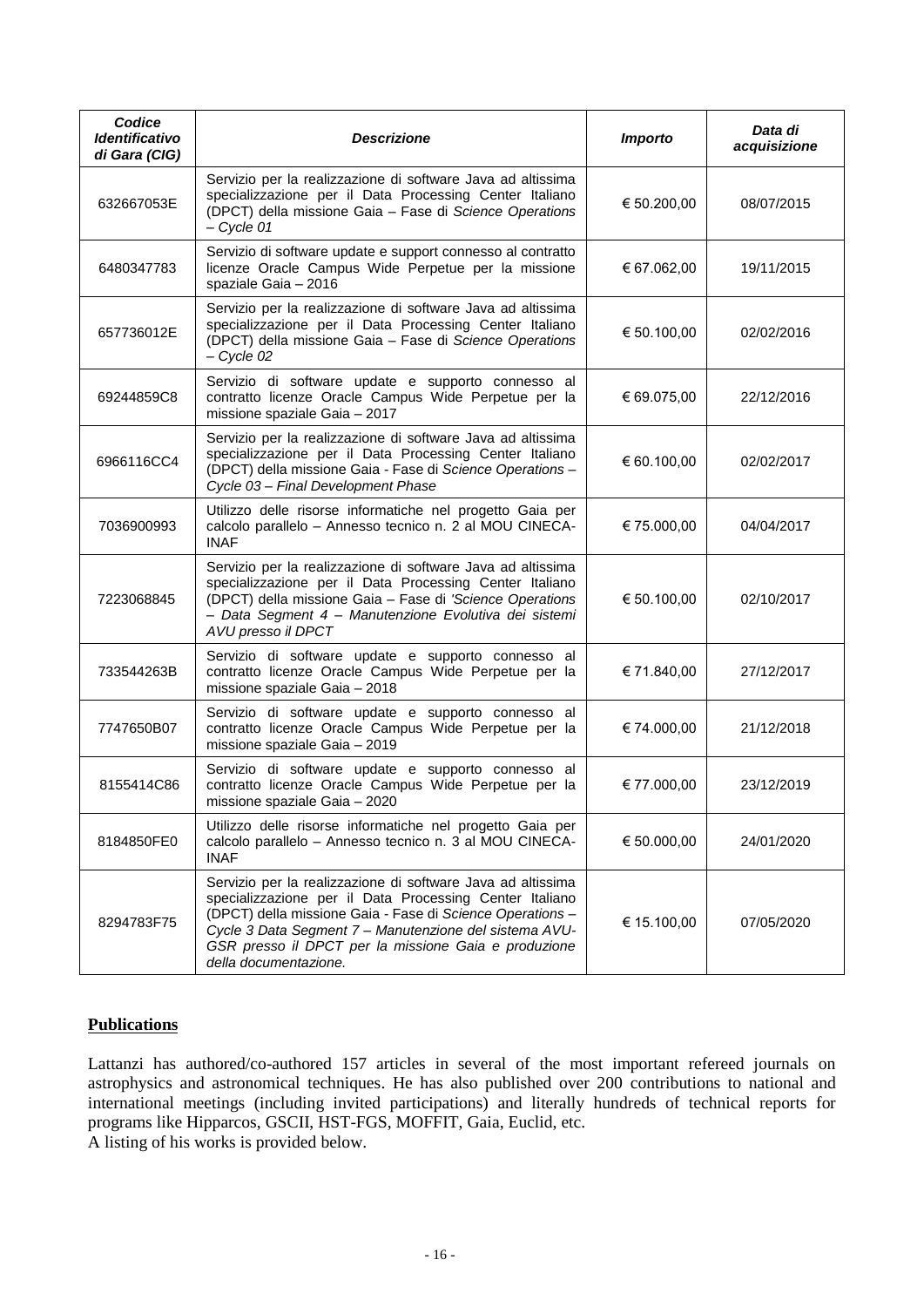# *Publications in International Refereed Journals*

- 1. LIU J., ZHENG Z., SORIA R., ….., **LATTANZI M.G.** et al., 2020, **Phase-dependent Study of Nearinfrared Disk Emission Lines in LB-1**, *Astrophys. J.,* **900**(1), article id. 42, 10 pp.
- 2. CROSTA M., GIAMMARIA M., **LATTANZI M.G.** et al., 2020, **On testing CDM and geometrydriven Milky Way rotation curve models with Gaia DR2**, *Mon. Not. R. Astron. Soc.*, **496**(2), 2107- 2122
- 3. POGGIO E., DRIMMEL R., ANDRAE R., ….., **LATTANZI M.G.** et al., 2020, **Evidence of a dynamically evolving Galactic warp**, *Nature Astron.,* **4**, 590-596
- 4. GIACOBBE P., BENEDETTO M., DAMASSO M., ….., **LATTANZI M.G.** et al., 2020, **Photometric rotation periods for 107 M dwarfs from the APACHE survey**, *Mon. Not. R. Astron. Soc.*, **491**(4), 5216-5237
- 5. STANGHELLINI L., BUCCIARELLI B., **LATTANZI M.G.** et al., 2020, **The Population of Galactic Planetary Nebulae: a Study of Distance Scales and Central Stars Based on the Second Gaia Release**, *Astrophys. J.,* **889**(1), article id. 21, 10 pp.
- 6. LIU J., ZHANG H., HOWARD A.W., ….., **LATTANZI M.G.** et al., 2019, **A wide star-black-hole binary system from radial-velocity measurements**, *Nature*, **575**, 618-621
- 7. ABBAS U., BUCCIARELLI B., **LATTANZI M.G.**, 2019, **Differential astrometric framework for the Jupiter relativistic experiment with Gaia**, *Mon. Not. R. Astron. Soc.*, **485**(1), 1147-1156
- 8. RE FIORENTIN P., **LATTANZI M.G.** et al., 2019, **Evidence of a large-scale positive rotationmetallicity correlation in the Galactic thick disc**, *Mon. Not. R. Astron. Soc.*, **484**(1), L69-L74
- 9. Gaia Collaboration: EYER L., RIMOLDINI L. et al. (453 more), 2019 **Gaia Data Release 2: Variable stars in the colour-absolute magnitude diagram**, *Astron. Astrophys. Sp. Issue, Gaia Data Release 2*, **623**, article id. A110, 20 pp
- 10. SMART R.L., BUCCIARELLI B., JONES H.R.A., ….., **LATTANZI M.G.** et al., 2018, **Parallaxes of Southern Extremely Cool objects III: 118 L and T dwarfs**, *Mon. Not. R. Astron. Soc.*, **481**(3), 3548- 3562
- 11. POGGIO E., DRIMMEL R., **LATTANZI M.G.** et al., 2018, **The Galactic warp revealed by Gaia DR2 kinematics**, *Mon. Not. R. Astron. Soc.*, **481**(1), L21-L25
- 12. VECCHIATO A., BUCCIARELLI B., **LATTANZI M.G.** et al., 2018, **The global sphere reconstruction (GSR). Demonstrating an independent implementation of the astrometric core solution for Gaia**, *Astron. Astrophys.*, **620**, article id. A40, 19 pp
- 13. BROWN A.G.A., **LATTANZI M.G.** et al., 2018, **Gaia and the Galactic Center Origin of Hypervelocity Stars**, *Astrophys. J.*, **866**(1), article id. 39, 9 pp
- 14. GUO S., QI Z., LIAO S., ….., **LATTANZI M.G.** et al., 2018, **Identifying quasars with astrometric and mid-infrared methods from APOP and ALLWISE**, *Astron. Astrophys.*, **618**, article id. A144, 7 pp
- 15. Gaia Collaboration: MIGNARD F., KLIONER S. et al. (449 more), 2018, **Gaia Data Release 2: The celestial reference frame (Gaia-CRF2)**, *Astron. Astrophys. Sp. Issue, Gaia Data Release 2*, **616**, article id. A14, 15 pp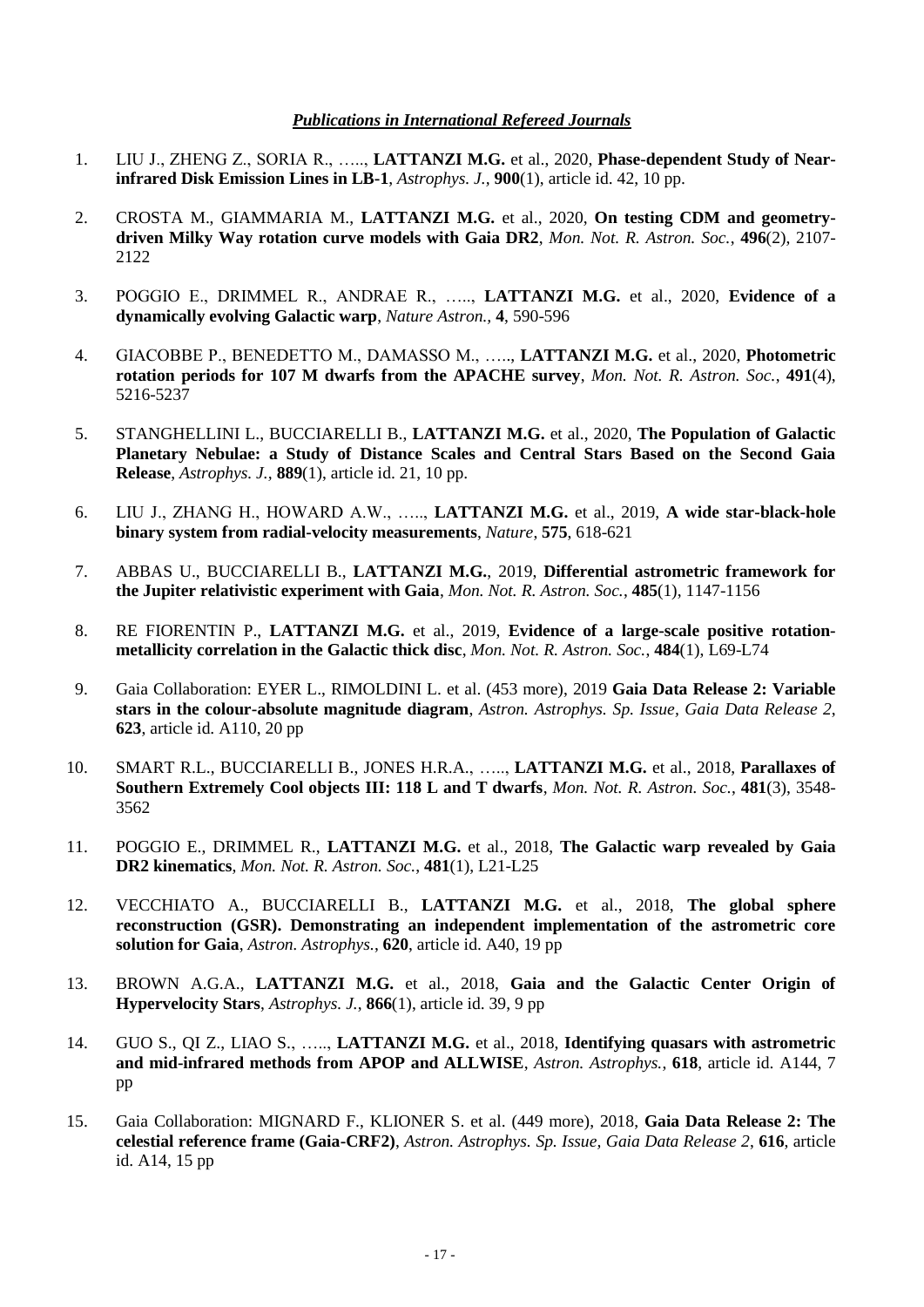- 16. Gaia Collaboration: SPOTO F., TANGA P. et al. (449 more), 2018, **Gaia Data Release 2: Observations of Solar System Objects**, *Astron. Astrophys. Sp. Issue, Gaia Data Release 2*, **616**, article id. A13, 24 pp
- 17. Gaia Collaboration: HELMI A., van LEEUWEN F. et al. (444 more), 2018, **Gaia Data Release 2: kinematics of globular clusters and dwarf galaxies around the Milky Way**, *Astron. Astrophys. Sp. Issue, Gaia Data Release 2*, **616**, article id. A12, 47 pp
- 18. Gaia Collaboration: KATZ D., ANTOJA T. et al. (450 more), 2018, **Gaia Data Release 2: mapping the Milky Way disc kinematics**, *Astron. Astrophys. Sp. Issue, Gaia Data Release 2*, **616**, article id. A11, 40 pp
- 19. Gaia Collaboration: BABUSIAUX C., van LEEUWEN F. et al. (450 more), 2018, **Gaia Data Release 2: observational Hertzsprung-Russell diagrams**, *Astron. Astrophys. Sp. Issue, Gaia Data Release 2*, **616**, article id. A10, 29 pp
- 20. LINDEGREN L., HERNÁNDEZ J., BOMBRUN A. et al. (87 more), 2018, **Gaia Data Release 2: The astrometric solution**, *Astron. Astrophys. Sp. Issue, Gaia Data Release 2*, **616**, article id. A2, 25 pp
- 21. Gaia Collaboration: BROWN A.G.A., VALLENARI A., et al. (451 more), 2018, **Gaia Data Release 2. Summary of the contents and survey properties**, *Astron. Astrophys. Sp. Issue, Gaia Data Release 2*, **616**, article id. A1, 22 pp
- 22. RIESS A.G., CASERTANO S., YUAN W., ….., **LATTANZI M.G.** et al., 2018, **Milky Way Cepheid Standards for Measuring Cosmic Distances and Application to Gaia DR2: Implications for the Hubble Constant**, *Astrophys. J.*, **861**(2), article id. 126, 13 pp
- 23. BERTONE S., VECCHIATO A., BUCCIARELLI B., CROSTA M., **LATTANZI M.G.** et al., 2017, **Application of Time Transfer Functions to Gaia's global astrometry. Validation on DPAC simulated Gaia-like observations**, *Astron. Astrophys.,* **608**, article id. A183, 10 pp.
- 24. CROSTA M., GERALICO A., **LATTANZI M.G.** et al., 2015, **General relativistic observable for gravitational astrometry in the context of the Gaia mission and beyond**, *Phys. Rev. D,* **96**(10), article id. 104030
- 25. STANGHELLINI L., BUCCIARELLI B., **LATTANZI M.G.** et al., 2017, **[The Gaia Data Release 1](http://www.sciencedirect.com/science/article/pii/S1384107617301379?via%3Dihub)  [parallaxes and the distance scale of Galactic planetary nebulae](http://www.sciencedirect.com/science/article/pii/S1384107617301379?via%3Dihub)**, *New Astron.,* **57**, 6-13
- 26. SOZZETTI A., SMART R.L., DRIMMEL R., GIACOBBE P., **LATTANZI M.G.**, 2017, **[Evidence for](https://academic.oup.com/mnrasl/article-abstract/471/1/L1/3860091/Evidence-for-orbital-motion-of-CW-Leonis-from?redirectedFrom=fulltext)  [orbital motion of CW Leonis from ground-based astrometry](https://academic.oup.com/mnrasl/article-abstract/471/1/L1/3860091/Evidence-for-orbital-motion-of-CW-Leonis-from?redirectedFrom=fulltext)**, *Mon. Not. R. Astron. Soc.*, **471**(1), L1- L5
- 27. TERRAZAS J.C., CORCIONE L., **LATTANZI M.G.** et al., 2017, **[Radiation Damage Effects in](http://iopscience.iop.org/article/10.1088/1538-3873/aa69b9/pdf)  [Space-borne CCD Detectors Operated in TDI Mode](http://iopscience.iop.org/article/10.1088/1538-3873/aa69b9/pdf)**, *Publ. Astron. Soc. Pacific*, **129**, Issue 977, 250- 257, pp. 075002
- 28. ABBAS U., BUCCIARELLI B., **LATTANZI M.G.** et al., 2017, **[The Short-term Stability of a](http://iopscience.iop.org/article/10.1088/1538-3873/aa60ba/pdf)  [Simulated Differential Astrometric Reference Frame in the](http://iopscience.iop.org/article/10.1088/1538-3873/aa60ba/pdf)** *Gaia* **Era**, *Publ. Astron. Soc. Pacific*, **129**, Issue 975, 250-257, pp. 054503
- 29. Gaia Collaboration: CLEMENTINI G., EYER L. et al. (583 more), 2017, **Gaia Data Release 1 – Testing the parallaxes with local Cepheids and RR Lyrae stars**, *Astron. Astrophys. Sp. Issue, Gaia Data Release 1*, **605**, article id. A79, 29 pp.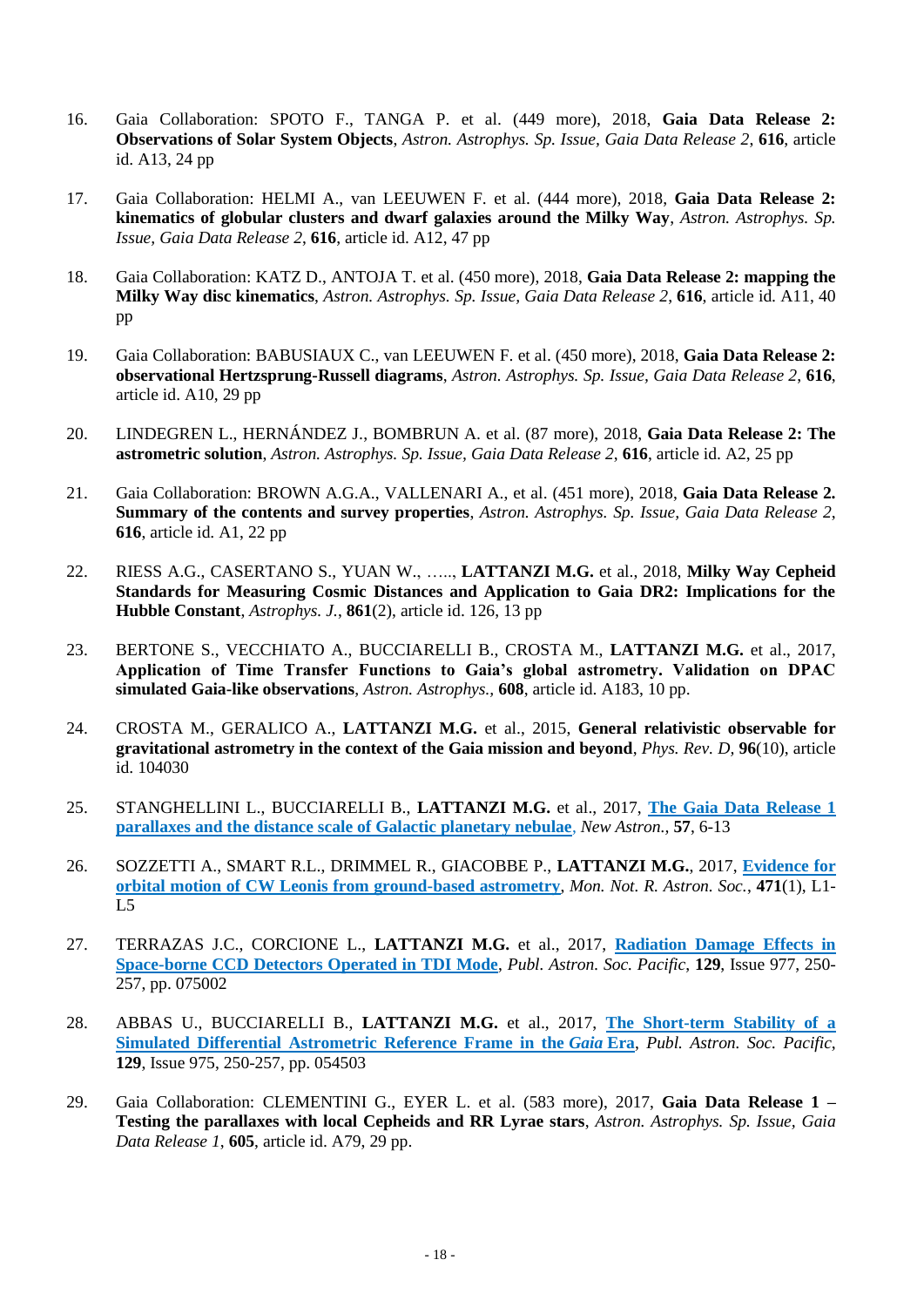- 30. POGGIO E., DRIMMEL R., SMART R.L., SPAGNA A., **LATTANZI M.G.**, 2017, **[The kinematic](https://www.aanda.org/articles/aa/pdf/2017/05/aa29916-16.pdf)  [signature of the Galactic warp in](https://www.aanda.org/articles/aa/pdf/2017/05/aa29916-16.pdf)** *Gaia* **DR1 I. The HIPPARCOS subsample**, *Astron. Astrophys.,* **601**, article id. A115, 14 pp.
- 31. Gaia Collaboration, VAN LEEUWEN F., VALLENARI A., JORDI C., ….., **LATTANZI M.G.** et al., 2017, *Gaia* **[Data Release 1. Open cluster astrometry: performance, limitations, and future](https://www.aanda.org/articles/aa/pdf/2017/05/aa30552-17.pdf)  [prospects](https://www.aanda.org/articles/aa/pdf/2017/05/aa30552-17.pdf)**, *Astron. Astrophys., Sp. Issue, Gaia* Data Release 1, **601**, article id. A19, 65 pp. (VizieR Online Data Catalog: **Gaia DR1 open cluster members**, **[J/A+A/601/A19](http://vizier.u-strasbg.fr/viz-bin/VizieR?-source=J%2FA%2BA%2F601%2FA19)**)
- 32. CASERTANO S., RIESS A.G., BUCCIARELLI B., **LATTANZI M.G.**, 2017, **[A test of](https://www.aanda.org/articles/aa/pdf/2017/03/aa29733-16.pdf)** *Gaia* **Data [Release 1 parallaxes: implications for the local distance scale](https://www.aanda.org/articles/aa/pdf/2017/03/aa29733-16.pdf)**, *Astron. Astrophys.,* **599**, article id. A67, 6 pp.
- 33. LINDEGREN L., LAMMERS U., BASTIAN U., ….., **LATTANZI M.G.** et al., 2016, *Gaia* **[Data](http://www.aanda.org/articles/aa/abs/2016/11/aa28714-16/aa28714-16.html)  [Release 1. Astrometry: one billion positions, two million proper motions and parallaxes](http://www.aanda.org/articles/aa/abs/2016/11/aa28714-16/aa28714-16.html)**, *Astron. Astrophys., Sp. Issue, Gaia* Data Release 1, **595**, article id. A4, 32 pp.
- 34. Gaia Collaboration, BROWN A.G.A., VALLENARI A., ….., **LATTANZI M.G.** et al., 2016, **[Gaia](https://www.aanda.org/articles/aa/pdf/2016/11/aa29512-16.pdf)  [Data Release 1. Summary of the astrometric, photometric, and survey properties](https://www.aanda.org/articles/aa/pdf/2016/11/aa29512-16.pdf)**, *Astron. Astrophys., Sp. Issue, Gaia* Data Release 1, **595**, article id. A2, 23 pp.
- 35. Gaia Collaboration, PRUSTI T., de BRUIJNE J.H.J., ….., **LATTANZI M.G.** et al., 2016, **[The Gaia](https://www.aanda.org/articles/aa/pdf/2016/11/aa29272-16.pdf)  [mission](https://www.aanda.org/articles/aa/pdf/2016/11/aa29272-16.pdf)**, *Astron. Astrophys., Sp. Issue, Gaia* Data Release 1, **595**, article id. A1, 36 pp.
- 36. QI Z., YU Y., BUCCIARELLI B., **LATTANZI M.G.** et al., 2015, **[Absolute Proper Motions outside](http://iopscience.iop.org/article/10.1088/0004-6256/150/4/137/pdf)  the Plane (APOP) – [A step toward the GSC2.4](http://iopscience.iop.org/article/10.1088/0004-6256/150/4/137/pdf)**, *Astron. J.,* **150**(4), article id. 137, 12 pp. (VizieR Online Data Catalog: **Absolute Proper motions Outside the Plane (APOP)**, **[I/331](http://vizier.u-strasbg.fr/viz-bin/VizieR?-source=I/331)**)
- 37. RE FIORENTIN P., **LATTANZI M.G.**, SPAGNA A. et al., **[New Signatures of the Milky Way](http://iopscience.iop.org/article/10.1088/0004-6256/150/4/128/pdf)  [Formation in the Local Halo and Inner-Halo Streamers in the Era of](http://iopscience.iop.org/article/10.1088/0004-6256/150/4/128/pdf)** *Gaia*, 2015, *Astron. J.,* **150**(4), article id. 128, 14 pp.
- 38. CROSTA M., VECCHIATO A., DE FELICE F., **LATTANZI M.G.**, 2015, **[The ray tracing analytical](http://iopscience.iop.org/article/10.1088/0264-9381/32/16/165008/meta;jsessionid=4F5C109A86AAAF2428930D47D2017AF8.c2.iopscience.cld.iop.org)  [solution within the RAMOD framework. The case of a Gaia-like observer](http://iopscience.iop.org/article/10.1088/0264-9381/32/16/165008/meta;jsessionid=4F5C109A86AAAF2428930D47D2017AF8.c2.iopscience.cld.iop.org)**, *Classical Quantum Grav.,* **32**(16), article id. 165008, 29 pp.
- 39. CARDOSO C.V., BURNINGHAM B., SMART R.L., ....., **LATTANZI M.G.** et al., 2015, **[49 new T](http://mnras.oxfordjournals.org/content/450/3/2486)  [dwarfs identified using methane imaging](http://mnras.oxfordjournals.org/content/450/3/2486)**, *Mon. Not. R. Astron. Soc.*, **450**(3), 2486-2499
- 40. PENG X., QI Z., WU Z., ....., **LATTANZI M.G.** et al., 2015, **[An investigation of the Absolute Proper](http://www.jstor.org/discover/10.1086/680447?uid=3738296&uid=2&uid=4&sid=21106399257213)  [Motions of the SCUSS Catalog](http://www.jstor.org/discover/10.1086/680447?uid=3738296&uid=2&uid=4&sid=21106399257213)**, *Publ. Astron. Soc. Pacific*, **127**, Issue 949, 250-257
- 41. DAMASSO M., BIAZZO K., BONOMO A.S., ....., **LATTANZI M.G.** et al., 2015, **[The GAPS](http://www.aanda.org/articles/aa/abs/2015/03/aa25332-14/aa25332-14.html)  [programme with HARPS-N at TNG. V. A comprehensive analysis XO-2 stellar and planetary](http://www.aanda.org/articles/aa/abs/2015/03/aa25332-14/aa25332-14.html)  [systems](http://www.aanda.org/articles/aa/abs/2015/03/aa25332-14/aa25332-14.html)**, *Astron. Astrophys.*, **575**, article id. A111, 24 pp.
- 42. CURIR A., SERRA A.L., SPAGNA A., **LATTANZI M.G.** et al., 2014, **[The radial metallicity](http://iopscience.iop.org/2041-8205/784/2/L24/)  [gradients in the Milky Way thick disk as fossil signatures of a primordial chemical distribution](http://iopscience.iop.org/2041-8205/784/2/L24/)**, *Astrophys. J. Lett.,* **784**(2), article id. L24, 5 pp.
- 43. SOZZETTI A., GIACOBBE P., **LATTANZI M.G.** et al., 2014, **[Astrometric detection of](http://mnras.oxfordjournals.org/content/437/1/497) giant planets [around nearby M dwarfs: the](http://mnras.oxfordjournals.org/content/437/1/497)** *Gaia* **potential**, *Mon. Not. R. Astron. Soc.*, **437**(1), 497-509
- 44. SMART R.L., TINNEY C.G., BUCCIARELLI B., ....., **LATTANZI M.G.** et al., 2013, **[NPARSEC:](http://mnras.oxfordjournals.org/content/433/3/2054)  [NTT Parallaxes of Southern Extremely Cool objects. Goals, targets, procedures and first results](http://mnras.oxfordjournals.org/content/433/3/2054)**, *Mon. Not. R. Astron. Soc.,* **433**(3), 2054-2063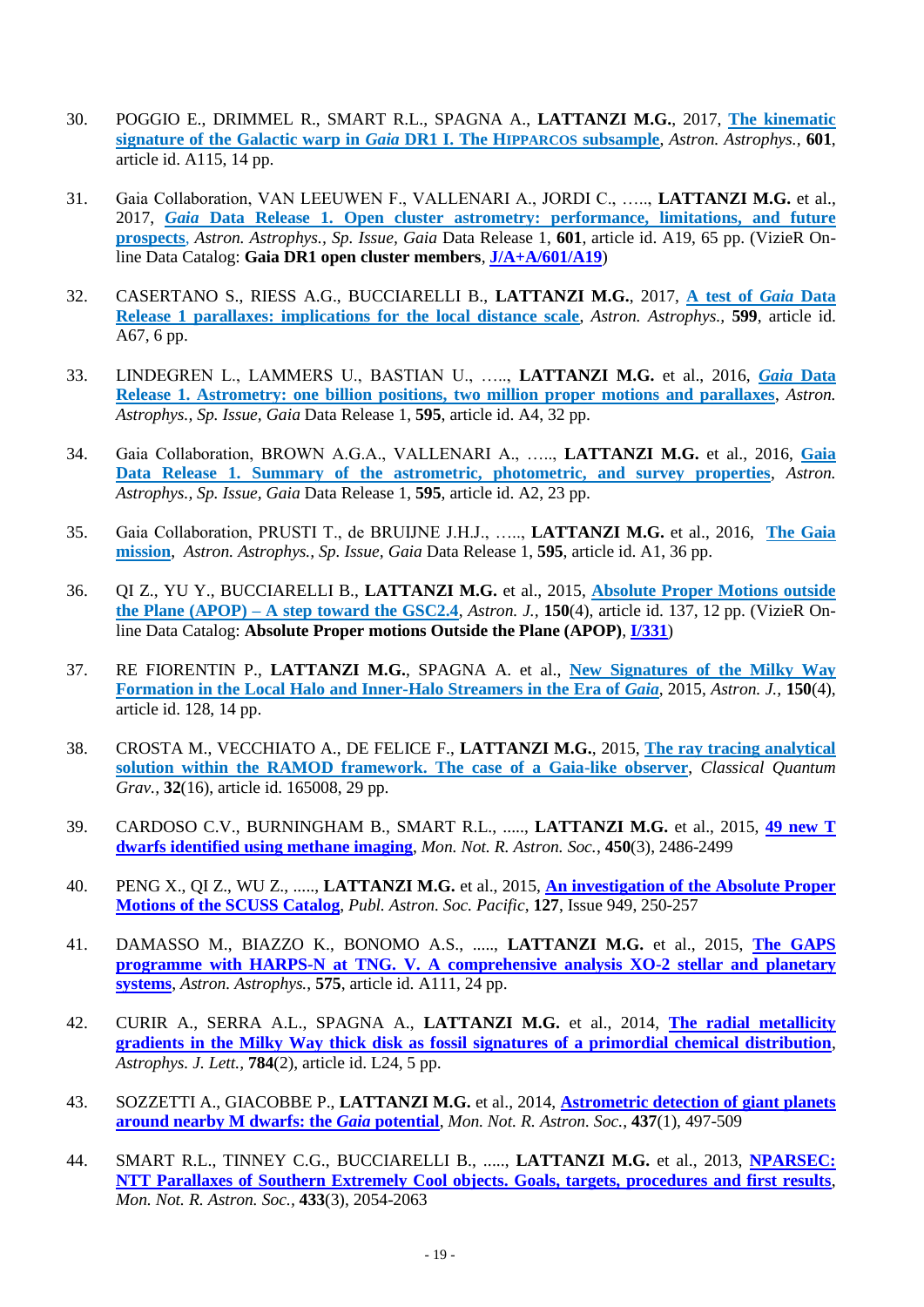- 45. COVINO E., ESPOSITO M., BARBIERI M., ....., **LATTANZI M.G.** et al., 2013, **[The GAPS](http://www.aanda.org/articles/aa/abs/2013/06/aa21298-13/aa21298-13.html)  [programme with HARPS-N at TNG. I. Observations of the Rossiter-McLaughlin effect and](http://www.aanda.org/articles/aa/abs/2013/06/aa21298-13/aa21298-13.html)  [characterisation of the transiting system Qatar-1](http://www.aanda.org/articles/aa/abs/2013/06/aa21298-13/aa21298-13.html)**, *Astron. Astrophys.,* **554**, article id. A28, 11 pp. (VizieR On-line Data Catalog: **Qatar-1 differential light curve**, **[J/A+A/554/A28](http://vizier.u-strasbg.fr/viz-bin/VizieR?-source=J/A+A/554/A28)**)
- 46. GAI M., VECCHIATO A., LIGORI S., ….., **LATTANZI M.G.**, 2012, **[Gravitation Astrometric](http://link.springer.com/article/10.1007/s10686-012-9304-3)  [Measurement Experiment](http://link.springer.com/article/10.1007/s10686-012-9304-3)**, *Exp. Astron.,* **34**(2), 165-180
- 47. CURIR A., **LATTANZI M.G.**, SPAGNA A. et al., 2012, **[The thick disk rotation-metallicity](http://www.aanda.org/index.php?option=com_article&access=doi&doi=10.1051/0004-6361/201118558&Itemid=129)  [correlation as a fossil of an "inverse chemical gradient" in the early Galaxy](http://www.aanda.org/index.php?option=com_article&access=doi&doi=10.1051/0004-6361/201118558&Itemid=129)**, *Astron. Astrophys.,*  **545**, article id. A133, 11 pp.
- 48. GIACOBBE P., DAMASSO M., SOZZETTI A., ....., **LATTANZI M.G.** et al., 2012, **[Photometric](http://onlinelibrary.wiley.com/doi/10.1111/j.1365-2966.2012.21467.x/full)  [transit search for planets around cool stars from the western Italian Alps: a pilot study](http://onlinelibrary.wiley.com/doi/10.1111/j.1365-2966.2012.21467.x/full)**, *Mon. Not. R. Astron. Soc.,* **424**(4), 3101-3122
- 49. ANDREI A.H., SMART R.L., PENNA J.L., ....., **LATTANZI M.G.** et al., 2011, **[Parallaxes of](http://iopscience.iop.org/1538-3881/141/2/54/)  [Southern Extremely Cool Objects. I. Targets, Proper Motions and First Results](http://iopscience.iop.org/1538-3881/141/2/54/)**, *Astron. J.,* **141**(2), 54-65
- 50. MAROCCO F., SMART R.L., JONES H.R.A., ….., **LATTANZI M.G.** et al., 2010, **[Parallaxes and](http://www.aanda.org/index.php?option=com_article&access=doi&doi=10.1051/0004-6361/201015394&Itemid=129)  [physical properties of 11 mid-to-late T dwarfs](http://www.aanda.org/index.php?option=com_article&access=doi&doi=10.1051/0004-6361/201015394&Itemid=129)**, *Astron. Astrophys.,* **524**, Article A38, 11 pp.
- 51. DAMASSO M., GIACOBBE P., CALCIDESE P., ….., **LATTANZI M.G.** et al., 2010, **[Photometric](http://www.journals.uchicago.edu/doi/abs/10.1086/656048)  [Transit Search for Planets around Cool Stars from the Western Italian Alps: A Site](http://www.journals.uchicago.edu/doi/abs/10.1086/656048)  [Characterization Study](http://www.journals.uchicago.edu/doi/abs/10.1086/656048)**, *Publ. Astron. Soc. Pacific,* **122**, 1077-1091
- 52. SMART R.L., IOANNIDIS G., JONES H.R.A., ….., **LATTANZI M.G.**, 2010, **[Cool dwarfs stars from](http://www.aanda.org/articles/aa/abs/2010/06/aa13424-09/aa13424-09.html)  [the Torino Observatory Parallax Program](http://www.aanda.org/articles/aa/abs/2010/06/aa13424-09/aa13424-09.html)**, *Astron. Astrophys.*, **514**, Article A84, 8 pp.
- 53. SMART R.L., JONES H.R.A., **LATTANZI M.G.** et al., 2010, **[The distance to the cool T9 brown](http://www.aanda.org/articles/aa/abs/2010/03/aa13633-09/aa13633-09.html)  [dwarf ULAS J003402.77-005206.7](http://www.aanda.org/articles/aa/abs/2010/03/aa13633-09/aa13633-09.html)**, *Astron. Astrophys.*, **511**, Article A30, 5 pp.
- 54. SPAGNA A., **LATTANZI M.G.**, RE FIORENTIN P. et al., 2010, **[Evidence of a thick disk rotation](http://www.aanda.org/articles/aa/abs/2010/02/aa13538-09/aa13538-09.html)[metallicity correlation](http://www.aanda.org/articles/aa/abs/2010/02/aa13538-09/aa13538-09.html)**, *Astron. Astrophys.*, **510**, L4-L8
- 55. GAI M., VECCHIATO A., **LATTANZI M.G.** et al., 2009, **[Gamma Astrometric Measurement](http://www.sciencedirect.com/science/article/pii/S0273117709002336)  [Experiment \(GAME\). Implementation and Performance](http://www.sciencedirect.com/science/article/pii/S0273117709002336)**, Proc. 37<sup>th</sup> COSPAR Sci. Assembly 2008, Montreal (Canada), Jul 13-20, 2008, *Adv. Sp. Res.,* **44**(5), 588-596
- 56. **VECCHIATO A., GAI M., LATTANZI M.G.** et al., 2009, **[Gamma Astrometric Measurement](http://www.sciencedirect.com/science/article/pii/S0273117709002348)  [Experiment \(GAME\). Science Case](http://www.sciencedirect.com/science/article/pii/S0273117709002348)**, Proc. 37<sup>th</sup> COSPAR Sci. Assembly 2008, Montreal (Canada), Jul 13-20, 2008, *Adv. Sp. Res.,* **44**(5), 579-587
- 57. LASKER B.M., **LATTANZI M.G.**, McLEAN B.M. et al., 2008, **[The Second Generation Guide Star](http://www.iop.org/EJ/abstract/1538-3881/136/2/735/)  [Catalogue: description and properties](http://www.iop.org/EJ/abstract/1538-3881/136/2/735/)**, *Astron. J.,* **136**(2), 735-766 (VizieR On-line Data Catalog: **[I/305](http://vizier.u-strasbg.fr/viz-bin/VizieR?-source=I/305)**)
- 58. CASERTANO S., **LATTANZI M.G.**, SOZZETTI A. et al., 2008, **[Double-blind test program for](http://www.aanda.org/index.php?option=article&access=bibcode&bibcode=2008A%26A...482..699CFUL)  [astrometric planet detection with Gaia](http://www.aanda.org/index.php?option=article&access=bibcode&bibcode=2008A%26A...482..699CFUL)**, *Astron. Astrophys.,* **482**(2), 699-729
- 59. **SMART R.L., LATTANZI M.G.**, JAHREIß H**.** et al., 2007, **[Nearby Star Candidates in the Torino](http://www.aanda.org/component/article?access=bibcode&bibcode=&bibcode=2007A%2526A...464..787SFUL)  [Observatory Parallax Program](http://www.aanda.org/component/article?access=bibcode&bibcode=&bibcode=2007A%2526A...464..787SFUL)**, *Astron. Astrophys.,* **464**(2), 787-791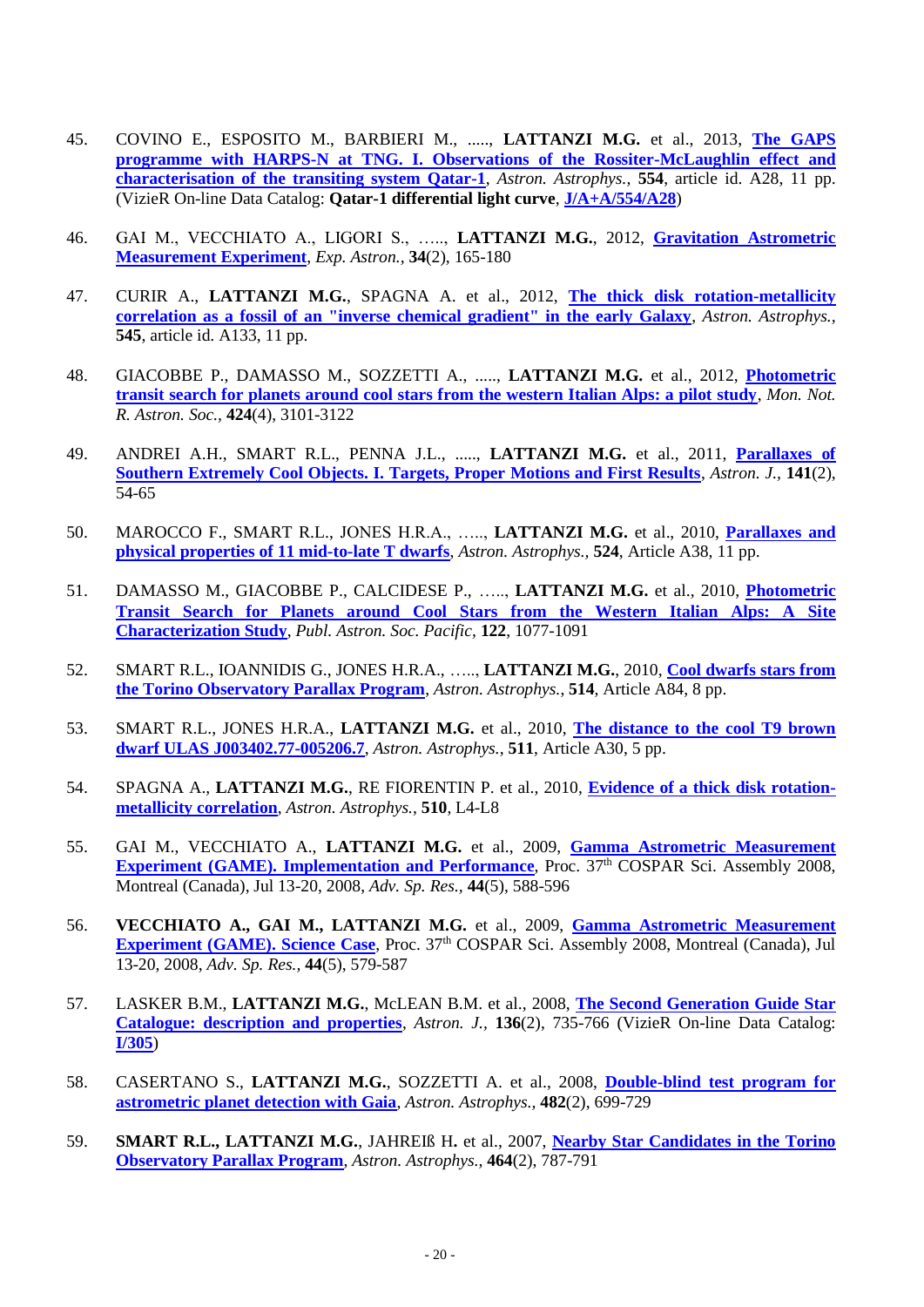- 60. DE FELICE F., VECCHIATO A., CROSTA M.T., ….., **LATTANZI M.G.**, 2006, **[A general](http://iopscience.iop.org/0004-637X/653/2/1552/)  [relativistic model for the light propagation in the gravitational field of the Solar System: the](http://iopscience.iop.org/0004-637X/653/2/1552/)  [Dynamical Case](http://iopscience.iop.org/0004-637X/653/2/1552/)**, *Astrophys. J.,* **653**(2), 1552-1565
- 61. VALLENARI A., PASETTO S., BERTELLI G., ….., **LATTANZI M.G.**, 2006, **[Kinematics and stellar](http://www.edpsciences.org/articles/aa/full/2006/19/aa4712-05/aa4712-05.html?access=ok)  [content of the Milky Way populations toward the North Galactic Pole](http://www.edpsciences.org/articles/aa/full/2006/19/aa4712-05/aa4712-05.html?access=ok)**, *Astron. Astrophys.,* **451**(1), 125-139
- 62. DELBÒ M., GAI M., **LATTANZI M.G.** et al., 2006, **[MIDI Observations of 1459 Magnya: first](http://www.sciencedirect.com/science/article/pii/S0019103506000273)  [attempt of interferometric observations of asteroids with the VLTI](http://www.sciencedirect.com/science/article/pii/S0019103506000273)**, *Icarus,* **181**(2), 618-622
- 63. BUSONERO D., GAI M., GARDIOL D., **LATTANZI M.G.** et al., 2006, **[Chromaticity](http://www.edpsciences.org/articles/aa/abs/2006/14/aa4180-05/aa4180-05.html) in all[reflective telescopes for Astrometry](http://www.edpsciences.org/articles/aa/abs/2006/14/aa4180-05/aa4180-05.html)**, *Astron. Astrophys.,* **449**(2), 827-836
- 64. CAROLLO D., BUCCIARELLI B., HODGKIN S.T., **LATTANZI M.G.** et al., 2006, **[The GSC-II](http://www.edpsciences.org/articles/aa/pdf/2006/11/aa4113-05.pdf)[based survey of ancient cool white dwarfs. I. The sample of spectroscopically confirmed white](http://www.edpsciences.org/articles/aa/pdf/2006/11/aa4113-05.pdf)  [dwarfs](http://www.edpsciences.org/articles/aa/pdf/2006/11/aa4113-05.pdf)**, *Astron. Astrophys.,* **448**(2), 579-588 (VizieR On-line Data Catalog: **[J/A+A/448/579](http://cdsweb.u-strasbg.fr/cgi-bin/qcat?J/A+A/448/579/)**)
- 65. RE FIORENTIN P., HELMI A., **LATTANZI M.G.** et al., 2005, **[Structure in the motions of the](http://www.edpsciences.org/papers/aa/full/2005/32/aa2911-05/aa2911-05.html?access=ok)  [fastest halo stars](http://www.edpsciences.org/papers/aa/full/2005/32/aa2911-05/aa2911-05.html?access=ok)**, *Astron. Astrophys.,* **439**(2), 551-558
- 66. SPAGNA A., CAROLLO D., **LATTANZI M.G.** et al., 2004, **[Disk or Halo white dwarfs? Kinematic](http://www.edpsciences.org/articles/aa/pdf/2004/47/aa1080.pdf?access=ok)  [analysis of high proper motion surveys](http://www.edpsciences.org/articles/aa/pdf/2004/47/aa1080.pdf?access=ok)**, *Astron. Astrophys.,* **428**, 451-458
- 67. DE FELICE F., CROSTA M., VECCHIATO A., **LATTANZI M.G.** et al., 2004, **[A General](http://iopscience.iop.org/0004-637X/607/1/580/)  [Relativistic Model of Light Propagation in the Gravitational Field of the Solar System: the Static](http://iopscience.iop.org/0004-637X/607/1/580/)  [Case](http://iopscience.iop.org/0004-637X/607/1/580/)**, *Astrophys. J.,* **607**(1), 580-595
- 68. LOREGGIA D., GARDIOL D., GAI M., **LATTANZI M.G.** et al., 2004, **[Fizeau Interferometer for](http://www.opticsinfobase.org/abstract.cfm?id=78548)  [Global Astrometry in Space](http://www.opticsinfobase.org/abstract.cfm?id=78548)**, *Applied Optics,* **43**(4), 721-728
- 69. SOZZETTI A., CASERTANO S., BROWN R.A., **LATTANZI M.G.**, 2003, **[Narrow-Angle](http://www.jstor.org/stable/10.1086/376872)  Astrometry with the** *Space Interferometry Mission***[: the Search for Extra-solar Planets. II. Detection](http://www.jstor.org/stable/10.1086/376872)  [and Characterization of Planetary Systems](http://www.jstor.org/stable/10.1086/376872)**, *Publ. Astron. Soc. Pacific*, **115**, 1072-1104
- 70. CROSTA M., VECCHIATO A., DE FELICE F., **LATTANZI M.G.** et al., 2003, **[Some Aspects of](http://www.kluweronline.com/oasis.htm/5127358)  [Relativistic Astrometry from within the Solar System](http://www.kluweronline.com/oasis.htm/5127358)**, *Cel. Mech. & Dyn. Astron.*, **87**(1-2), 209-218
- 71. SMART R.L., **LATTANZI M.G.**, BUCCIARELLI B. et al., 2003, **[The Torino Observatory Parallax](http://www.edpsciences.org/articles/aa/pdf/2003/22/aah4260.pdf)  [Program: White Dwarf Candidates](http://www.edpsciences.org/articles/aa/pdf/2003/22/aah4260.pdf)**, *Astron. Astrophys.*, **404**, 317-323
- 72. TANGA P., HESTROFFER D., **LATTANZI M.G.** et al., 2003, **[Asteroids Observations with the](http://www.aanda.org/component/article?access=bibcode&bibcode=&bibcode=2003A%2526A...401..733TFUL)  [Hubble Space Telescope FGS. II. Duplicity Search and Size Measurements for 6 Asteroids](http://www.aanda.org/component/article?access=bibcode&bibcode=&bibcode=2003A%2526A...401..733TFUL)**, *Astron. Astrophys.*, **401**, 733-741
- 73. CAROLLO D., KOESTER D., SPAGNA A., **LATTANZI M.G.** et al., 2003, **[Model Atmosphere](http://www.aanda.org/component/article?access=bibcode&bibcode=&bibcode=2003A%2526A...400L..13CFUL)  [Analysis of the Extreme DQ White Dwarfs GSC2U J131147.2+292348](http://www.aanda.org/component/article?access=bibcode&bibcode=&bibcode=2003A%2526A...400L..13CFUL)**, *Astron. Astrophys.*, **400**, L13- L16
- 74. VECCHIATO A., **LATTANZI M.G.**, BUCCIARELLI B. et al., 2003, **[Testing General Relativity by](http://www.aanda.org/component/article?access=bibcode&bibcode=&bibcode=2003A%2526A...399..337VFUL)  [Micro-arcsecond Global Astrometry](http://www.aanda.org/component/article?access=bibcode&bibcode=&bibcode=2003A%2526A...399..337VFUL)**, *Astron. Astrophys.*, **399**, 337-342
- 75. HESTROFFER D., BERTHIER J., DESCAMPS P., …., **LATTANZI M.G.** et al., 2002, *Research Note*, **[Asteroid \(216\) Kleopatra. Tests of the Radar-derived Shape Model](http://www.aanda.org/component/article?access=bibcode&bibcode=&bibcode=2002A%2526A...392..729HFUL)**, *Astron. Astrophys.*, **392**(2), 729- 733 and **396**(1), 301, *[erratum](http://www.aanda.org/component/article?access=bibcode&bibcode=&bibcode=2002A%2526A...396..301HFUL)*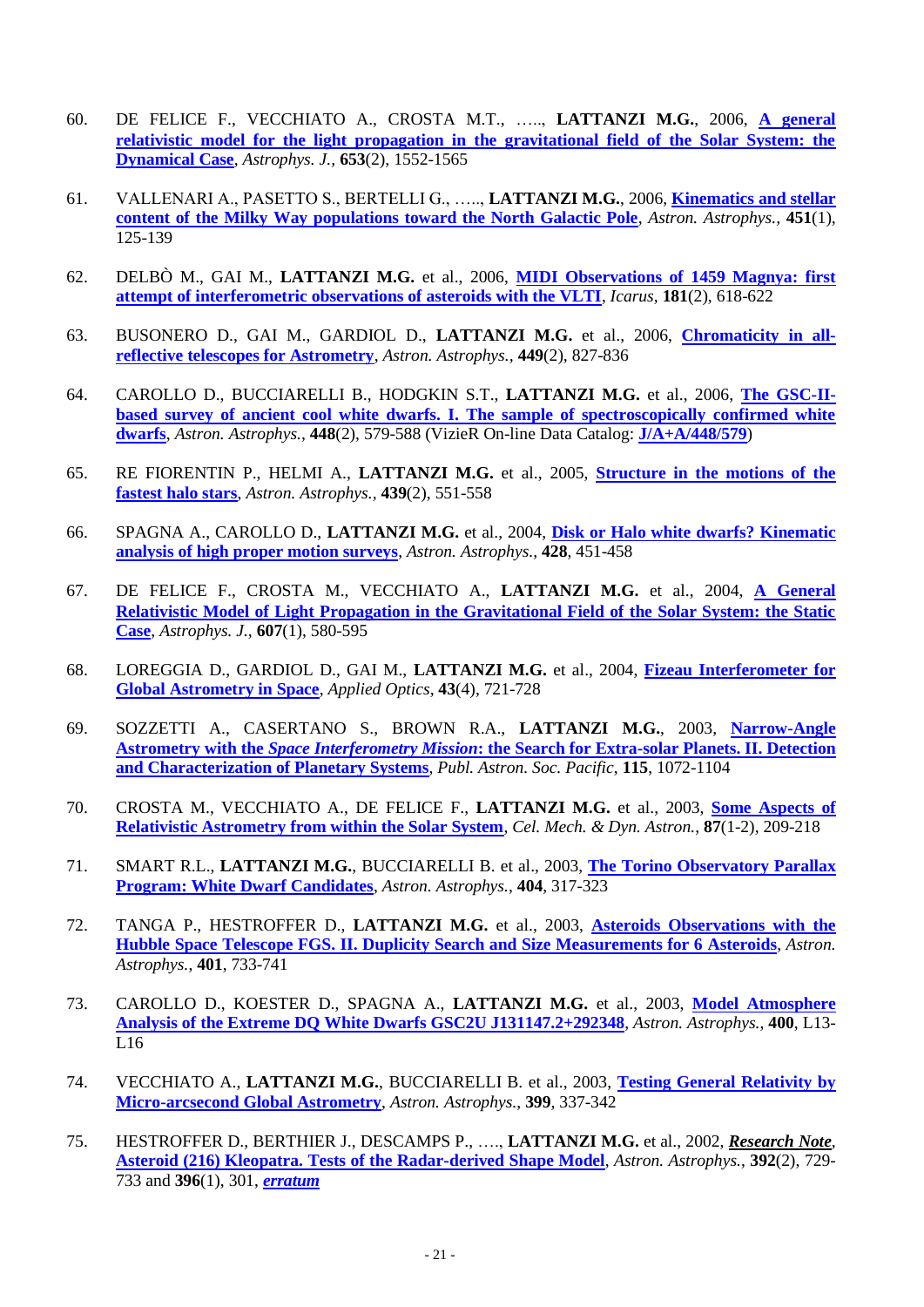- 76. SOZZETTI A., CASERTANO S., BROWN R.A., **LATTANZI M.G.**, 2002, **[Narrow-Angle](http://www.jstor.org/stable/10.1086/343823)  [Astrometry with the Space Interferometry Mission: the Search for Extra-solar Planets. I.](http://www.jstor.org/stable/10.1086/343823)  [Detection and Characterization of Single Planets](http://www.jstor.org/stable/10.1086/343823)**, *Publ. Astron. Soc. Pacific*, **114**, 1173-1196
- 77. CAROLLO D., HODGKIN S.T., SPAGNA A., ….., **LATTANZI M.G.** et al., 2002, **[Discovery of a](http://www.aanda.org/component/article?access=bibcode&bibcode=&bibcode=2002A%2526A...393L..45CFUL)  [Peculiar DQ White Dwarf](http://www.aanda.org/component/article?access=bibcode&bibcode=&bibcode=2002A%2526A...393L..45CFUL)**, *Astron. Astrophys.*, **393**(3), L45-L48
- 78. HESTROFFER D., TANGA P., CELLINO A., ….., **LATTANZI M.G.** et al., 2002, **[Asteroids](http://www.aanda.org/component/article?access=bibcode&bibcode=&bibcode=2002A%2526A...391.1123HFUL)  [Observations with the Hubble Space Telescope FGS. I. Observing Strategy, and Data Analysis and](http://www.aanda.org/component/article?access=bibcode&bibcode=&bibcode=2002A%2526A...391.1123HFUL)  [Modeling Process](http://www.aanda.org/component/article?access=bibcode&bibcode=&bibcode=2002A%2526A...391.1123HFUL)**, *Astron. Astrophys.*, **391**(3), 1123-1132
- 79. TANGA P., HESTROFFER D., BERTHIER J., ….., **LATTANZI M.G.** et al., 2001, **[HST/FGS](http://www.sciencedirect.com/science/article/pii/S0019103501966916)  [Observations of the Asteroid \(216\) Kleopatra](http://www.sciencedirect.com/science/article/pii/S0019103501966916)**, *Icarus*, **153**(2), 451-454
- 80. STEFFEN A.T., MATHIEU R.D., **LATTANZI M.G.** et al., 2001, **[A Dynamical Mass Constraint for](http://iopscience.iop.org/1538-3881/122/2/997/)  [Pre-main-Sequence Evolutionary Tracks: the Binary NTT 045251+3016](http://iopscience.iop.org/1538-3881/122/2/997/)**, *Astron. J.*, **122**(2), 997- 1006
- 81. SOZZETTI A., CASERTANO S., **LATTANZI M.G.** et al., 2001, **[Detection and Measurement of](http://www.aanda.org/articles/aa/pdf/2001/27/aada081.pdf)  [Planetary Systems with GAIA](http://www.aanda.org/articles/aa/pdf/2001/27/aada081.pdf)**, *Astron. Astrophys.*, **373**(3), L21-L24
- 82. DE FELICE F., BUCCIARELLI B., **LATTANZI M.G.** et al., 2001, **[General Relativistic Satellite](http://www.aanda.org/articles/aa/pdf/2001/25/aa9772.pdf)  [Astrometry. II. Modeling Parallax and Proper Motion](http://www.aanda.org/articles/aa/pdf/2001/25/aa9772.pdf)**, *Astron. Astrophys.*, **373**(1), 336-344
- 83. PERRYMAN M.A.C., de BOER K.S., GILMORE G., ….., **LATTANZI M.G.** et al., 2001, **[GAIA:](http://www.aanda.org/articles/aa/pdf/2001/13/aah2529.pdf)  [Composition, Formation and Evolution of the Galaxy](http://www.aanda.org/articles/aa/pdf/2001/13/aah2529.pdf)**, *Astron. Astrophys.*, **369**(1), 339-363
- 84. BUCCIARELLI B., GARCÍA YUS J., CASALEGNO R., ....., **LATTANZI M.G.** et al., 2001, **An [All](http://www.aanda.org/articles/aa/pdf/2001/10/aa10389.pdf)sky Set of** *(B) – V – R* **[Photometric Calibrators for Schmidt Surveys. GSPC2.1: First Release](http://www.aanda.org/articles/aa/pdf/2001/10/aa10389.pdf)**, *Astron. Astrophys.*, **368**(1), 335-346
- 85. GAI M., CAROLLO D., DELBÒ M., **LATTANZI M.G.** et al., 2001, **[Location Accuracy Limitations](http://www.aanda.org/articles/aa/pdf/2001/07/aa10309.pdf)  [for CCD Cameras](http://www.aanda.org/articles/aa/pdf/2001/07/aa10309.pdf)**, *Astron. Astrophys.*, **367**(1), 362-370
- 86. **LATTANZI M.G.**, SPAGNA A., SOZZETTI A. et al., 2000, **[Space-borne Global Astrometric](http://cdsads.u-strasbg.fr/cgi-bin/nph-iarticle_query?2000MNRAS.317..211L&data_type=PDF_HIGH&type=PRINTER&filetype=.pdf)  [Surveys: the Hunt for Extrasolar Planets](http://cdsads.u-strasbg.fr/cgi-bin/nph-iarticle_query?2000MNRAS.317..211L&data_type=PDF_HIGH&type=PRINTER&filetype=.pdf)**, *Mon. Not. R. Astron. Soc.*, **317**(1), 211-224
- 87. SCIORTINO S., MICELA G., FAVATA F., ….., **LATTANZI M.G.**, 2000, **[ROSAT HRI Survey of](http://aa.springer.de/papers/0357002/2300460.pdf)  [the Open Cluster Stock 2](http://aa.springer.de/papers/0357002/2300460.pdf)**, *Astron. Astrophys.*, **357**(2), 460-470
- 88. DRIMMEL R., SMART R.L., **LATTANZI M.G.**, 2000, **[The Galactic warp in OB stars from](http://aa.springer.de/papers/0354001/2300067.pdf)  [Hipparcos](http://aa.springer.de/papers/0354001/2300067.pdf)**, *Astron. Astrophys.*, **354**(1), 67-76
- 89. GAI M., **LATTANZI M.G.**, MANA G., 1999, **[A Fizeau Interferometer for Astrometry in Space: the](http://www.iop.org/EJ/abstract/0957-0233/10/12/318/)  [Metrology Point of View](http://www.iop.org/EJ/abstract/0957-0233/10/12/318/)**, *Meas. Sci. Technol.*, **10**(12), 1254-1260
- 90. SMART R.L., BUCCIARELLI B., **LATTANZI M.G.** et al., 1999, **[A direct link of the CAMC](http://cdsads.u-strasbg.fr/cgi-bin/nph-iarticle_query?1999A%26A...348..653S)  [Catalogue to the extragalactic frame](http://cdsads.u-strasbg.fr/cgi-bin/nph-iarticle_query?1999A%26A...348..653S)**, *Astron. Astrophys.*, **348**(2), 653-658
- 91. TERRANEGRA L., MORALE F., SPAGNA A., ….., **LATTANZI M.G.**, 1999, **[Proper Motions of](http://cdsads.u-strasbg.fr/cgi-bin/nph-iarticle_query?1999A%26A...341L..79T)  [Faint ROSAT WTT Stars in the Chamaleon Region,](http://cdsads.u-strasbg.fr/cgi-bin/nph-iarticle_query?1999A%26A...341L..79T)** *Astron. Astrophys.,* **341**(3), L79-L83 (VizieR On-line Data Catalog: **[J/A+A/341/L79](http://vizier.u-strasbg.fr/viz-bin/VizieR?-source=J/A+A/341/L79)**)
- 92. CROSTA M., **LATTANZI M.G.**, SPAGNA A., 1999, **[Prospects for Astrometric Measurements of](http://cdsads.u-strasbg.fr/cgi-bin/nph-iarticle_query?1999BaltA...8..239C)  [Gravitational Waves from Stellar Sources with GAIA](http://cdsads.u-strasbg.fr/cgi-bin/nph-iarticle_query?1999BaltA...8..239C)**, *Baltic Astron.*, **8**(2), 239-251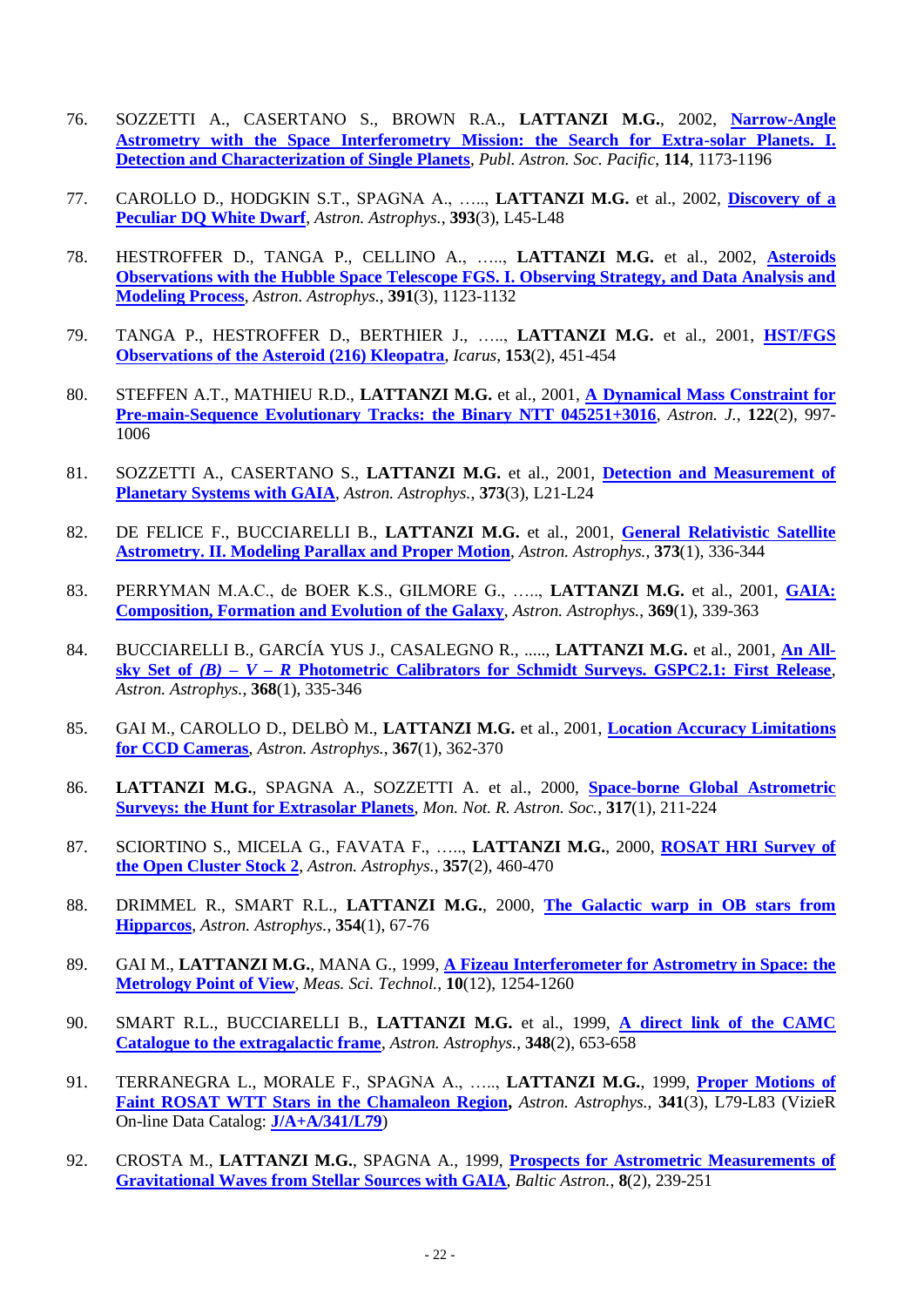- 93. DI BENEDETTO G.P., **LATTANZI M.G.**, 1999, **[The Cepheid-Based Distance Scale](http://cdsads.u-strasbg.fr/cgi-bin/nph-iarticle_query?1999BaltA...8..191D)**, *Baltic Astron.*, **8**(2), 191-194
- 94. GAI M., CASERTANO S., CAROLLO D., **LATTANZI M.G.**, 1998, **[Location Estimators for](http://www.jstor.org/stable/pdf/10.1086/316202.pdf?acceptTC=true)  [Interferometric Fringes](http://www.jstor.org/stable/pdf/10.1086/316202.pdf?acceptTC=true)**, *Publ. Astron. Soc. Pacific*, **110**, 848-862
- 95. SPAGNA A., **LATTANZI M.G.**, McLEAN B.J**.** et al., 1998, **[Faint Photometric](http://www.edpsciences.org/articles/aas/pdf/1998/11/ds1234.pdf?access=ok)** *BV R***<sup>c</sup> CCD Sequences. The North Galactic Pole (b**  $\sim 85^{\circ}$ **) and the Anticenter (l = 133.2°, b = -1.6°).** *Astron. Astrophys. Suppl. Ser.*, **130**(2), 359-367 (VizieR On-line Data Catalog: **[J/A+AS/130/359](http://cdsarc.u-strasbg.fr/viz-bin/qcat?J/a+as/130/359)**)
- 96. SMART R.L., DRIMMEL R., **LATTANZI M.G.** et al., 1998, **[Unexpected stellar velocity distribution](http://www.nature.com/nature/journal/v392/n6675/full/392471a0.html)  [in the warped Galactic disk](http://www.nature.com/nature/journal/v392/n6675/full/392471a0.html)**, *Nature*, **392**, 471-473
- 97. DE FELICE F., **LATTANZI M.G.**, VECCHIATO A. et al., 1998, **[General relativistic satellite](http://cdsads.u-strasbg.fr/cgi-bin/nph-iarticle_query?1998A%26A...332.1133D)  [astrometry. I. A non-perturbative approach to data reduction](http://cdsads.u-strasbg.fr/cgi-bin/nph-iarticle_query?1998A%26A...332.1133D)**, *Astron. Astrophys.*, **332**(3), 1133- 1141
- 98. CARAVEO P.A., **LATTANZI M.G.**, MASSONE G. et al., 1998, **[Hipparcos Positioning of Geminga:](http://cdsads.u-strasbg.fr/cgi-bin/nph-iarticle_query?1998A%26A...329L...1C)  [how and why](http://cdsads.u-strasbg.fr/cgi-bin/nph-iarticle_query?1998A%26A...329L...1C)**, *Astron. Astrophys.*, **329**(1), L1-L4
- 99. SOZZETTI A., SPAGNA A., **LATTANZI M.G.**, 1998, **[Measuring Planets with GAIA](http://www.springerlink.com/content/m875874p737721h6/)**, *Earth, Moon and Planets*, **81**(1), 103-104
- 100. GRATTON R.G., FUSI PECCI F., CARRETTA E., ....., **LATTANZI M.G.**, 1997, **[Ages of Globular](http://iopscience.iop.org/0004-637X/491/2/749/pdf/36253.pdf)  Clusters from** *HIPPARCOS* **[Parallaxes of Local Subdwarfs](http://iopscience.iop.org/0004-637X/491/2/749/pdf/36253.pdf)**, *Astrophys. J.*, **491**(2), 749-771
- 101. **LATTANZI M.G.**, MUNARI U., WHITELOCK P.A**.** et al., 1997, **[Interferometric Angular](http://iopscience.iop.org/0004-637X/485/1/328/pdf/36036.pdf)  [Diameters of Mira Variables with the](http://iopscience.iop.org/0004-637X/485/1/328/pdf/36036.pdf)** *Hubble Space Telescope*, *Astrophys. J.*, **485**(1), 328-332
- 102. CAPETTI A., MACCHETTO F.D., **LATTANZI M.G.**, 1997, **[The Nuclear Region of NGC 1068:](http://iopscience.iop.org/1538-4357/476/2/L67/pdf/5408.pdf)  [High-Accuracy Alignment of the Optical and Radio Emission](http://iopscience.iop.org/1538-4357/476/2/L67/pdf/5408.pdf)**, *Astrophys. J. Lett.*, **476**(2), L67-L71
- 103. CAPETTI A., MACCHETTO F.D., **LATTANZI M.G.**, 1997, **[The Location of the Nucleus of NGC](http://link.springer.com/article/10.1023%2FA%3A1000550216774)  [1068 from HST Imaging Polarimetry and Absolute Astrometry](http://link.springer.com/article/10.1023%2FA%3A1000550216774)**, *Astrophys. Sp. Sci.*, **248**(1/2), 245- 251
- 104. **LATTANZI M.G.**, CAPETTI A., MACCHETTO F.D., 1997, **[Accurate Optical-to-Radio Registration](http://cdsads.u-strasbg.fr/cgi-bin/nph-iarticle_query?1997A%26A...318..997L&data_type=PDF_HIGH&whole_paper=YES&type=PRINTER&filetype=.pdf)  [of Seyfert Galaxies with HST Images. Absolute Astrometry of HST Images](http://cdsads.u-strasbg.fr/cgi-bin/nph-iarticle_query?1997A%26A...318..997L&data_type=PDF_HIGH&whole_paper=YES&type=PRINTER&filetype=.pdf)**, *Astron. Astrophys.*, **318**(3), 997-1002
- 105. VILLATA M., RAITERI C.M., GHISELLINI G., …., **LATTANZI M.G.** et al., 1997, **[Optical](http://www.edpsciences.org/articles/aas/pdf/1997/01/ds1197a.pdf)  [Photometric Monitoring of Optical Photometric Monitoring of Optical Photometric Monitoring of](http://www.edpsciences.org/articles/aas/pdf/1997/01/ds1197a.pdf)  [g-ray Loud Blazars. I. Observations from November 1994 to November 1995](http://www.edpsciences.org/articles/aas/pdf/1997/01/ds1197a.pdf)**, *Astron. Astrophys. Suppl. Ser.*, **121**(1), 119-138 (VizieR On-line Data Catalog: **[J/A+AS/121/119](http://vizier.u-strasbg.fr/viz-bin/VizieR?-source=J/A+AS/121/119)**)
- 106. GAI M., GUARNIERI M.D., **LATTANZI M.G.**, 1997, **Drift Scanning from Ground and in Space**, *Experimental Astron.*, **7**(2), 87-100
- 107. SMART R.L., **LATTANZI M.G.**, 1996, **[The Galactic Warp in the Proper Motions of Young Stars](http://cdsads.u-strasbg.fr/cgi-bin/nph-iarticle_query?1996A%26A...314..104S)**, *Astron. Astrophys.*, **314**(1), 104-107
- 108. SPAGNA A., **LATTANZI M.G.**, LASKER B.M. et al., 1996, **[Galactic Structure along the Main](http://cdsads.u-strasbg.fr/cgi-bin/nph-iarticle_query?1996A%26A...311..758S)  [Meridional Section of the Galaxy. I. The North Galactic Pole \(N321\) field](http://cdsads.u-strasbg.fr/cgi-bin/nph-iarticle_query?1996A%26A...311..758S)**, *Astron. Astrophys.*, **311**(3), 758-777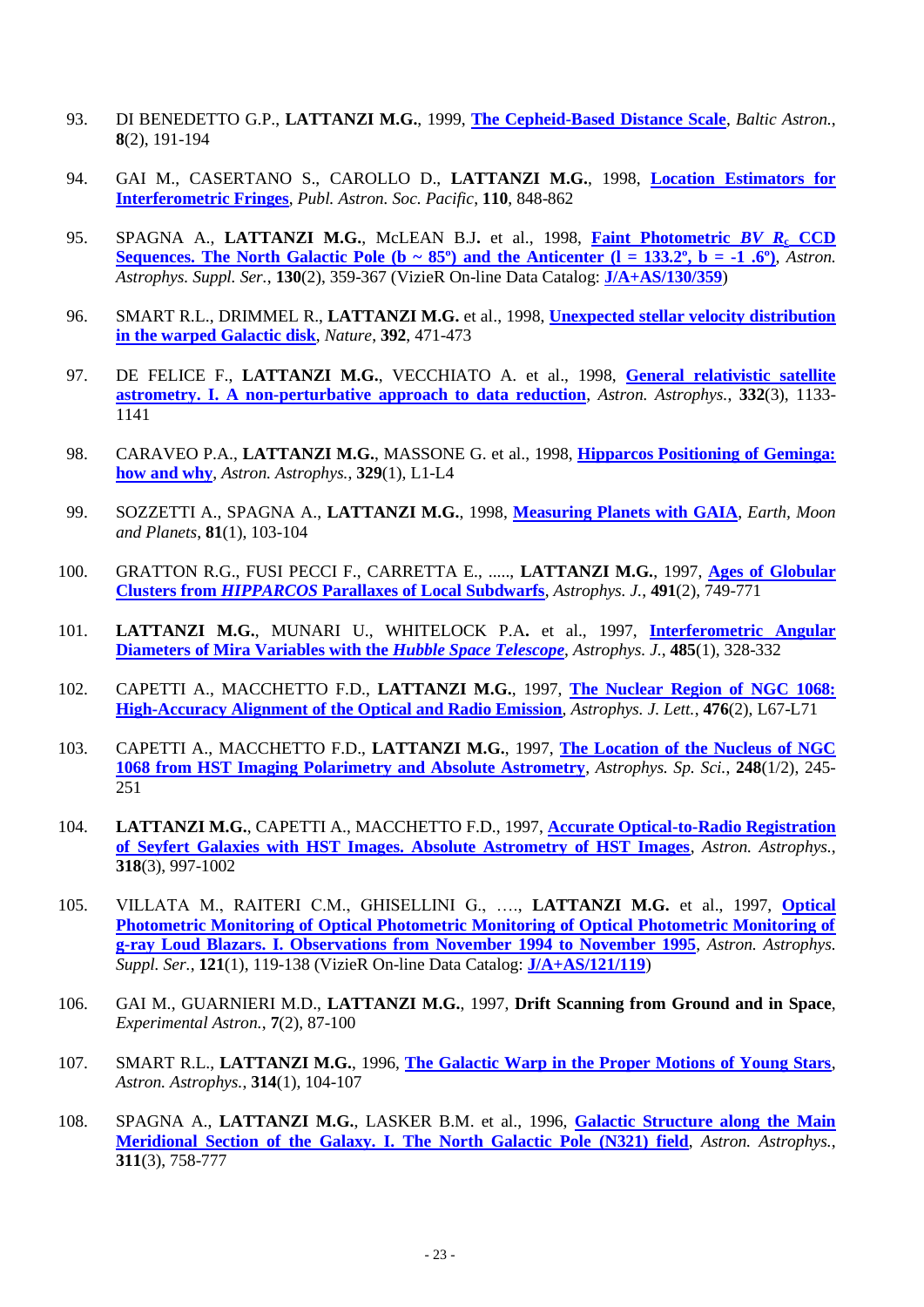- 109. CASERTANO S., **LATTANZI M.G.**, PERRYMAN M.A.C. et al., 1996, **[Astrometry from Space:](http://cdsads.u-strasbg.fr/full/1996Ap&SS.241...89C)  [GAIA and Planet Detection](http://cdsads.u-strasbg.fr/full/1996Ap&SS.241...89C)**, *Astrophys. Sp. Sci.*, **241**(1), 89-104
- 110. LINDEGREN L., RÖSER S., SCHRIJVER H., **LATTANZI M.G.** et al., 1995, **[A comparison of](http://adsbit.harvard.edu/cgi-bin/nph-iarticle_query?1995A%26A...304...44L)  [ground-based stellar positions and proper motions with provisional Hipparcos results](http://adsbit.harvard.edu/cgi-bin/nph-iarticle_query?1995A%26A...304...44L)**, *Astron. Astrophys.,* **304**(1), 44-51
- 111. KOVALEVSKY J., LINDEGREN L., FROESCHLÉ M., ….., **LATTANZI M.G.** et al., 1995, **[Construction of the intermediate Hipparcos astrometric catalogue](http://cdsads.u-strasbg.fr/cgi-bin/nph-iarticle_query?1995A%26A...304...34K&data_type=PDF_HIGH&whole_paper=YES&type=PRINTER&filetype=.pdf)**, *Astron. Astrophys.,* **304**(1), 34-43
- 112. BERNACCA P.L., **LATTANZI M.G.**, PORRO I. et al., 1995, **[Hubble Space Telescope astrometric](http://adsbit.harvard.edu/cgi-bin/nph-iarticle_query?1995A%26A...299..933B)  [observations of pre-main sequence stars from the Hipparcos Program. II](http://adsbit.harvard.edu/cgi-bin/nph-iarticle_query?1995A%26A...299..933B)**, *Astron. Astrophys.,*  **299**(3), 933-939
- 113. MUNARI U., **LATTANZI M.G.**, BRAGAGLIA A., 1994, **[Pt1: a Halo symbiotic binary not related](http://adsbit.harvard.edu/cgi-bin/nph-iarticle_query?1994A%26A...292..501M)  [to the globular cluster NGC 6401](http://adsbit.harvard.edu/cgi-bin/nph-iarticle_query?1994A%26A...292..501M)**, *Astron. Astrophys.,* **292**(2), 501-506
- 114. BUCCIARELLI B., **LATTANZI M.G.**, TAFF L.G., 1994, **[The Analysis of Star Catalogs. I. An](http://adsbit.harvard.edu/cgi-bin/nph-iarticle_query?1994ApJ...433..831B)  [Intercomparison among the FK3, the FK4, and the FK5](http://adsbit.harvard.edu/cgi-bin/nph-iarticle_query?1994ApJ...433..831B)**, *Astrophys. J.,* **433**(2), 831-844
- 115. **LATTANZI M.G.**, HERSHEY J.L., BURG R. et al., 1994, *[Hubble Space Telescope](http://adsbit.harvard.edu/cgi-bin/nph-iarticle_query?1994ApJ...427L..21L)* **Fine Guidance [Sensor Interferometric Observations of the Core of 30 Doradus](http://adsbit.harvard.edu/cgi-bin/nph-iarticle_query?1994ApJ...427L..21L)**, *Astrophys. J. Lett.,* **427**(1), L21-L24
- 116. BUCCIARELLI B., HOLFELTZ S.T., **LATTANZI M.G.** et al., 1994, **[The Photometric Properties of](http://adsbit.harvard.edu/cgi-bin/nph-iarticle_query?1994PASP..106..417B)  the** *HST* **[Astrometer Fine Guidance Sensor](http://adsbit.harvard.edu/cgi-bin/nph-iarticle_query?1994PASP..106..417B)**, *Publ. Astron. Soc. Pacific,* **106**, 417-422
- 117. BERNACCA P.L., **LATTANZI M.G.**, BUCCIARELLI B. et al., 1993, **[Hubble space telescope](http://cdsads.u-strasbg.fr/cgi-bin/nph-iarticle_query?1993A%26A...278L..47B&data_type=PDF_HIGH&whole_paper=YES&type=PRINTER&filetype=.pdf)  [astrometric observations of pre-main sequence stars from the HIPPARCOS program](http://cdsads.u-strasbg.fr/cgi-bin/nph-iarticle_query?1993A%26A...278L..47B&data_type=PDF_HIGH&whole_paper=YES&type=PRINTER&filetype=.pdf)**, *Astron. Astrophys.,* **278**, L47-L50
- 118. **LATTANZI M.G.**, TAFF L.G., 1993, **[The FK5 Extension on the FK4 System](http://adsbit.harvard.edu/cgi-bin/nph-iarticle_query?1993AJ....105.2353L)**, *Astron. J.,* **105**(6), 2353-2359 (VizieR On-line Data Catalog: **[I/202](http://vizier.u-strasbg.fr/viz-bin/VizieR?-source=I/202)**)
- 119. BUCCIARELLI B., **LATTANZI M.G.**, TAFF L.G., 1993, **[Two-dimensional Stochastic Processes in](http://adsbit.harvard.edu/cgi-bin/nph-iarticle_query?1993ApJS...84...91B)  [Astronomy](http://adsbit.harvard.edu/cgi-bin/nph-iarticle_query?1993ApJS...84...91B)**, *Astrophys. J. Suppl. Ser.,* **84**(1), 91-99
- 120. BUCCIARELLI B., TAFF L.G., **LATTANZI M.G.**, 1993, **A Generalization of the Moving Mean**, *J. Stat. Comp. Simul.*, **48**, 29-46
- 121. PANNUNZIO R., MORBIDELLI R., MASSONE G., **LATTANZI M.G.** et al., 1992, **[Precise](http://adsbit.harvard.edu/cgi-bin/nph-iarticle_query?1992A%26AS...96..143P)  [equatorial coordinates of double and multiple systems: an astronomical support to the Hipparcos](http://adsbit.harvard.edu/cgi-bin/nph-iarticle_query?1992A%26AS...96..143P)  [mission](http://adsbit.harvard.edu/cgi-bin/nph-iarticle_query?1992A%26AS...96..143P)**, *Astron. Astrophys. Suppl. Ser.,* **96**(1), 143-155
- 122. TAFF L.G., BUCCIARELLI B., **LATTANZI M.G.**, 1992, **[Catalog-to-Catalog Reductions: Results](http://adsbit.harvard.edu/cgi-bin/nph-iarticle_query?1992ApJ...392..746T)  [for the FK, N30, and GC Catalogs](http://adsbit.harvard.edu/cgi-bin/nph-iarticle_query?1992ApJ...392..746T)**, *Astrophys. J.,* **392**(2), 746-759
- 123. BUCCIARELLI B., DAOU D., **LATTANZI M.G.** et al., 1992, **[The AGK3U: an updated version of](http://adsbit.harvard.edu/cgi-bin/nph-iarticle_query?1992AJ....103.1689B)  [the AGK3](http://adsbit.harvard.edu/cgi-bin/nph-iarticle_query?1992AJ....103.1689B)**, *Astron. J.,* **103**(5), 1689-1700 (VizieR On-line Data Catalog: **[I/176](http://vizier.u-strasbg.fr/viz-bin/VizieR?-source=I/176)**)
- 124. PANNUNZIO R., SPAGNA A., **LATTANZI M.G.** et al., 1992, **[The treatment of HIPPARCOS](http://adsbit.harvard.edu/cgi-bin/nph-iarticle_query?1992A%26A...258..173P)  [observations of some peculiar double stars: anomalous cases](http://adsbit.harvard.edu/cgi-bin/nph-iarticle_query?1992A%26A...258..173P)**, *Astron. Astrophys.,* **258**(1), 173-176
- 125. KOVALEVSKY J., FALIN J.L., PIEPLU J.L., ......, **LATTANZI M.G.** et al., 1992, **[The FAST](http://adsbit.harvard.edu/cgi-bin/nph-iarticle_query?1992A%26A...258....7K)  [HIPPARCOS Data Reduction Consortium: overview of the reduction software](http://adsbit.harvard.edu/cgi-bin/nph-iarticle_query?1992A%26A...258....7K)**, *Astron. Astrophys.,*  **258**(1), 7-17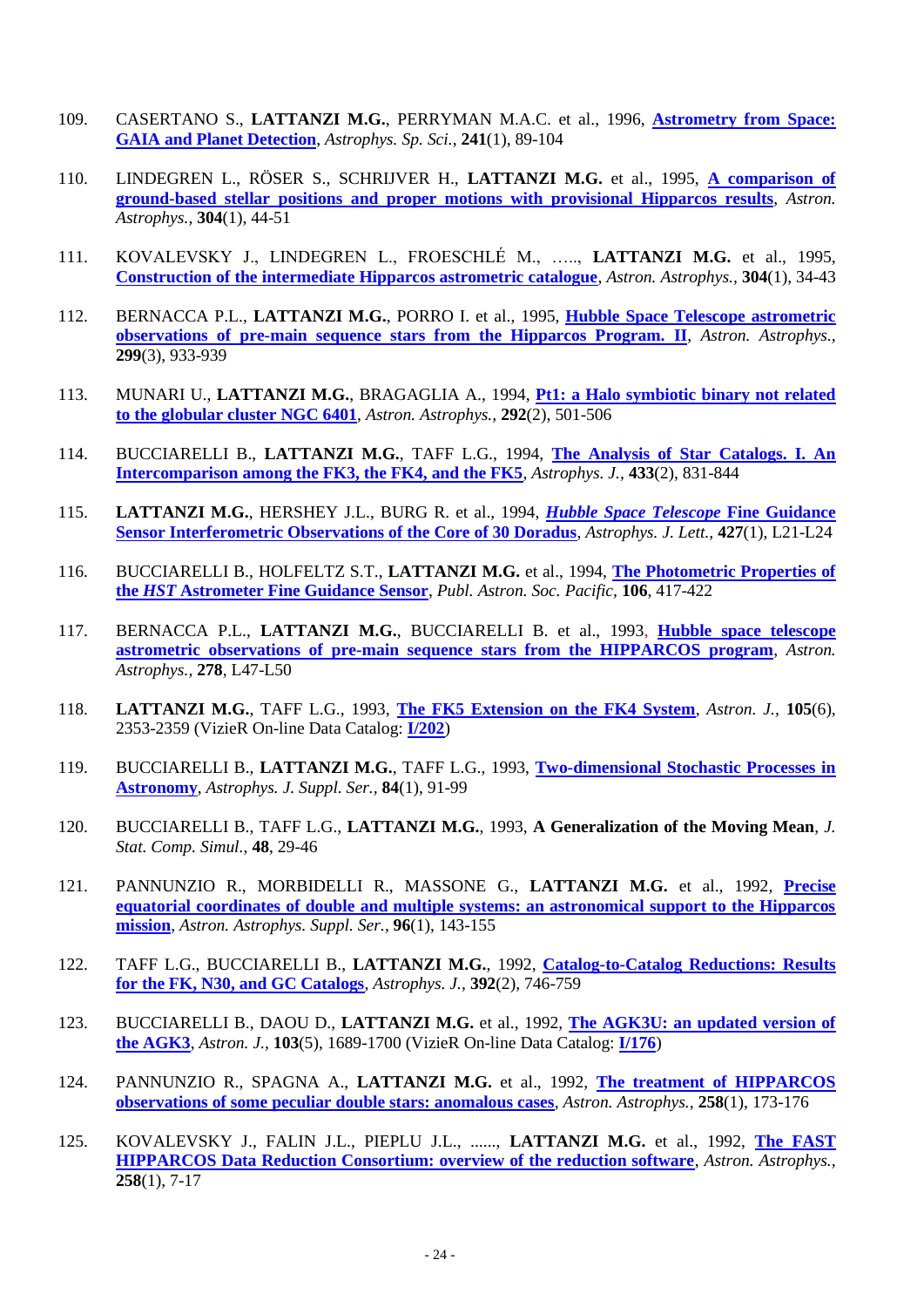- 126. MUNARI U., **LATTANZI M.G.**, 1992, **[Flexures of Conventional Cassegrain-Fed Spectrographs](http://adsbit.harvard.edu/cgi-bin/nph-iarticle_query?1992PASP..104..121M)**, *Publ. Astron. Soc. Pacific,* **104**, 121-126
- 127. FRANZ O.G., WASSERMAN L., NELAN E., **LATTANZI M.G.** et al., 1992, **[Binary Star](http://adsbit.harvard.edu/cgi-bin/nph-iarticle_query?1992AJ....103..190F)  Observations with the** *Hubble Space Telescope* **[Fine Guidance Sensors. II. Bright Hyades](http://adsbit.harvard.edu/cgi-bin/nph-iarticle_query?1992AJ....103..190F)**, *Astron. J.,* **103**(1), 190-196
- 128. CHIUMIENTO G., **LATTANZI M.G.**, MASSONE G. et al., 1991, **[Precise Positions of Optical](http://cdsads.u-strasbg.fr/cgi-bin/nph-iarticle_query?1991Ap%26SS.177...93C)  [Counterparts of some Radio Objects](http://cdsads.u-strasbg.fr/cgi-bin/nph-iarticle_query?1991Ap%26SS.177...93C)**, *Astrophys. Sp. Sci.*, **177**(1-2), 93-96 and *[Erratum,](http://cdsads.u-strasbg.fr/cgi-bin/nph-iarticle_query?1991Ap%26SS.184..331C)* **184**(2), 331
- 129. **LATTANZI M.G.**, BUCCIARELLI B., 1991, **[A non-deterministic approach to Schmidt plate](http://adsbit.harvard.edu/cgi-bin/nph-iarticle_query?1991A%26A...250..565L)  [Astrometry](http://adsbit.harvard.edu/cgi-bin/nph-iarticle_query?1991A%26A...250..565L)**, *Astron. Astrophys.,* **250**(2), 565-572
- 130. **LATTANZI M.G.**, MASSONE G., MUNARI U., 1991, **[Memberships and CM Diagrams of Young](http://adsbit.harvard.edu/cgi-bin/nph-iarticle_query?1991AJ....102..177L)  [Open Clusters. I. NGC 225](http://adsbit.harvard.edu/cgi-bin/nph-iarticle_query?1991AJ....102..177L)**, *Astron. J.,* **102**(1), 177-199
- 131. BUCCIARELLI B., **LATTANZI M.G.**, MIGLIACCIO F. et al., 1991, **[A Comparison between two](http://www.sciencedirect.com/science/article/pii/027311779190474X)  [Strategies of Data Reduction for the Hipparcos Project](http://www.sciencedirect.com/science/article/pii/027311779190474X)**, *Adv. Space Res.*, **11**(2), 79-83
- 132. TAFF L.G., BUCCIARELLI B., **LATTANZI M.G.**, 1990, **[Catalog-to-Catalog Reductions](http://adsbit.harvard.edu/cgi-bin/nph-iarticle_query?1990ApJ...361..667T)**, *Astrophys. J.,* **361**(2), 667-672
- 133. **LATTANZI M.G.**, BUCCIARELLI B., BERNACCA P.L., 1990, **[On the Problem of the](http://cdsads.u-strasbg.fr/cgi-bin/nph-iarticle_query?1990ApJS...73..481L)**  *HIPPARCOS* **[Reference Frame](http://cdsads.u-strasbg.fr/cgi-bin/nph-iarticle_query?1990ApJS...73..481L)**, *Astrophys. J. Suppl. Ser.,* **73**(3), 481-488
- 134. TAFF L.G., LATTANZI M.G., BUCCIARELLI B. et al., 1990, **Some Comments on the Astrometric [Properties of the Guide Star Catalog](http://cdsads.u-strasbg.fr/cgi-bin/nph-iarticle_query?1990ApJ...353L..45T)**, *Astrophys. J. Lett.,* **353**(2), L45-L48
- 135. TAFF L.G., **LATTANZI M.G., BUCCIARELLI B.**, 1990, **[Two Successful Techniques for Schmidt](http://cdsads.u-strasbg.fr/cgi-bin/nph-iarticle_query?1990ApJ...358..359T)  [Plate Astrometry](http://cdsads.u-strasbg.fr/cgi-bin/nph-iarticle_query?1990ApJ...358..359T)**, *Astrophys. J.,* **358**(1), 359-369

## *Other technology publications in SPIE and other specialized International Refereed Journals*

- 136. **LATTANZI M.G.**, GAI M., CECCONI M. et al., 2018, **Astrometry at micro-arcsec resolution: optical design aspects and technology issues**, Proc. SPIE **10570**, *Int. Conf. Space Optics*, article id. 105700M, 11 pp.
- 137. RIVA A. GAI M., LANDINI F., ....., **LATTANZI M.G.** et al., 2016, **AGP (Astrometric Gravitation Probe) optical design report**, Proc. SPIE **9907**, *Optical and Infrared Interferometry and Imaging V*, 990742
- 138. GAI M., GUGLIERI G., **LATTANZI M.G.** et al., 2014, **A Scientific Mission Based on a High Altitude Stratospheric Balloon**, *Int. J. Aerospace Sci.*, 3(1), 18
- 139. GAI M., RIVA A., BUSONERO D., ….., **LATTANZI M.G.** et al., 2014, **GAME / ISAS development status**, *Proc. SPIE* **9150**, *Modeling, Systems Engineering, and Project Management for Astronomy VI,* 91501I
- 140. BUSONERO D., **LATTANZI M.G.,** GAI M. et al., 2014, **Running AIM: initial data treatment and μas level calibration procedures for Gaia within the Astrometric Verification Unit**, *Proc. SPIE* **9150-19**, *Modeling, Systems Engineering, and Project Management for Astronomy VI*, 91500K, 9 pp
- 141. RIVA A., **LATTANZI M.G.**, DRIMMEL R. et al., 2014, **Basic Angle Monitoring software tool in the context of Gaia's astrometric verification**, *Proc. SPIE* **9150-73**, *odeling, Systems Engineering, and Project Management for Astronomy VI,* 91501Z, 7 pgs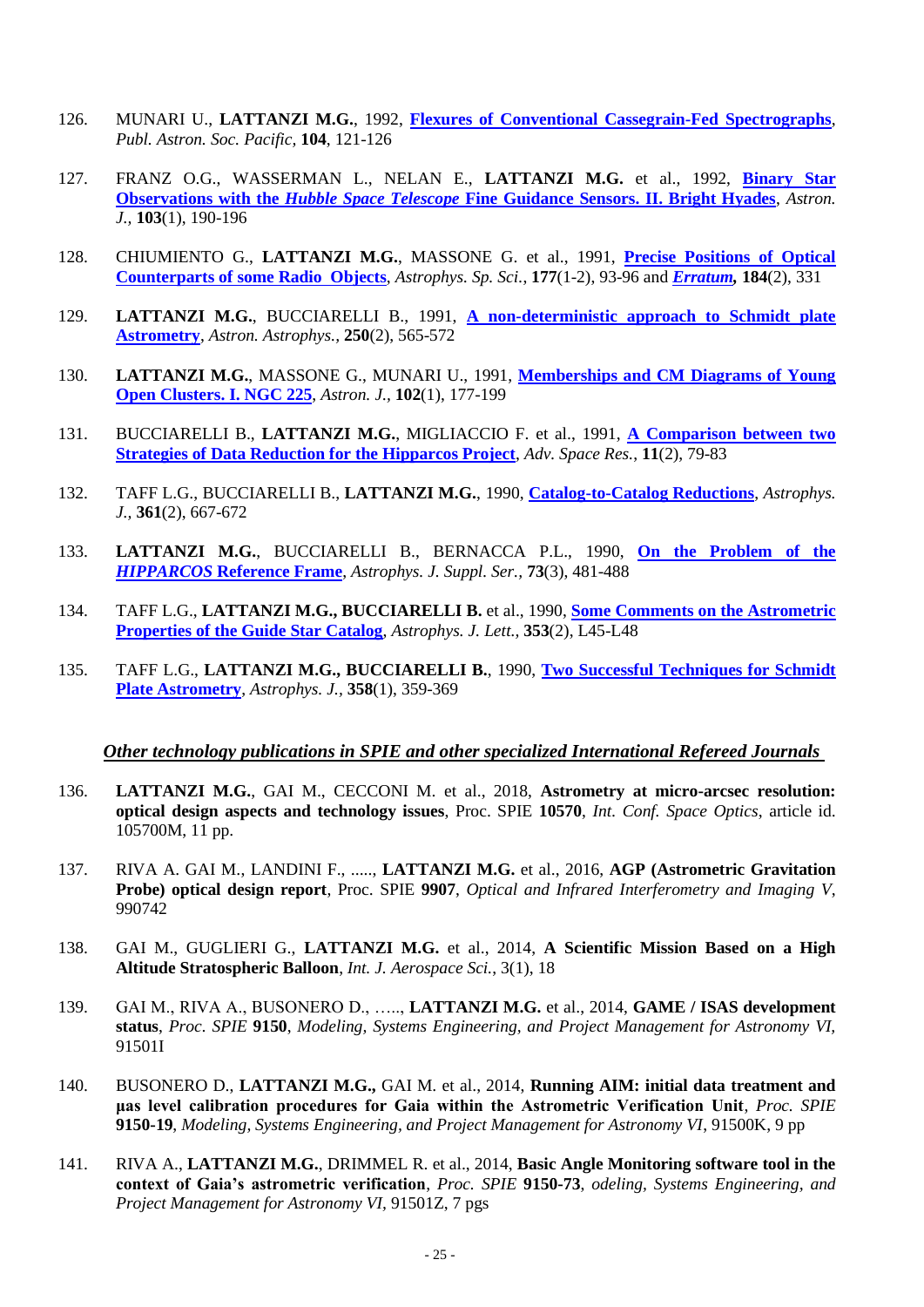- 142. GAI M., VECCHIATO A., LIGORI S., ….., **LATTANZI M.G.** et al., 2012, **[Gravitation Astrometric](http://proceedings.spiedigitallibrary.org/proceeding.aspx?articleid=1357073)  [Measurement Experiment \(GAME\)](http://proceedings.spiedigitallibrary.org/proceeding.aspx?articleid=1357073)**, *Proc. SPIE* **8445**, *Optical and Infrared Interferometry III*, 844513, 9 pp.
- 143. GAI M., FIENGA A., **LATTANZI M.G.** et al., 2012, **[ISAS: Interferometric Stratospheric](http://proceedings.spiedigitallibrary.org/proceeding.aspx?articleid=1362497)  [Astrometry for Solar System](http://proceedings.spiedigitallibrary.org/proceeding.aspx?articleid=1362497)**, *Proc. SPIE* **8446**, *Ground-based and Airborne Instrumentation for Astronomy IV,* 84464G, 9 pp.
- 144. RIVA A., GAI M., **LATTANZI M.G.**, 2012, **[Features of a laser metrology subsystem for](http://proceedings.spiedigitallibrary.org/proceeding.aspx?articleid=1361320)  [astrometric telescopes](http://proceedings.spiedigitallibrary.org/proceeding.aspx?articleid=1361320)**, *Proc. SPIE* **8444**, *Ground-based and Airborne Telescopes IV,* 84445A, 7 pp.
- 145. RIVA A., GAI M., LOREGGIA D., **LATTANZI M.G.** et al., 2012, **[Gaia mock-up: an educational](http://proceedings.spiedigitallibrary.org/proceeding.aspx?articleid=1363202)  [demonstrative Gaia model](http://proceedings.spiedigitallibrary.org/proceeding.aspx?articleid=1363202)**, *Proc. SPIE* **8449**, *Modeling, Systems Engineering, and Project Management for Astronomy V*, 84491G, 6 pp.
- 146. VECCHIATO A., ABBAS U., BANDIERAMONTE M., ….., **LATTANZI M.G.** et al., 2012, **[The](http://proceedings.spiedigitallibrary.org/proceeding.aspx?articleid=1363154)  [global sphere reconstruction for the Gaia mission in the Astrometric Verification Unit](http://proceedings.spiedigitallibrary.org/proceeding.aspx?articleid=1363154)**, *Proc. SPIE* **8451**, *Software and Cyber-infrastructure for Astronomy II*, 84513C, 9 pp.
- 147. BUSONERO D., RUSSO F., LOREGGIA D., ….., **LATTANZI M.G.,** 2010, **[Astrometric instrument](http://spiedl.aip.org/getabs/servlet/GetabsServlet?prog=normal&id=PSISDG007731000001773131000001&idtype=cvips&gifs=yes)  [model software tool for Gaia data reduction: challenges and implementation](http://spiedl.aip.org/getabs/servlet/GetabsServlet?prog=normal&id=PSISDG007731000001773131000001&idtype=cvips&gifs=yes)**, *Proc. SPIE* **7731**, *Space Telescopes and Instrumentation 2010: Optical, Infrared, and Millimeter Wave*, 773131(1-12)
- 148. BUSONERO D., GAI M., **LATTANZI M.G.,** 2010, **[Monitoring, diagnostic, and calibration of the](http://spiedl.aip.org/getabs/servlet/GetabsServlet?prog=normal&id=PSISDG007731000001773133000001&idtype=cvips&gifs=yes)  [Gaia astrometric instrument response within the astrometric verification unit](http://spiedl.aip.org/getabs/servlet/GetabsServlet?prog=normal&id=PSISDG007731000001773133000001&idtype=cvips&gifs=yes)**, *Proc. SPIE* **7731**, *Space Telescopes and Instrumentation 2010: Optical, Infrared, and Millimeter Wave*, 773133(1-12)
- 149. LOREGGIA D., GAI M., LIGORI S., ….., **LATTANZI M.G.,** 2010, **[Design of a four-mirror](http://spiedl.aip.org/getabs/servlet/GetabsServlet?prog=normal&id=PSISDG00773100000177311U000001&idtype=cvips&gifs=yes)  [astrometric telescope for light bending measurements](http://spiedl.aip.org/getabs/servlet/GetabsServlet?prog=normal&id=PSISDG00773100000177311U000001&idtype=cvips&gifs=yes)**, *Proc. SPIE* **7731**, *Space Telescopes and Instrumentation 2010: Optical, Infrared, and Millimeter Wave*, 77311U(1-12)
- 150. RIVA A., BUSONERO D., GAI M., ….., **LATTANZI M.G.,** 2010, **[LEGOLAS: localizing evidence of](http://spiedl.aip.org/getabs/servlet/GetabsServlet?prog=normal&id=PSISDG00773100000177311T000001&idtype=cvips&gifs=yes)  [gravitational waves by observations of light source astrometric signature](http://spiedl.aip.org/getabs/servlet/GetabsServlet?prog=normal&id=PSISDG00773100000177311T000001&idtype=cvips&gifs=yes)**, *Proc. SPIE* **7731**, *Space Telescopes and Instrumentation 2010: Optical, Infrared, and Millimeter Wave*, 77311T(1-10)
- 151. GAI M., VECCHIATO A., LIGORI S., ….., **LATTANZI M.G.,** 2009, **[The Gamma Astrometric](http://spiedl.aip.org/getabs/servlet/GetabsServlet?prog=normal&id=PSISDG00743800000174380T000001&idtype=cvips&gifs=yes)  [Measurement Experiment \(GAME\)](http://spiedl.aip.org/getabs/servlet/GetabsServlet?prog=normal&id=PSISDG00743800000174380T000001&idtype=cvips&gifs=yes)**, *Proc. SPIE* **7438**, *Optics + Photonics 2009*, 74380T(1-11)
- 152. GAI M., **LATTANZI M.G.,** LIGORI S. et al., 2008, **[GAME: Gamma Astrometric Measurement](http://spiedigitallibrary.aip.org/getabs/servlet/GetabsServlet?prog=normal&id=PSISDG007010000001701027000001&idtype=cvips&gifs=Yes)  [Experiment](http://spiedigitallibrary.aip.org/getabs/servlet/GetabsServlet?prog=normal&id=PSISDG007010000001701027000001&idtype=cvips&gifs=Yes)**, *Proc. SPIE*, **7010**, *Astronomical Instrumentation 2008*, 701027(1:12)
- 153. GARDIOL D., LOREGGIA D., MANNU S., ....., **LATTANZI M.G.**, 2004, **[End-to-end](http://bookstore.spie.org/index.cfm?fuseaction=DetailPaper&ProductId=550356&coden=)  [Optomechanical Simulation for High Precision Global Astrometry](http://bookstore.spie.org/index.cfm?fuseaction=DetailPaper&ProductId=550356&coden=)**, *Proc. SPIE* **5497**, *Astronomical Telescopes and Instrumentation,* 461-470
- 154. LOREGGIA D., GARDIOL D., GAI M., **LATTANZI M.G.** et al., 2004, **[Fizeau Interferometry from](http://bookstore.spie.org/index.cfm?fuseaction=DetailPaper&ProductId=551386&coden=)  [Space: a Challenging Frontier in Global Astrometry](http://bookstore.spie.org/index.cfm?fuseaction=DetailPaper&ProductId=551386&coden=)**, *Proc. SPIE* **5491**, *Astronomical Telescopes and Instrumentation*, 255-264
- 155. BISI M., BONINO L., CECCONI M., ....., **LATTANZI M.G.** et al., 1999, **Investigation of Enabling Interferometry Technologies for the GAIA Astrometric Mission**, *Proc. SPIE* **3744**, *Interferometry '99: Techniques and Technologies*, 31-42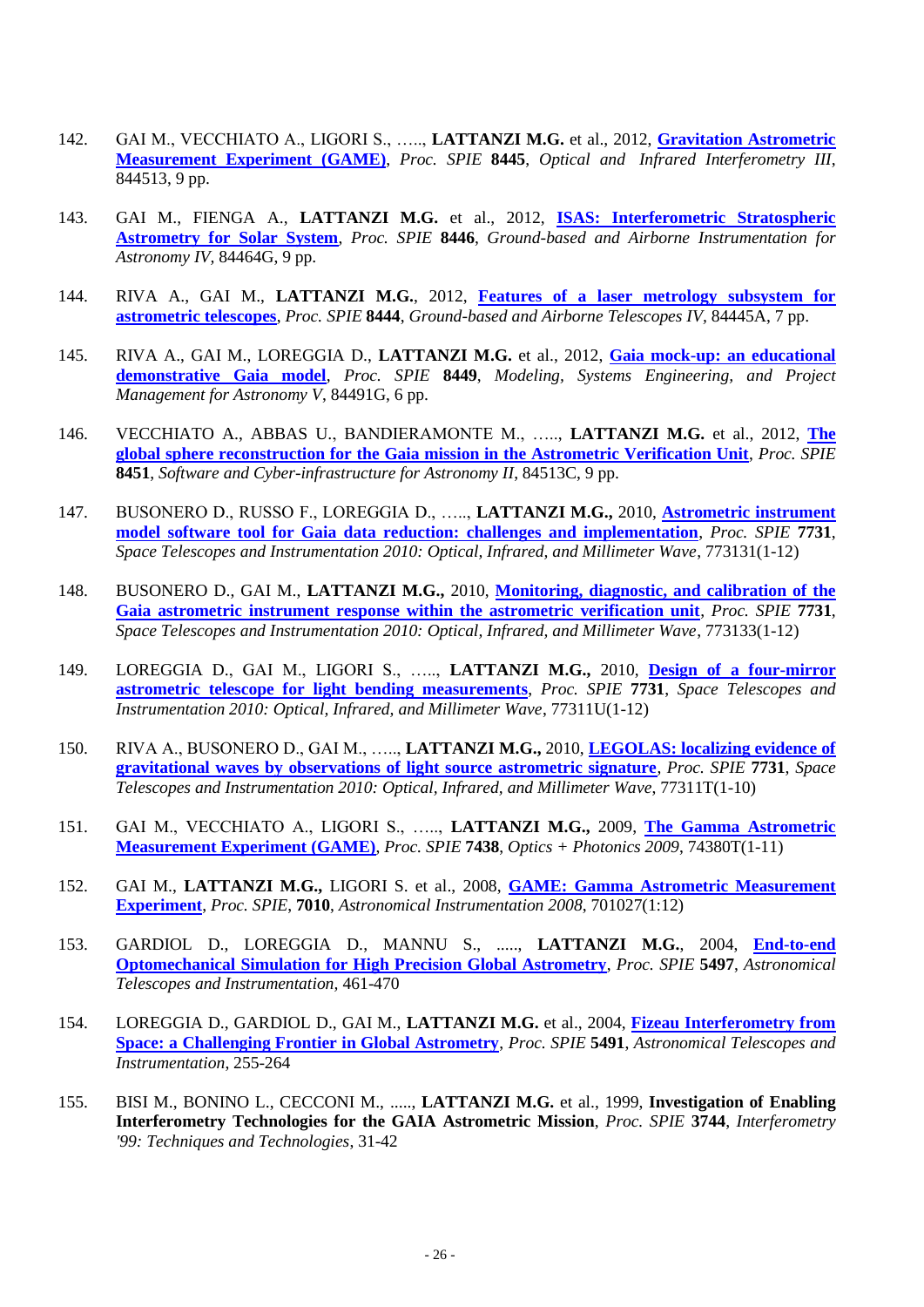- 156. QUIRRENBACH A., COUDE DU FORESTO V., DAIGNE G., ....., **LATTANZI M.G.** et al., 1998, **[PRIMA: Study for a Dual-Beam Instrument for the VLT Interferometer](http://cdsads.u-strasbg.fr/abs/1998SPIE.3350..807Q)**, *Proc. SPIE* **3350**, *Astronomical Interferometry*, 807-817
- 157. BÉLY P.-Y., LAURANCE R.J., VOLONTE S., ....., **LATTANZI M.G.** et al., 1996, **[Kilometric](http://cdsads.u-strasbg.fr/abs/1996SPIE.2807...59B)  [Baseline Space Interferometry](http://cdsads.u-strasbg.fr/abs/1996SPIE.2807...59B)**, *Proc. SPIE* **2807**, *Space Telescopes and Instruments IV*, 59-7

# *Most recent invited presentations to international conferences or international advanced schools*

- 158. **LATTANZI M.G.**, 2019, **Status and prospects of Gravitational Astronomy in the Gaia era,** 105mo Congresso SIF, GSSSI, L'Aquila, 23-27 Sep
- 159. **LATTANZI M.G.** et al., 2019, **Gaia and Tests of General Relativity***,* First LARES 2, Fourth LARES and Second GRM International Workshop, Roma, 1-5 Jul
- 160. **LATTANZI M.G.,** RANDICH S., 2016, **Day 867 of the Gaia era – Enabled science and the scientific return for the Italian community after 657 days of science operations**, LX Congresso SAIt, Roma, 2- 6 May
- 161. **LATTANZI M.G.**, 2014, **Astrometric Cosmology in the Era of Gaia**, XXI SIGRAV Conf. *General Relativity and Gravitational Physics,* Alessandria, 15-19 Sep
- 162. **LATTANZI M.G.**, 2012, **[Gaia and the Galactic disk](http://www.bo.astro.it/great-esf-gradient/lattanzi.pdf)**, GREAT-ESF Workshop *The metallicity distribution in the Milky Way discs*, Bologna, 29-31 May
- 163. **LATTANZI M.G.**, 2012, **Astrometric Cosmology**, GREAT ESF Workshop *QSO Astrophysics, Fundamental physics, and Astrometric Cosmology in the Gaia era*, Porto (P), 6-9 Jun, 2011, Antón S., Crosta M., LATTANZI M.G. et al. eds., *Mem. S.A.It.,* **83**, 1033-1047
- 164. **LATTANZI M.G.**, SOZZETTI A., 2010, **[Gaia and astrometry of giant](http://www.aspbooks.org/a/volumes/article_details/?paper_id=31609) planets**, Proc. Int. Conf. *Pathways Towards Habitable Planets*, Barcelona (Spain), 14-18 Sep, 2009, *ASP Conf. Proc.*, **430**, 253- 259
- 165. **LATTANZI M.G.**, 2009, **The contribution of the new space astrometry to astrophysics. The Gaia legacy**, Torino Cosmology Coll. *Latest News from the Universe*, Echole Int. Daniel Chalonge, Torino (Italy), 21-24 Oct, 2009

# *Most relevant conference papers and research monographs / Manuals / Books*

- 166. Anton S., Crosta M., **Lattanzi M.G.**, Andrei A. (eds.) 2012, *Mem. S.A.It.*, 83, GREAT-ESF Conference, *QSO astrophysics, fundamental physics, and astrometric cosmology in the Gaia era*, Porto-Portugal, June 6-9, 2011
- 167. Sozzetti A., **Lattanzi M.G.**, Boss A. (eds.), 2011, Proc. IAU Symp. 276, Torino, 11-15 Oct 2010, *The Astrophysics of Planetary Systems: Formation, Structure, and Dynamical Evolution*, Cambridge Univ. Press. (ISBN: 9780521196529)
- 168. Gratton R., **Lattanzi M.G.**, Silvotti R., Sozzetti A. et al 2010, *HARPS-N at TNG: A Science Opportunity for the Italian Astronomical Community* (Report to the INAF President, R. Gratton, Editor)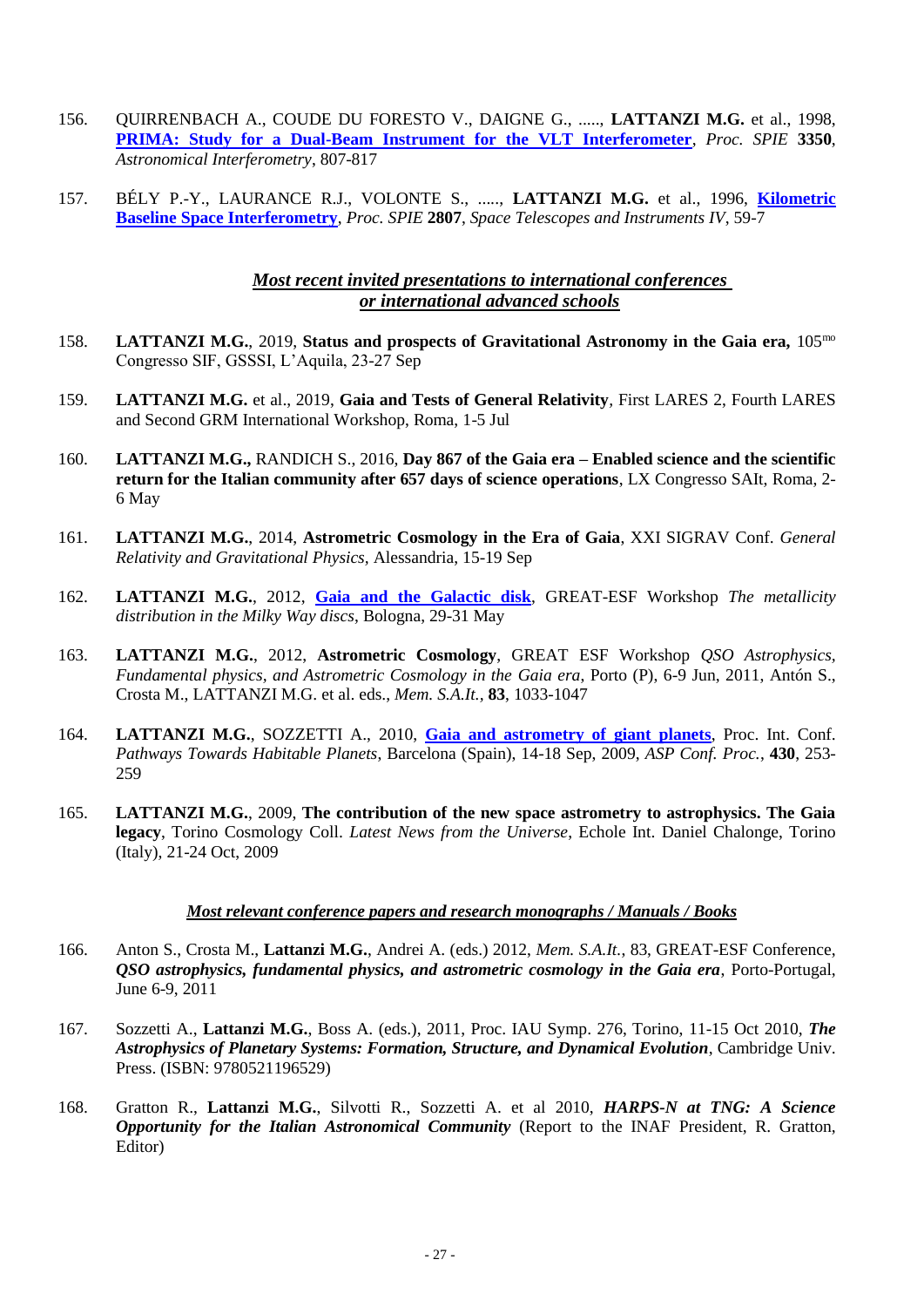- 169. Ortolani S. (Coordinator), Gregorini L., **Lattanzi M.G.**, Testi L., 2004, *Meteorological and astronomical properties of the Dome C site in Antarctica* (in Italian), prepared for the "INAF Committee for Astrophysics from Antarctica", INAF 2004 (47 pp)
- 170. de Boer K.S., Gilmore G., Hog E., **Lattanzi M.G.**, Lindegren L., Luri X., Mignard F., Perryman M.A.C., de Zeeuw P.T., *Gaia: Composition, Formation, and Evolution of the Galaxy*, ESA-SCI(2000)4
- 171. *[The Hipparcos and Tycho Catalogues](http://astro.estec.esa.nl/SA-general/Projects/Hipparcos/catalog.html)*, 1997, *ESA SP-*1200, Vol. 1 (Introduction and Guide to the Data), pages XXIII e XXXIII; Vol. 3 (Construction of the Hipparcos Catalogue), sec. 9 (Great–Circle Reductions), 11 (Sphere Solutions), 16 (Successive Sphere Solutions)
- 172. *Kilometric Baseline Space Interferometry. Comparison of Free-Flyer and Moon-based Versions*, Report by the Space Interferometry Study Team (MOFFIT), 1996, *ESA-SCI(1996)*
- 173. *Future Possibilities for Astrometry in Space*, 1995, *ESA SP*-379
- 174. Holfeltz S.T., Nelan E.P., Taff L.G., **Lattanzi M.G.**, 1995, *Hubble Space Telescope Fine Guidance Sensor Instrument Handbook*, Version 5.0, STScI
- 175. Taff L.G., **Lattanzi M.G.**, 1990, *Hubble Space Telescope Fine Guidance Sensor Instrument Handbook*, Version 2.1, STScI
- 176. *The HIPPARCOS Mission, Pre-launch status*, 1989, ESA SP-1111, Vol. III. The Data Reductions, sec. A (The Main Astrometric Processing Chain, p. 141-162) and sec. E (Simulations and Implementation, p. 365-372)
- 177. **Lattanzi M.G.**, Sozzetti A., Casertano A., 2010, *From Gaia to SIM-Lite: terrestrial planet detection with µas astrometry*, *Mem. SAIt Suppl. Ser.*, 14, 169
- 178. Gai M., Corcione L., Delatge L., Gardiol D., Gennai A., **Lattanzi M.G.** et al. 2002, *[The FINITO](http://cdsads.u-strasbg.fr/abs/2002ESOC...58..329G)  [Fringe Sensor for VLTI](http://cdsads.u-strasbg.fr/abs/2002ESOC...58..329G)*, Proc. Conf. *Beyond Conventional Adaptive Optics*, Venice (Italy), May 7-11, 2001, Vernet E. et al. eds., *ESO Conf. & Workshop Proc.*, 58, 329

## *Most recent and relevant Project Technical Notes (Gaia and Euclid)*

- 179. Perina S., Drimmel R., Spagna A., ….., **Lattanzi M.G.**, 2020, **Euclid FGS Input Star Catalogue Performance Assessment**, EUCLID-OATO-RP-2-004
- 180. Perina S., Drimmel R., Spagna A., ….., **Lattanzi M.G.** et al., 2019, **Euclid FGS Input Star Catalog Generation Approach of Release ISC.R3**, EUCLID-OATO-TN-2-006
- 181. Vecchiato A., Bianchi L., Bucciarelli B., **Lattanzi M.G.** et al., 2019, **Stellar solvability criteria for GSR**, GAIA-C3-TN-INAF-AVE-032-1
- 182. Sozzetti A., **Lattanzi M.G.** et al., 2019, **DU437 MIKS-MCMC performance assessment. I. Single Planets in the GOG-RDS-10-D Simulation**, GAIA-C4-TN-INAF-ASO-027-1
- 183. Vecchiato A., **Lattanzi M.G.** et al., 2019, **The GSR3 Demonstration Run TTF Model Implementation**, GAIA-C3-TN-INAF-AVE-028-01
- 184. Vecchiato A., **Lattanzi M.G.** et al., 2019, **The GSR3 Demonstration Run RAMOD4a Model Implementation**, GAIA-C3-TN-INAF-AVE-029-01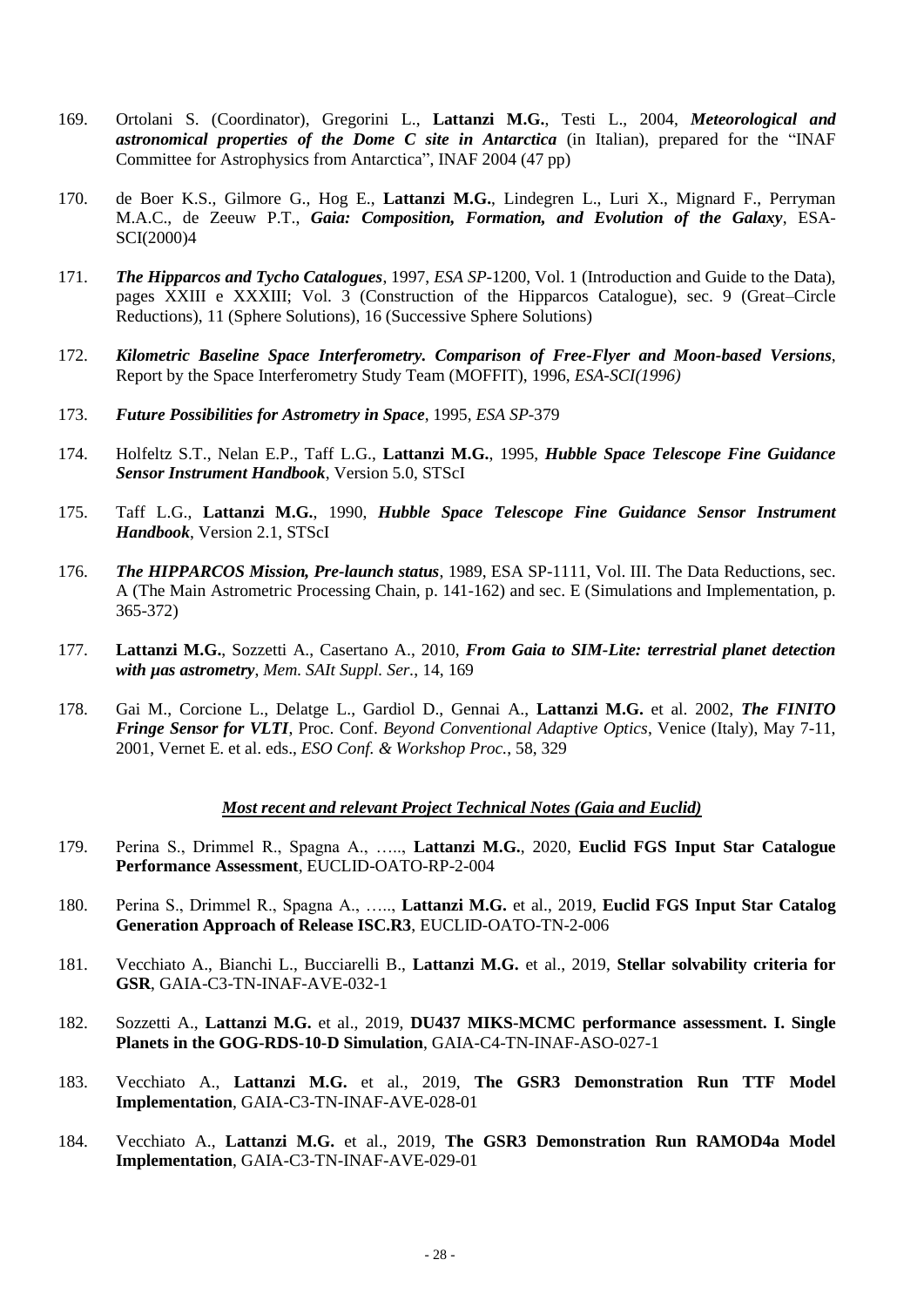- 185. Riva A., Gai M., Buzzi R., Busonero D., Drimmel R., **Lattanzi M.G.**, 2019, **Analysis of AVU/BAM Algorithms performances**, GAIA-C3-TR-INAF-RA-023-01
- 186. Riva A., Buzzi R., Licata E., **Lattanzi M.G.** et al., 2018, **AVU/BAM 21.0 Software Test Report. 21.0.4 patch release**, GAIA-C3-TN-INAF-RA-022-05
- 187. Sozzetti A., **Lattanzi M.G.** et al., 2018, **Initial performance assessment of DU437 module for fitting astrometric orbits using MIKS-MCMC**, GAIA-C4-TN-INAF-ASO-024-1
- 188. **Lattanzi M.G.**, 2018, Technical and Management Proposal and **Lattanzi M.G.**, Sarasso M., 2018, Financial and Contractual Proposal, Tavolo Negoziale per la definizione dell'Accordo Attuativo dell'Accordo Quadro per la *Partecipazione Italiana al Gaia DPAC – operazioni,* ASI R.U. 7476, 09/07/2018
- 189. **Lattanzi M.G.** et al., 2018, **RF Progress Report Missione Gaia – Partecipazione Italiana al DPAC Fase Operativa**, GAIA-PR-OATo-0020
- 190. Sarasso M., **Lattanzi M.G.**, 2018, **RF Financial Report Missione Gaia – Partecipazione Italiana al DPAC Fase Operativa**, GAIA-FR-OATo-0016
- 191. Perina S., Drimmel R., Spagna A., ….., **Lattanzi M.G.** et al., 2018, **Euclid FGS Input Star Catalog Generation Approach of Release ISC.R3**, EUCLID-OATO-TN-2-006
- 192. Abbas U., Bucciarelli B., Crosta M., **Lattanzi M.G.** et al., 2017, **Differential Astrometry with GAREQ: Preliminary results**, GAIA-C3-TN-INAF-UA-005-01
- 193. Vecchiato A., **Lattanzi M.G.** et al., 2017, **The GSR Demonstration Run**, GAIA-C3-TN-INAF-AVE-027-01
- 194. Riva A., Buzzi R., ….., **Lattanzi M.G.** et al., 2016, **AVU/BAM 19.0 Software Test Report**, GAIA-C3- SP-INAF-RA-018-01
- 195. **Lattanzi M.G.**, 2015, **Euclid FGS Input Star Catalog Requirement Assessment**, EUCLID-OATO-TN-2-005

Date 30 Sep 2020…..

Signature

......................................................................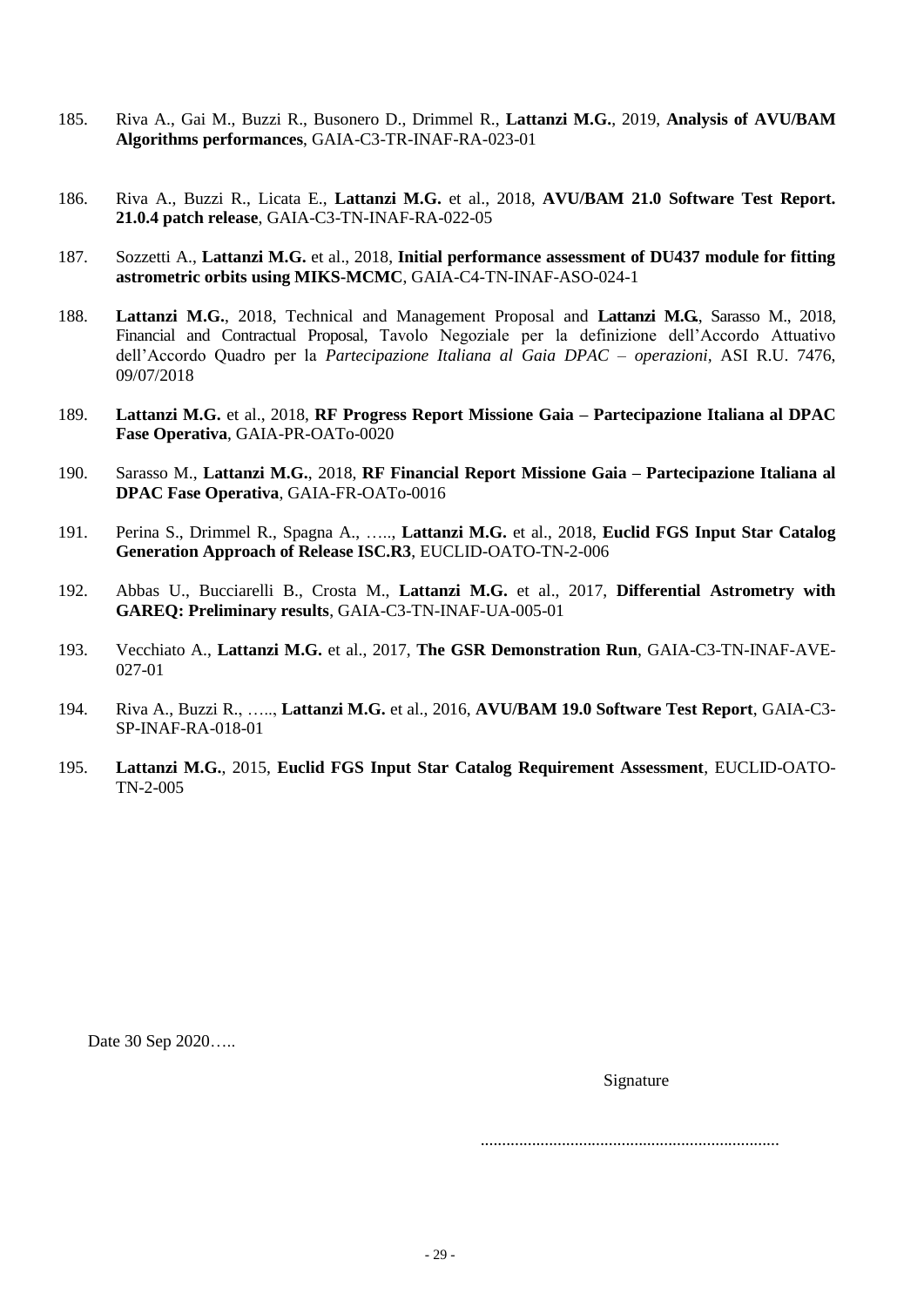# **APPENDIX**

## (Query from NASA ADS)

| Title:            | Intermediate Plate Scale Calibration  |
|-------------------|---------------------------------------|
| Authors:          | Lattanzi, Mario                       |
| Publication:      | HST Proposal ID #6921                 |
| Publication Date: | 07/1996                               |
| Origin:           | HST                                   |
| Keywords:         | HST Proposal ID #6921                 |
|                   | Bibliographic Code: 1996hstprop.6921L |

#### Abstract

The problem of calibrating the FGSs for astrometric work involves two complementary aspects: the plate scale and the optical distortions. The scalelength desired in these calibration efforts differs. The essential point of this calibration is to refine our knowledge of the plate scale in the central region of the astrometer FGS for this is where all annual parallax work will be executed by the GOs and GTOs. It rests on a set of stars included in the ESA Astrometry satellite HIPPARCOS's observing list.

| Title:            | Monitor the Long-Term Stability of FGS 3 Still |  |  |  |
|-------------------|------------------------------------------------|--|--|--|
| Authors:          | Lattanzi, Mario                                |  |  |  |
| Publication:      | HST Proposal ID #6325                          |  |  |  |
| Publication Date: | 07/1995                                        |  |  |  |
| Origin:           | HST                                            |  |  |  |
| Keywords:         | HST Proposal ID #6325                          |  |  |  |
|                   | Bibliographic Code: 1995hstprop.6325L          |  |  |  |

## Abstract

The goal of these measurements is to monitor the internal positional stability of the FGSs by measuring many stars in the M35 check field repeatedly over a one year period. The results of these measurements are the stability characteristics of the FGS to allow an estimate of differential corrections to OFAD and Plate Scale. This is an ecliptic field. During each of two primary orientations, we will secure observations over a 130 day span, roughly every 30 days. THIS IS AN FGS 3 TEST.

| Title:                                | Red/blue and TF Calibration |
|---------------------------------------|-----------------------------|
| Authors:                              | Lattanzi, Mario             |
| Publication:                          | HST Proposal ID #6181       |
| Publication Date:                     | 07/1995                     |
| Origin:                               | HST                         |
| Keywords:                             | HST Proposal ID #6181       |
| Bibliographic Code: 1995hstprop.6181L |                             |

#### Abstract

The purpose of this proposal is to obtain reference Transfer Functions through the NEUTRAL DENSITY at the center of the fov of FGS #3 (the astrometer). These Transfer Functions will be used to deduce the presence of secondary stars in multiple systems, and to calibrate the non-zero angular diameter of extended sources. This calibration is essential for many GO and GTO programs.

| Title:            | Red/blue TF Calibration |
|-------------------|-------------------------|
| Authors:          | Lattanzi, Mario         |
| Publication:      | HST Proposal ID #6180   |
| Publication Date: | 07/1995                 |
| Origin:           | HST                     |
| Keywords:         | HST Proposal ID #6180   |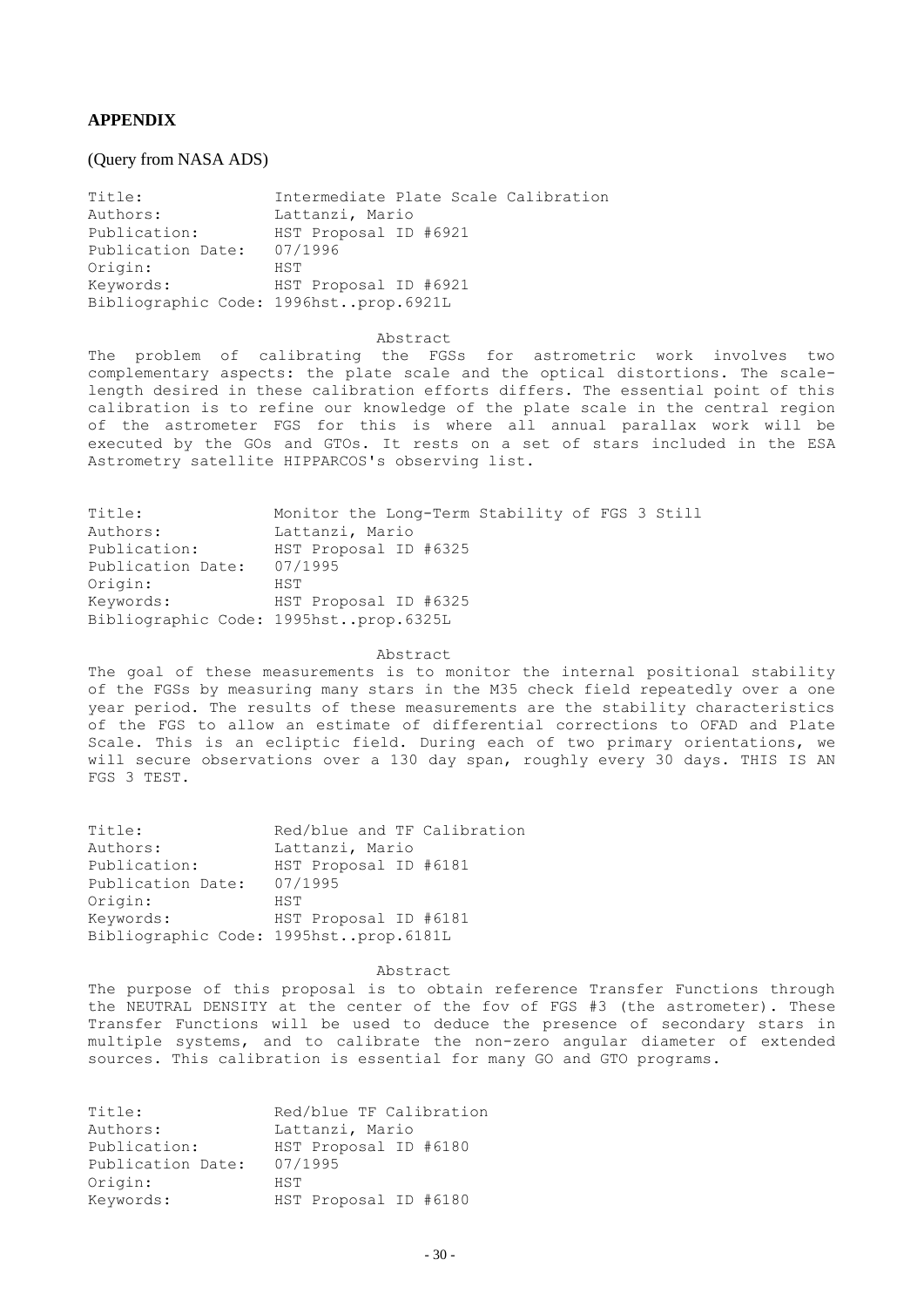Bibliographic Code: 1995hst..prop.6180L

## Abstract

The purpose of this proposal is to obtain reference Transfer Functions through the PUPIL and CLEAR filters at the center of the fov of FGS #3 (the astrometer). These Transfer Functions will be used to deduce the presence of secondary stars in multiple systems, and to calibrate the non-zero angular diameter of extended sources. This program is essential for many GO and GTO programs.

| Title:                                | Intermediate Plate Scale Calibration |
|---------------------------------------|--------------------------------------|
| Authors:                              | Lattanzi, Mario                      |
| Publication:                          | HST Proposal ID #6177                |
| Publication Date:                     | 07/1995                              |
| Origin:                               | HST                                  |
| Keywords:                             | HST Proposal ID #6177                |
| Bibliographic Code: 1995hstprop.6177L |                                      |

## Abstract

The problem of calibrating the FGSs for astrometric work involves two complementary aspects: the plate scale and the optical distortions. The scalelength desired in these calibration efforts differs. The essential point of this calibration is to refine our knowledge of the plate scale in the central region of the astrometer FGS for this is where all annual parallax work will be executed by the GOs and GTOs. It rests on a set of stars included in the ESA Astrometry satellite HIPPARCOS's observing list.

| Title:            | Binary Plate Scale Calibration        |
|-------------------|---------------------------------------|
| Authors:          | Lattanzi, Mario                       |
| Publication:      | HST Proposal ID #6176                 |
| Publication Date: | 07/1995                               |
| Origin:           | HST                                   |
| Keywords:         | HST Proposal ID #6176                 |
|                   | Bibliographic Code: 1995hstprop.6176L |

#### Abstract

The primary goal of this proposal is to calibrate the plate scale, for binary star observations, in the central region of the astrometer FGS. Five targets will be observed at 3 different positions. This is essential for supporting GO and GTO observations of double stars.

| Title:                                | Red/blue TF Calibration |
|---------------------------------------|-------------------------|
| Authors:                              | Lattanzi, Mario         |
| Publication:                          | HST Proposal ID #6175   |
| Publication Date:                     | 07/1995                 |
| Origin:                               | HST                     |
| Keywords:                             | HST Proposal ID #6175   |
| Bibliographic Code: 1995hstprop.6175L |                         |

## Abstract

The purpose of this proposal is to obtain reference Transfer Functions through three filters (PUPIL, CLEAR and NEUTRAL DENSITY) at each of 3 points in FGS #3 (the astrometer). These Transfer Functions will be used to deduce the presence of secondary stars in multiple systems, and to calibrate the non-zero angular diameter of extended sources. The 3 points are distributed azimuthally along the midline of the field of view. The standard FGS calibration target, Upgren 69, will be observed through the F583W, PUPIL and F5ND filters at each of the 3 points.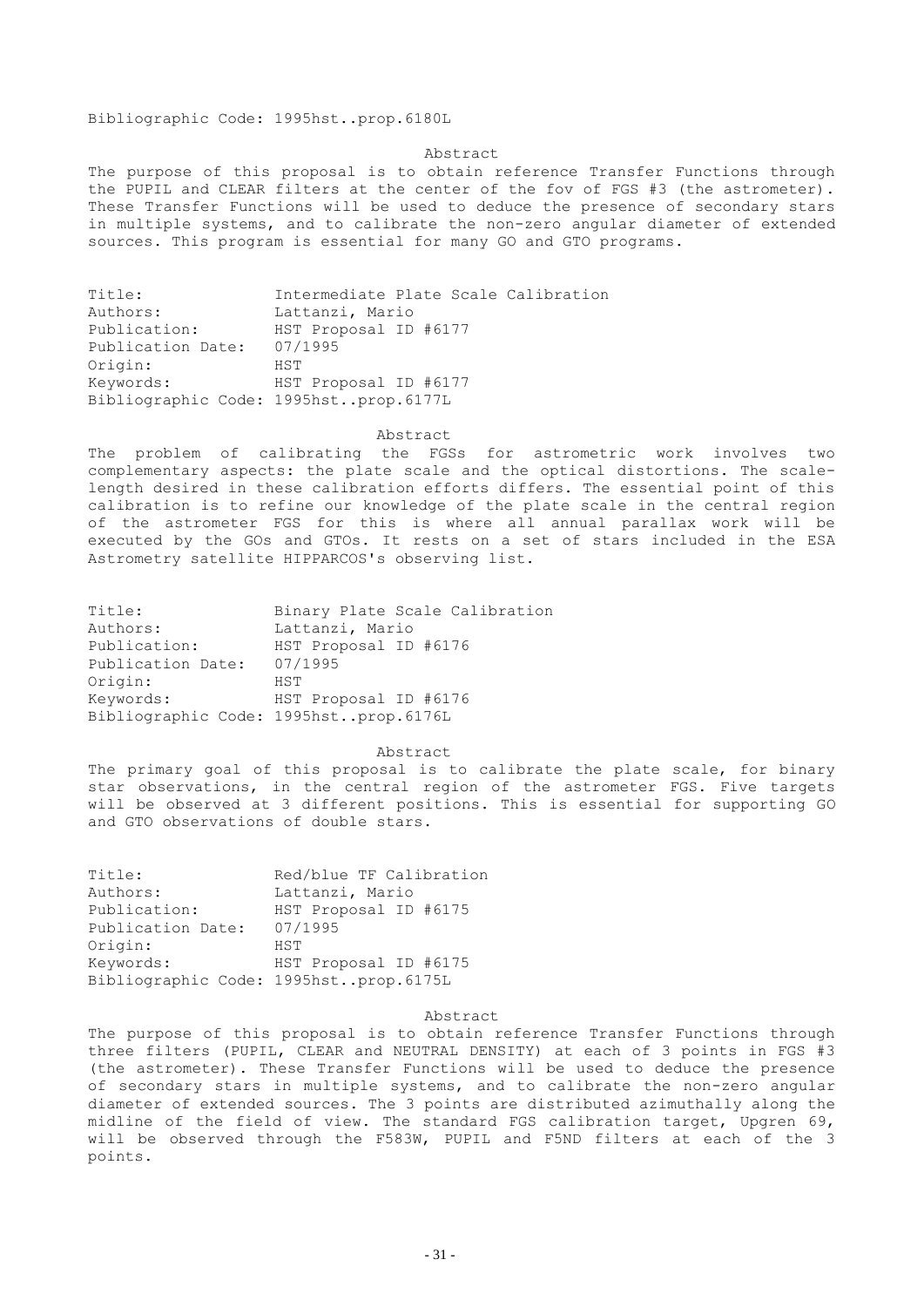| Title:                                | Delta Mini-Ofad       |
|---------------------------------------|-----------------------|
| Authors:                              | Lattanzi, Mario       |
| Publication:                          | HST Proposal ID #6174 |
| Publication Date:                     | 07/1995               |
| Origin:                               | HST                   |
| Keywords:                             | HST Proposal ID #6174 |
| Bibliographic Code: 1995hstprop.6174L |                       |

#### Abstract

The goal of these activities is to calibrate the changes to the optical field angle distortions (OFAD) of FGS unit #3. This calibration will return the knowledge of the OFAD, to within an arbitrary scale factor, to a level of accuracy sufficient to support an overall astrometry error budget of 0.0027 arcseconds rms. The actual solutions will provide the Project Data Base with the significant terms, their values, and their covariances including errors, which may then be applied to general FGS observations to reduce them for field angle distortions, except scale, alignment, and color corrections.

| Title:                                | Monitoring the Size and Shape of Mira-Type Stars |
|---------------------------------------|--------------------------------------------------|
|                                       | Throughout Their Pulsation Cycles                |
| Authors:                              | Lattanzi, Mario                                  |
| Publication:                          | HST Proposal ID #6049                            |
| Publication Date:                     | 07/1995                                          |
| Origin:                               | HST                                              |
| Keywords:                             | HST Proposal ID #6049 COOL STARS                 |
| Bibliographic Code: 1995hstprop.6049L |                                                  |

## Abstract

We propose to utilize the unmatched angular resolution in the visual of the astrometer FGS, in an attempt to measure SIZES and SHAPES of Miras variables and their variations with the pulsation phase. In particular, it would be possible, for the first time, to cover the full 4div6 (average) magnitude range of a pulsation cycle with the same instrument and with a fairly high signal-to-noise throughout. The scientific return is potentially very rewarding. Mapping the variations of Mira diameters is of key importance for the detailed understanding of their pulsation mechanism, and ultimately, for the use of Miras as galactic and extragalactic distance indicators. Also, confirmation of elliptical projected disks would set constraints on the existence and relevance of non-radial pulsations. The programme is particularly suited for the FGS, the only orbiting interferometer. It requires, together, all of those outstanding characteristics, high angular resolution, large dynamical range, and faint (for an interferometer) magnitude limit, which make this wide-band visual interferometer unique compared to ground based facilities.

| Title:            | Intermediate Plate Scale Cycle 4 Calibration |
|-------------------|----------------------------------------------|
| Authors:          | Lattanzi, Mario                              |
| Publication:      | HST Proposal ID #5557                        |
| Publication Date: | 07/1994                                      |
| Origin:           | HST                                          |
| Keywords:         | HST Proposal ID #5557                        |
|                   | Bibliographic Code: 1994hstprop.5557L        |

## Abstract

The problem of calibrating the FGSs for astrometric work involves two complementary aspects; the plate scale and the optical distortions. The scalelength desired in these calibration efforts differs. The essential point of this calibration is to refine our knowledge of the plate scale in the central region of the astrometer FGS for this is where all annual parallax work will be executed by the GO's and GTO's. It rests on a set of stars included in the ESA Astrometry satellite HIPPARCOS's observing list.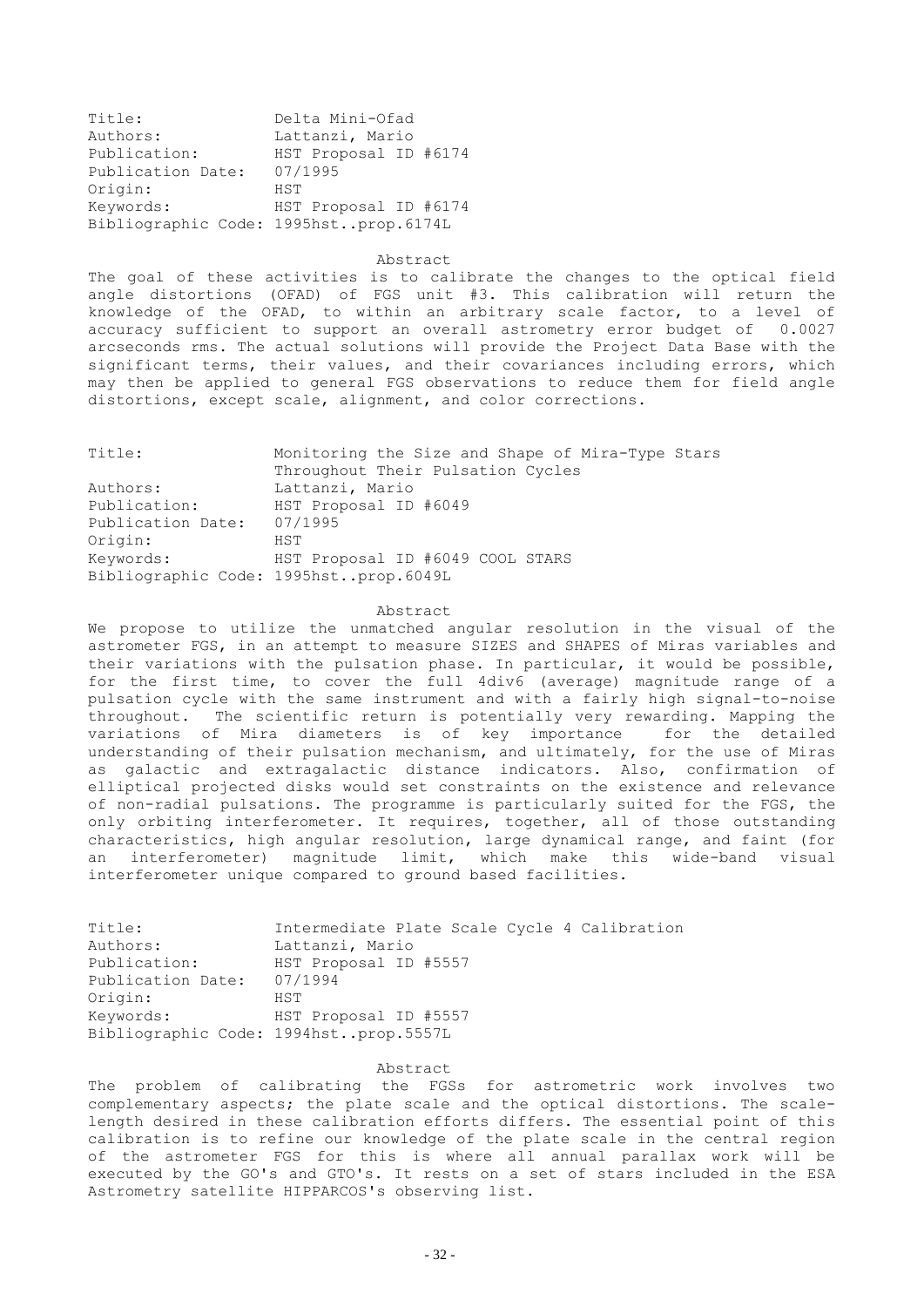| Title:                                | Intermediate Plate Scale Cycle 2 CALIBRATION-PART2 |
|---------------------------------------|----------------------------------------------------|
| Authors:                              | Lattanzi, Mario                                    |
| Publication:                          | HST Proposal ID #5250                              |
| Publication Date:                     | 07/1992                                            |
| Origin:                               | HST                                                |
| Keywords:                             | HST Proposal ID #5250                              |
| Bibliographic Code: 1992hstprop.5250L |                                                    |

#### Abstract

FGS CHARACTERIZATION The primary goal of this proposal is to calibrate the plate scale in the central region of the astrometer FGS. This is a modification of STAT SV proposal AST-SV-04 and uses and asterism observed by the ESA astrometry satellite HIPPARCOS especially for this purpose.

| Title:            | Exposure Time Calibration in High Background |
|-------------------|----------------------------------------------|
|                   | Fields-Fixed                                 |
| Authors:          | Lattanzi, Mario                              |
| Publication:      | HST Proposal ID #5066                        |
| Publication Date: | 07/1992                                      |
| Origin:           | HST                                          |
| Keywords:         | HST Proposal ID #5066                        |
|                   | Bibliographic Code: 1992hstprop.5066L        |

### Abstract

FGS CHARACTERIZATION. This proposal aims at the determination of the minimum observing time for TRANSfer Mode observing when point-like targets are projected against high background fields. Coupling of the OTA spherical aberration with FGS internal misalignments induces spurious correlation even in a beam of incoherent light as that from a perfectly flat background. This is further complicated when, as is the case for much cluster work, the backgrounds are strong and have steep luminosity gradients or are themselves variable. Observations will be performed in the center of the astrometer FGS. This proposal incorporates parts of STAT SV proposal AST-SV-01.

| Title:                                | Intermediate Plate Scale Cycle 2 Calibration |
|---------------------------------------|----------------------------------------------|
| Authors:                              | Lattanzi, Mario                              |
| Publication:                          | HST Proposal ID #5065                        |
| Publication Date:                     | 07/1992                                      |
| Origin:                               | HST                                          |
| Keywords:                             | HST Proposal ID #5065                        |
| Bibliographic Code: 1992hstprop.5065L |                                              |

Abstract

FGS CHARACTERIZATION The primary goal of this proposal is to calibrate the plate scale in the central region of the astrometer FGS. This is a modification of STAT SV proposal AST-SV-04 and uses and asterism observed by the ESA astrometry satellite HIPPARCOS especially for this purpose.

| Title:            | Exposure Time Calibration in High Background Fields |
|-------------------|-----------------------------------------------------|
| Authors:          | Lattanzi, Mario                                     |
| Publication:      | HST Proposal ID #4775                               |
| Publication Date: | 07/1992                                             |
| Origin:           | HST                                                 |
| Keywords:         | HST Proposal ID #4775                               |
|                   | Bibliographic Code: 1992hstprop.4775L               |

Abstract

FGS CHARACTERIZATION. This proposal aims at the determination of the minimum observing time for TRANSfer Mode observing when point-like targets are projected against high background fields. Coupling of the OTA spherical aberration with